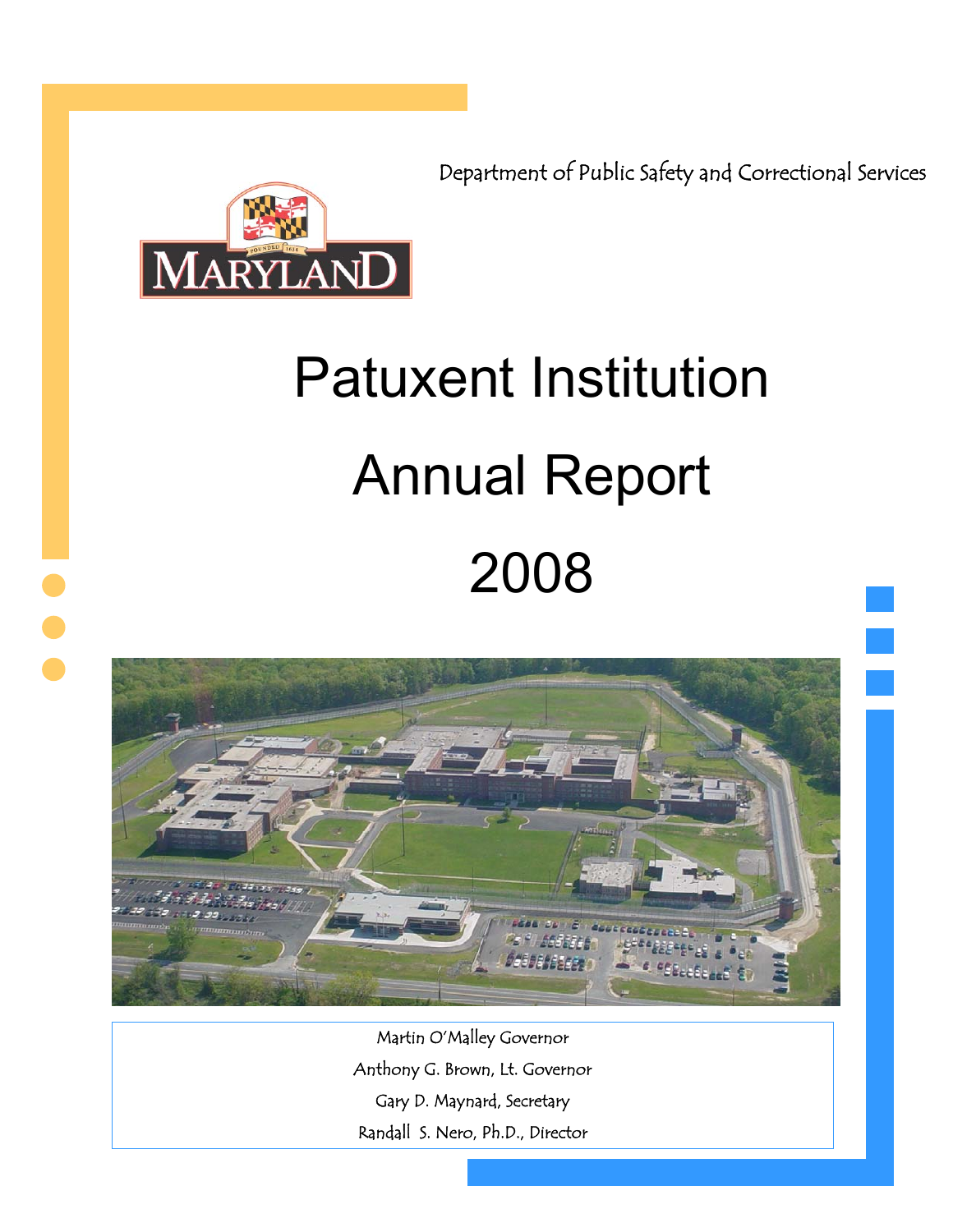Department of Public Safety and Correctional Services 300 East Joppa Road, Suite 1000 Towson, Maryland 21286 410-339-5000 Toll Free 1-877-379-8636 TTY 1-800-735-2258 www.dpscs.state.md.us

> Patuxent Institution 7555 Waterloo Road Jessup, Maryland 20794 410-799-3400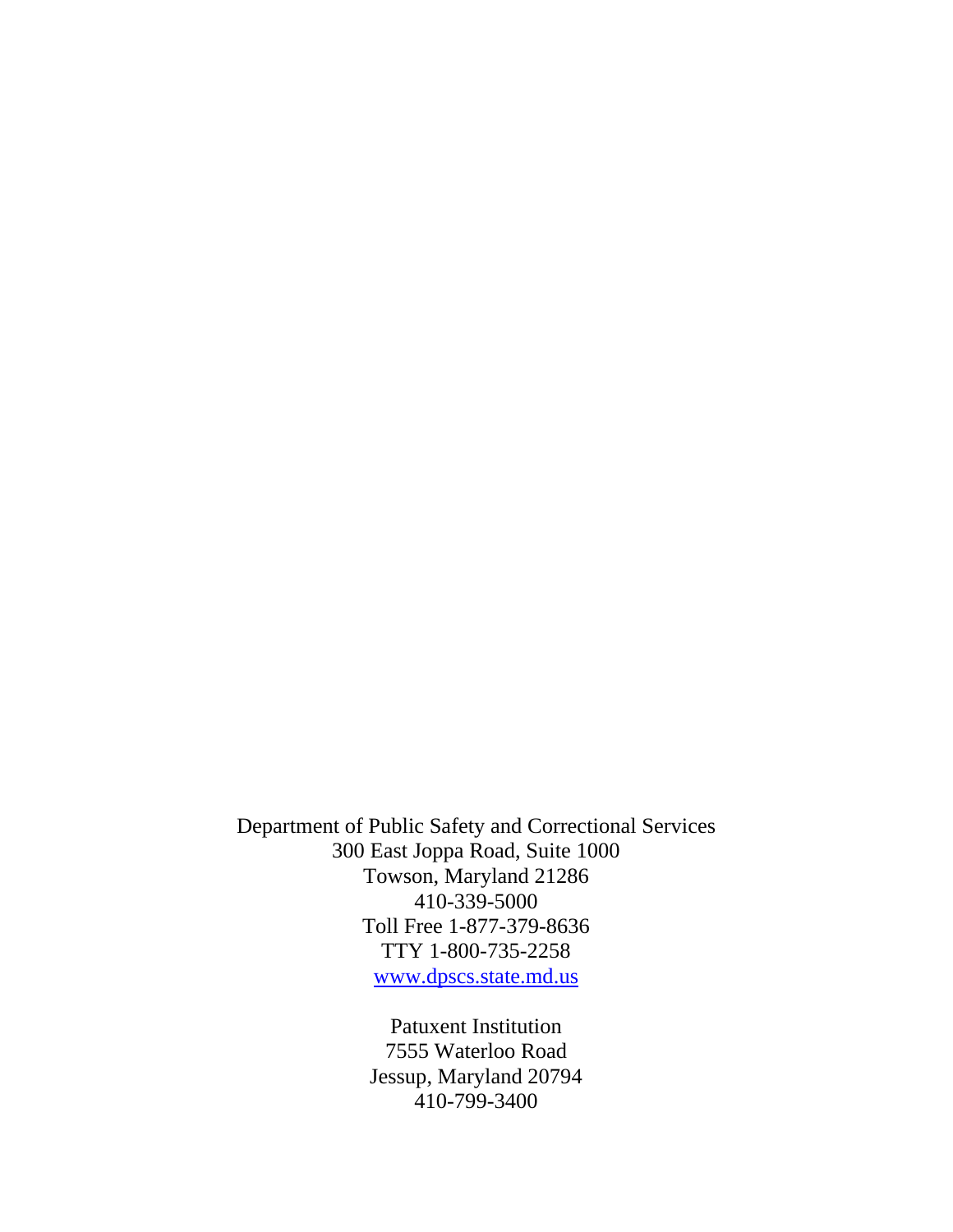# **Chapter I Introduction**

## **1.1 Patuxent Institution Today**

Centrally located in Jessup, Maryland, between Baltimore and Washington, D.C., Patuxent Institution is a treatment-oriented maximum-security correctional facility. With a maximum static capacity of 987 beds, it offers the most diverse services to the most varied male and female offender population in the state, and possibly in the nation. Patuxent Institution employs 522.5 staff members who maintain the facility's



security and treatment components as well as its business operations. These include 404 correctional officers, 26 clinicians and 92.5 administrative and support personnel.



During fiscal year 2008, there was an Average Daily Population (ADP) of 844 offenders distributed among Patuxent's various treatment programs. There was an ADP of 369 in the two Patuxent programs (Eligible Person and Patuxent Youth) that served both male and female offenders. The Acute Mental Health Unit, Mental Health Step- Down Unit, and Mental Health Transition Unit) provided treatment for a total of approximately 123 offenders. Four months of substance abuse treatment was offered to 191 offenders in the Regimented

Offender Treatment Center (ROTC) that served both male and female offenders. The Residential Substance Abuse Treatment Program (RSAT) for women provided six months of intensive treatment focusing upon the factors associated with their substance abuse to the participants in that program. In addition, Patuxent provided substance abuse treatment services through the Substance Abuse Transition Program (SATP) to 157 male and female technical parole violators who were returned to incarceration due to multiple substance abuse relapses. This six-week program is designed to assist offenders in both targeting issues related to their relapse and in the development of an effective community re-entry plan. Patuxent Institution also housed approximately 130 Division of Correction offenders waiting to be evaluated for the Patuxent programs.

| <b>Capacity Figures for Patuxent Institution</b><br><b>Male Population</b> |     |
|----------------------------------------------------------------------------|-----|
| <b>Eligible Persons</b>                                                    | 160 |
| <b>Patuxent Youth Program</b>                                              | 160 |
| <b>Correctional Mental Health</b>                                          | 192 |
| <b>Mental Health Transition</b>                                            | 34  |
| <b>Mental Health Step-Down</b>                                             | 34  |
| <b>ROTC</b>                                                                | 100 |
| <b>DOC Transient</b>                                                       | 178 |
| <b>Total Capacity</b>                                                      | 858 |
|                                                                            |     |

| <b>Capacity Figures for Patuxent Institution</b><br><b>Female Population</b> |     |  |  |  |  |  |  |
|------------------------------------------------------------------------------|-----|--|--|--|--|--|--|
| <b>Eligible Persons/Youth</b>                                                | 61  |  |  |  |  |  |  |
| <b>ROTC</b>                                                                  | 24  |  |  |  |  |  |  |
| <b>RSAT-W</b>                                                                | 24  |  |  |  |  |  |  |
| <b>Total Capacity</b>                                                        | 109 |  |  |  |  |  |  |
|                                                                              |     |  |  |  |  |  |  |
|                                                                              |     |  |  |  |  |  |  |
|                                                                              |     |  |  |  |  |  |  |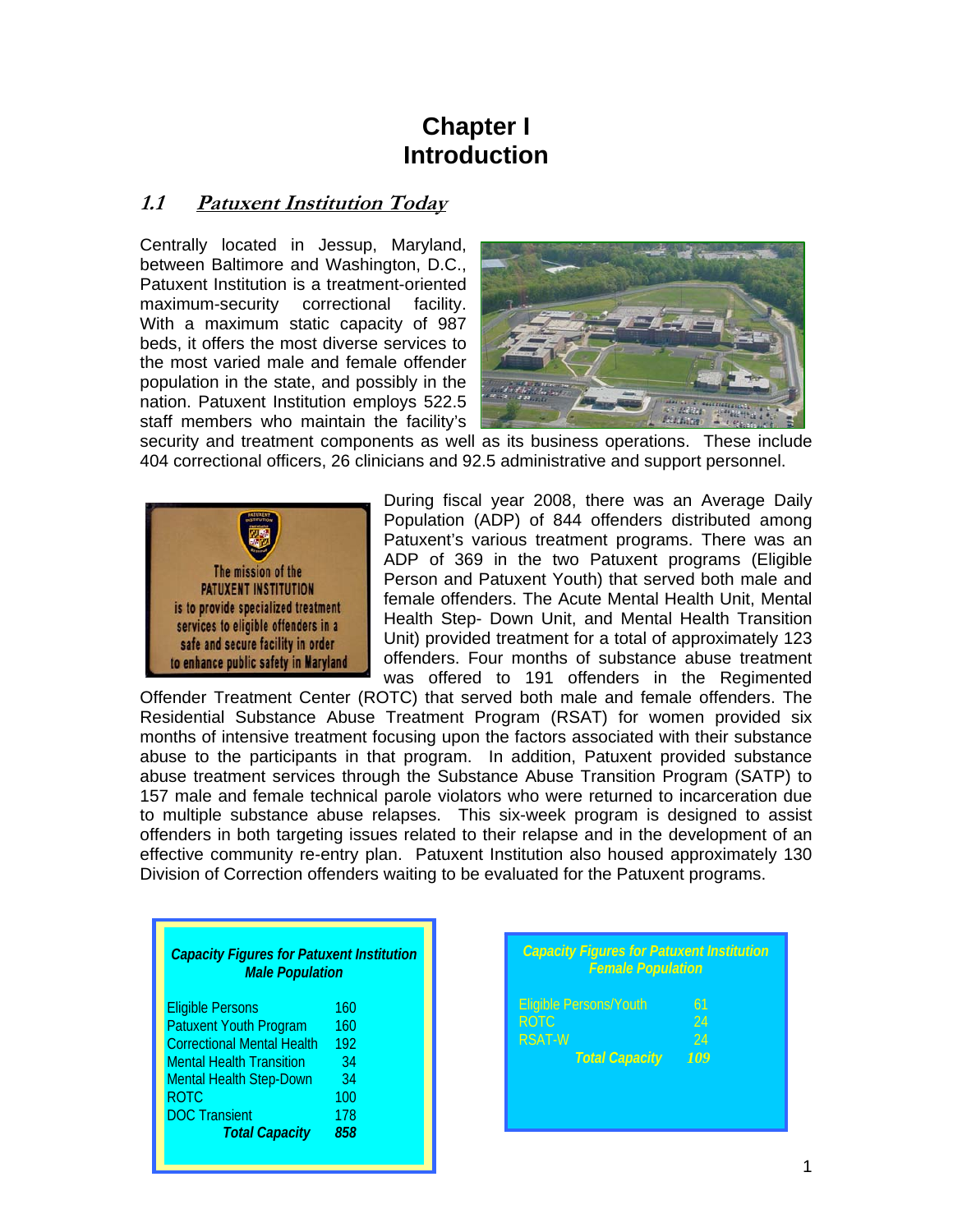## **1.2 The History of Patuxent Institution**



 Distinguished as being the only institution for sentenced criminals in the State of Maryland that is not part of the Division of Correction, Patuxent Institution has its foundation in the Maryland Public General Law, codified as Title 4 of the Correctional Services Article. Created to house Maryland's most dangerous criminal offenders, Patuxent opened in 1955 with the mission of ensuring public safety through the psychotherapeutic treatment of offenders who were designated "Defective

Delinquents." These were offenders who demonstrated "persistent antisocial and criminal behavior" and who were involuntarily committed by the Court to Patuxent Institution under an indeterminate sentence.

Patuxent Institution was uniquely designed to be a self-contained operation staffed by full-time clinicians, including psychologists, social workers and psychiatrists as well as by custody personnel. It was also unique in that it was provided with its own admission, inmate review, and paroling authority separate from that of the Maryland Division of Correction (DOC). Thus, once designated as a defective delinquent and committed to Patuxent, an offender was to be released only upon the court finding that the inmate's release was for the "[inmate's] benefit and the benefit of society…"

A gubernatorial commission was formed in 1977 to review Patuxent Institution's functioning, as well as the laws governing it. The commission's findings resulted in a revision of Article 31B, which abolished the Defective Delinquent Law and indeterminate sentencing and created the Eligible Persons, or "EP" Program. The EP Program officially opened its doors on July 1, 1977.

In 1987, another significant Institutional change was implemented due to a consent decree resulting from the court case of *Brown, et al. vs. Gluckstern*. The EP program, which initially served only male offenders, was expanded by this decree to include female offenders as well. In 1990, the 109-bed Patuxent Institution for Women (PIW) opened on the grounds of the Institution.

In 1992, in response to a need for a more effectively coordinated and centralized treatment environment tailored to providing treatment to an increasing number of inmates with serious mental illness, the Correctional Mental Health Center at Jessup (CMHC-J) was established within Patuxent Institution. With 192-beds, this unit consolidated treatment services for DOC inmates throughout the state who were suffering from serious psychiatric disorders.

In 1994, the most significant revision in the core treatment program since the abolition of the Defective Delinquent Law and indeterminate sentencing was implemented at Patuxent Institution. The new approach was conceptualized as "remediation," rather than rehabilitation, and targeted the needs of younger offenders rather than those of the older more chronic offenders. Remediation differs from rehabilitation in that it identifies and treats an inmate's particular deficits, as opposed to trying to effect change in their overall personality.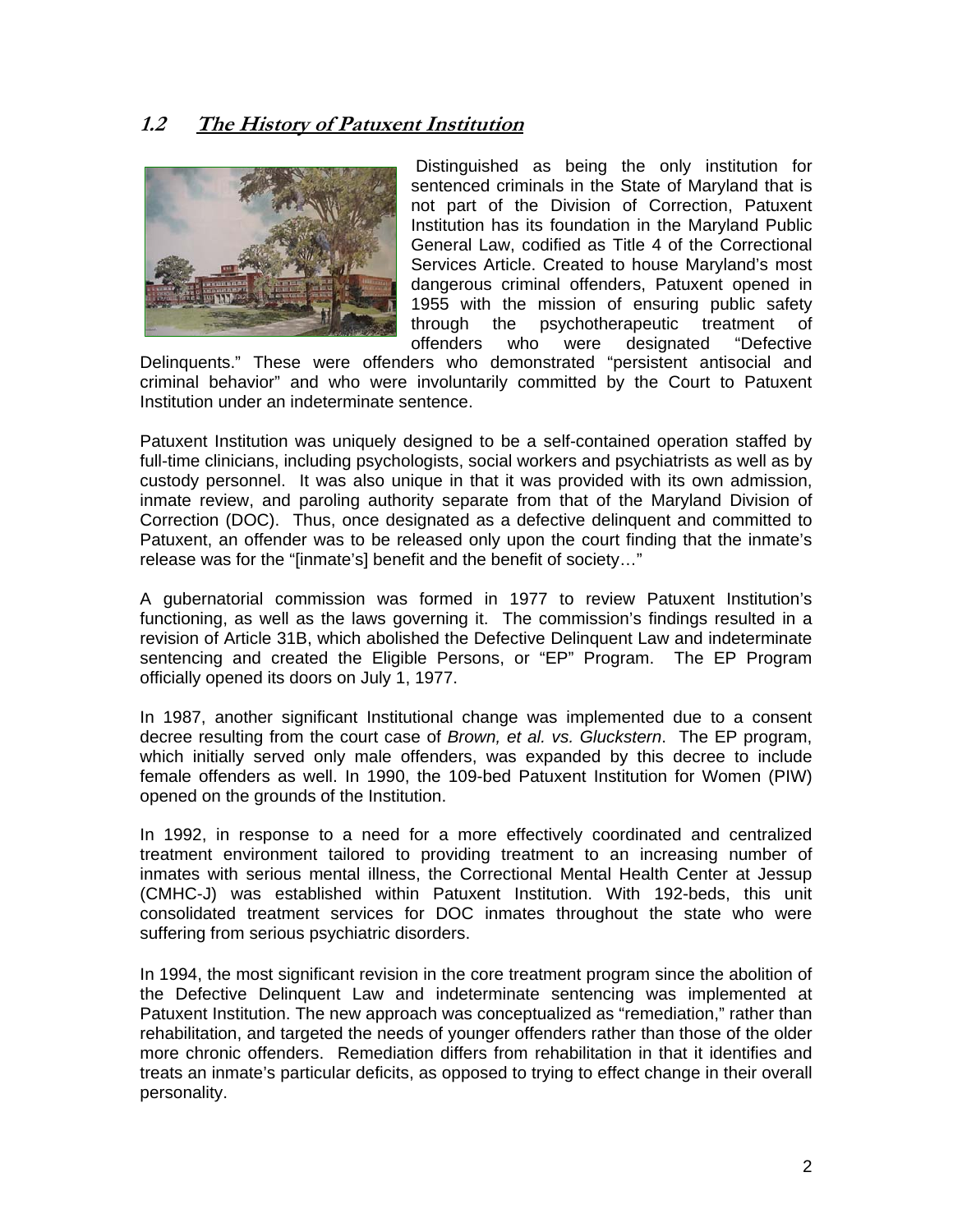In order to implement the remediation approach, the Patuxent treatment staff was reorganized into Remediation Management Teams (RMT's) that are smaller and more flexible than the Treatment Units that preceded them. Also, treatment modules (such as Social Skills, Moral Problem Solving, and Relapse Prevention) in addition to specialized programs (such as the Patuxent Drug Recovery Program, and the Sexual Offender Treatment Module) were introduced to broaden and enhance the traditional group therapy model.

The Patuxent Youth program was also established in 1994 in response to the Legislature's wish to address the growing problem of the youthful adult criminal offender. This is a program for men and women who, at the time of sentencing, are under 21

years of age. Unlike the EP program, the Patuxent Youth program is involuntary. Thus, if a Judge recommends a youth for the program, and following assessment the youth is accepted into the program, the youth remains in the program unless discharged by the Director, Board of Review, or released.

The Regimented Offender Treatment Center (ROTC), a cooperative effort with the Division of Parole and Probation, was another program implemented in 1994. This program was privatized in FY 2006 and delivers a four-month treatment cycle to male and female inmates with significant substance abuse histories who are preparing for parole or mandatory release.

In 2000, the Mental Health Transition Unit was established at Patuxent. Designed to augment the CMHC-J, this unit provides evaluation and support to inmates referred from DOC institutions who have mental health histories and who are scheduled for release to the community. A Step-Down Mental Health Unit was also developed in 2000. This unit serves inmates who have histories of positive response to mental health treatment, but who decompensate when returned to their home DOC



**Patuxent's logo includes the Latin terms** *Emendatio*  **and** *Restituo.* **Translated, emendatio refers to the correction of primitive errors and restituo means making good, or compensating for loss, damage, or injury.** 

institutions. Currently consolidated under the CMHC-J umbrella, the Step-Down Unit was specifically designed to provide those mentally ill inmates with the support necessary to prepare for an eventual lasting return to their home institution's general population.

During 2004, Patuxent staff directly assisted Baltimore Substance Abuse System (BSAS) in the development of the Intensive Treatment Program (ITP) at the Metropolitan Transition Center (MTC) and the In-Reach Program at MTC and Baltimore Pre-Release Unit for Women (BPRUW). Also, under the direction of Assistant Secretary of Treatment Services, Richard Rosenblatt, Patuxent continued to assume leadership roles in various committees related to the development and implementation of front-end assessment for the DOC, services for offenders with histories of substance abuse, and expanded women's services.

Patuxent Institution staff also developed a new six-week substance abuse treatment program during 2004. The Substance Abuse Transition Programs (SATP), one for men, located within Patuxent, and one for women, located within MCI-W, were managed by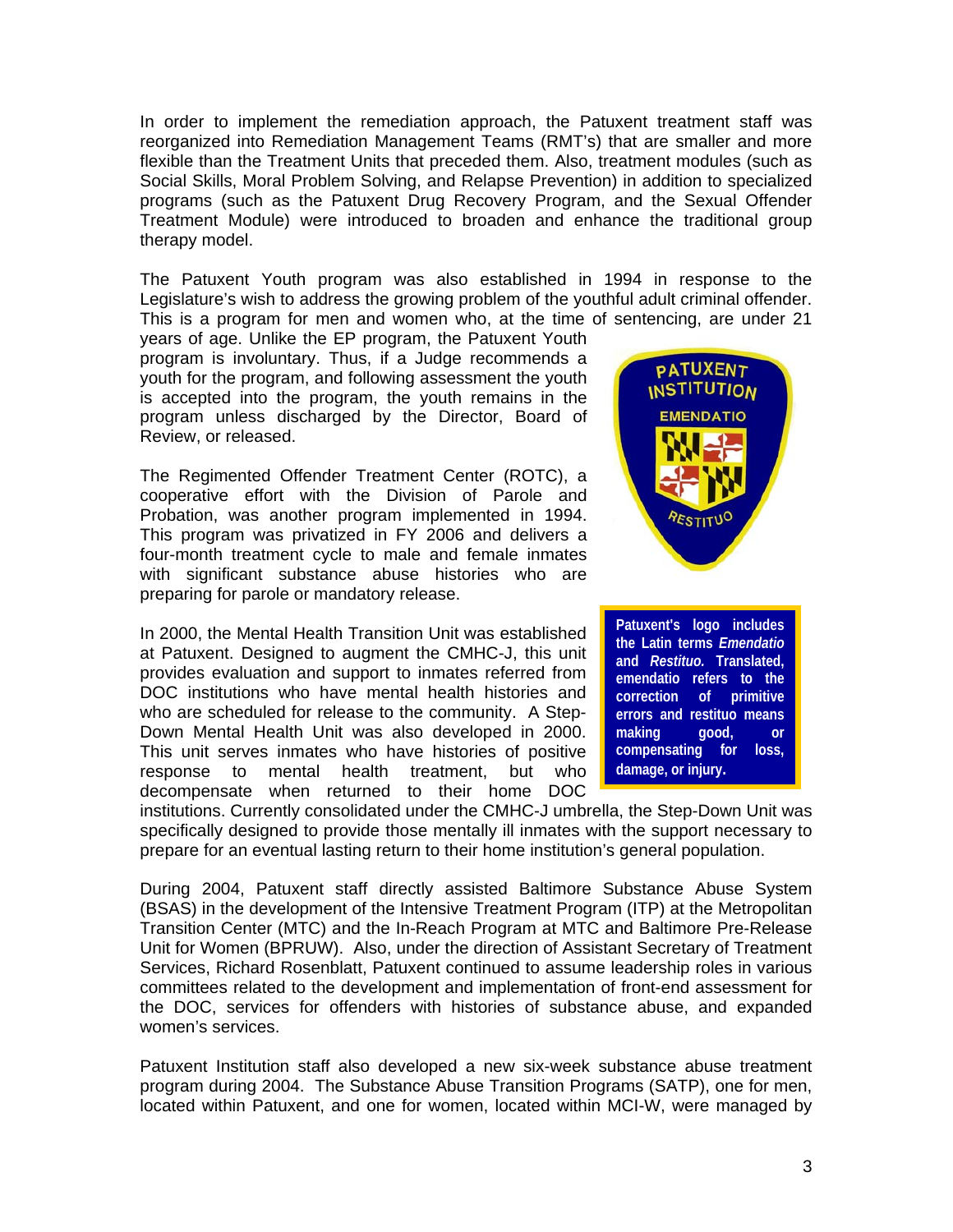Patuxent. These programs are a correctional "time-out" designed to provide both relapse prevention and transitional planning modules to technical parole violators who have a modest substance abuse problem.

In 2006, the Patuxent leadership team determined that services to Patuxent offenders would be enhanced if Patuxent transferred its management of the ROTC, RSAT, and SATP programs to a private contractor that would be housed on the Patuxent compound and funded by a grant under Patuxent oversight. Ultimately, the Request For Proposal was awarded to Gaudenzia, Inc., which assumed responsibility for management of these programs beginning on April 10, 2006.

As the mission of the Patuxent Institution has evolved over the years, the one constant has been Patuxent's role as the hub for treatment services for the Department of Public Safety and Correctional Services.

## **1.3 Patuxent Institution's Leadership**

### **The Office of the Director**

Dr. Randall S. Nero was appointed Director of Patuxent Institution in FY 2003. He had originally joined the staff of Patuxent in 1984 as a correctional psychologist, the same year he received his Ph.D. in Psychology from the University of Mississippi. Prior to his appointment as Director, he had served as the Institution's Associate Director of Behavioral Sciences; and prior to 1998, as its Chief of Psychology Services.



During FY 2008, Dr. Nero continued to manage the various departments associated with providing custody and treatment services within a maximum security correctional facility. In an attempt to educate individuals and groups who may benefit from an understanding of the institution's mission, he provided presentations and tours of the facility to Judges, Grand Juries, and attorneys. During this fiscal year, a significant number of capital construction projects designed to enhance fire safety and upgrading the electrical system continued. The installation of 30 security cameras throughout the Institution was completed and has enhanced the observation of inmate movement throughout the facility. He remains committed to the Departmental and Institutional missions, with a focus upon the effective utilization of resources allocated to the facility.

#### **The Office of the Warden**



In FY 2008, Patricia Goins-Johnson was appointed the new Warden of Patuxent Institution. A 25-year veteran of the Maryland Division of Correction, she began her career in 1981 as a Correctional Officer at the Maryland Penitentiary. Subsequently, in 1984 she became a Case Management Specialist there and was eventually promoted to Director of Case Management at DOC headquarters. In 2004, she was promoted to Facility Administrator at the Brockbridge Correctional Facility where she worked until her arrival at Patuxent when she was appointed Assistant Warden in April of 2006. Warden Goins-Johnson is a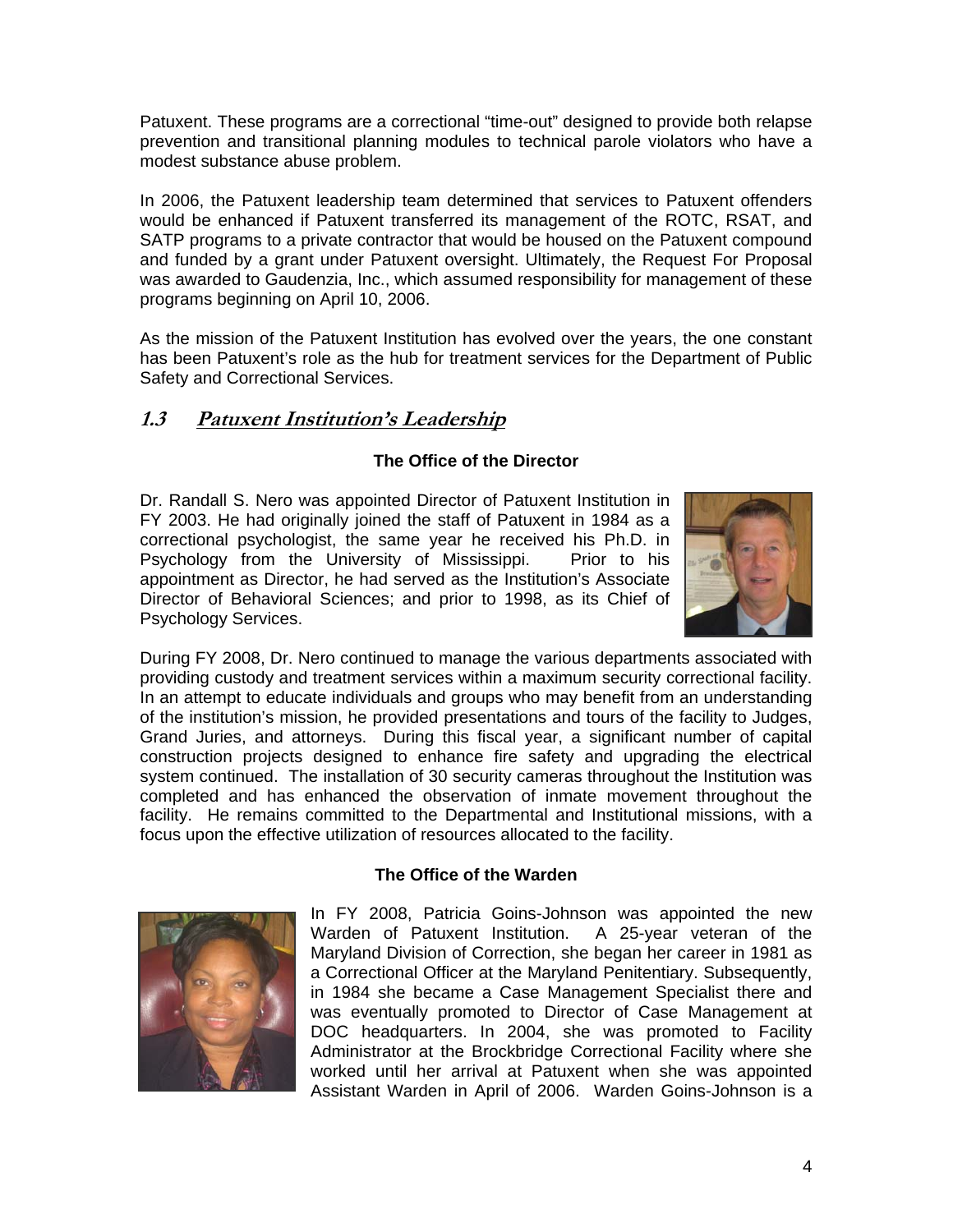member of the Department of Public Safety & Correctional Services' Female Offender Committee and is the chairperson for Prison Rape Elimination Act (PREA) classification and risk assessment subcommittee. She has a Bachelor of Science degree in Mental Health from Morgan State University.

During FY 08, Warden Goins-Johnson oversaw the purchase and installation of an x-ray machine to screen all packages entering the institution. The use of this machine was instrumental in detecting contraband inside of inmate packages. She has also worked closely with AFSCME representatives in addressing staff's concerns pertaining to the operation of Patuxent Institution as well as the administration's concerns. She meets quarterly with the Jessup Regional Advisory Council to apprise them of activities and events affecting the inmate population and to address the concerns of the community.

#### **The Associate Director of Behavioral Sciences**

Dr. Erin Shaffer received both her M.S. and Psy.D. degrees from Nova Southeastern University. She joined the staff of Patuxent Institution in 1997 and has served as Associate Director of Behavioral Sciences since April of 2006. In that capacity, she is responsible for the management of the clinical services for the Eligible Persons and Patuxent Youth Programs as well as the Pre-Treatment Program for DOC inmates housed at Patuxent while awaiting evaluation for Patuxent programming. She ensures that clinical services undergo constant development and refinement in accordance with best practices. Dr. Shaffer also continues to direct



a team of licensed psychologists tasked with conducting risk assessments on offenders throughout the State of Maryland who are serving life sentences and are being considered for parole.

During FY 2008, Dr. Shaffer has actively worked to promote the Institution and its services through her frequent communications with various professionals (e.g., judges, attorneys, correctional personnel, mental health providers, etc.) and community members. Keenly aware of the role that restitution must have in offender remediation, Dr. Shaffer has implemented community service initiatives which have allowed Patuxent inmates on work release status to join with a variety of community associations in an effort to beautify and maintain neighborhoods in need.

#### **The Associate Director for Psychiatry**



In 2001, Dr. Maria Haine was promoted to Associate Director for Psychiatry and appointed to the position of Chief Psychiatrist for the Department of Public Safety and Correctional Services. She began her work at Patuxent Institution in 1997 as a staff psychiatrist and member of the Patuxent Youth Program team. Dr. Haine is a diplomat of the American Board of Psychiatry and Neurology. She completed her residency in Psychiatry at Johns Hopkins Hospital followed by a fellowship in Forensic Psychiatry at the University of Maryland School of Medicine and the Clifton T. Perkins Hospital Center.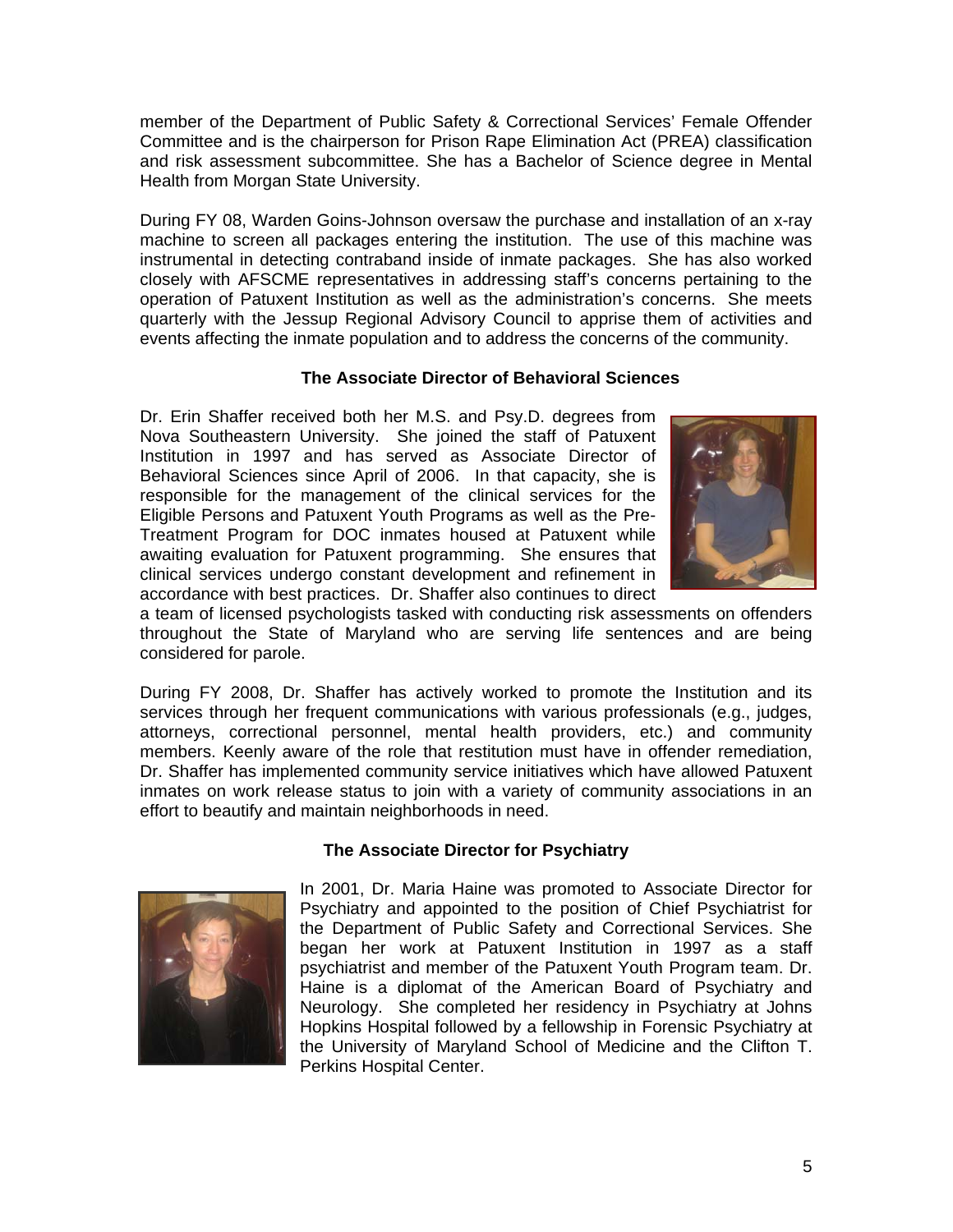During FY 2008, Dr. Haine has continued to pursue the goal of providing a "seamless" system of health care for the offenders housed at Patuxent, given that Pharmacy, Medical, and Mental health care services are administered and run by three different agencies. Coordinating inter-agency communication and sharing of information about the patient in question has been crucial to facilitating this process.

Patient Education is a critical part of the practice of primary preventive care, which can enable an offender to detect and seek treatment before a serious illness develops. Under the direction of Dr. Haine, Patuxent Psychiatry staff coordinates meetings with the health care providers from the contractual agencies and the inmate needing treatment in order to help the inmate make informed choices about health care. Knowledge of the advantages and limitations of constantly developing medical treatment options is essential to offenders making informed decisions regarding their care. Meetings between inmates and multiple specialty treatment providers have resulted in maximum compliance in inmates being treated.

Under Dr. Haine's supervision, the Psychiatry Department continued monitoring all toxicology screens submitted during FY 2008 by Patuxent offenders, work releasees, and parolees. Suspicious and possibly diluted urine samples were further analyzed to detect possible substance abuse. Dr. Haine also reviews new and is constantly developing procedures for drug testing in light of fiscal cost, efficacy, and applicability of new laboratory technology. Dr. Haine serves as a consultant to both Patuxent Treatment and Custody Staff with regard to these matters.

Dr. Haine continues to seve as the Consulting Psychiatrist for the Patuxent Institution Women's Eligible Person's Program and is a member of the Institutional Board of Review.

## **1.4 The Patuxent Institutional Board of Review**

As mentioned above, Patuxent Institution is the only facility in the Maryland Department of Public Safety that has its own independent paroling authority. Accorded to the Institution at its inception by the Legislature, this paroling authority is known as the Institutional Board of Review. In addition to considering offenders for parole, this body also annually reviews all offenders' progress in the EP and Patuxent Youth Programs,

*Composition of the Board of Review* 

- **The Director of Patuxent Institution**
- **Two Associate Directors**
- **The Warden**
- **Five members of the general public appointed by the Governor, at least one of whom is a member of a victim's right organization**

and may grant, deny, or revoke conditional release status to offenders in these programs. It may also find offenders ineligible for a treatment program, or may recommend that the sentencing court release an offender from the remainder of a sentence.

In response to changing needs within corrections, the legislature modified a number of aspects of the Board of Review's authority in 1982. Specifically related to paroling offenders serving a life sentence, these modifications allowed the Board of Review to: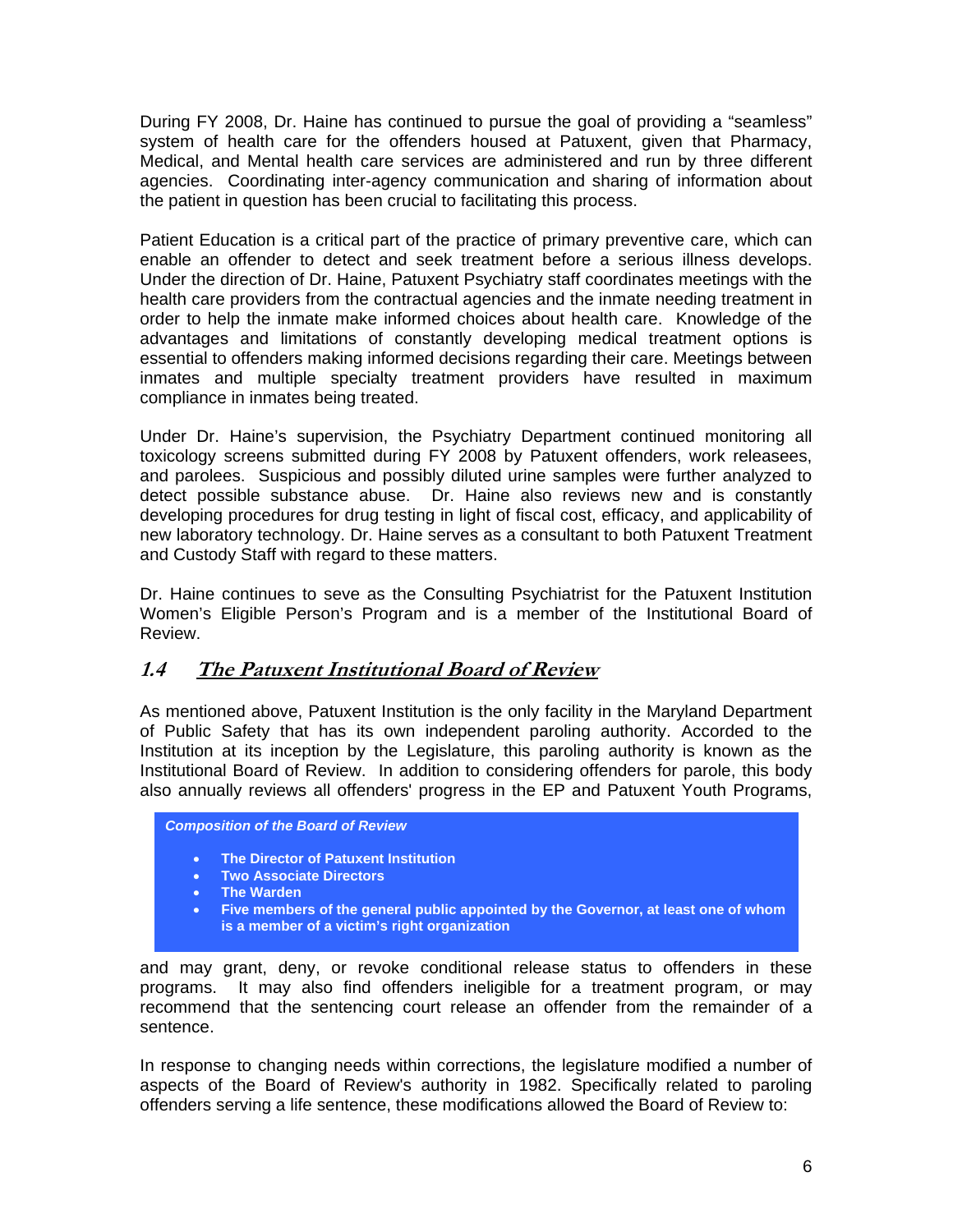- Approve parole for an offender serving a life sentence if the offender's crime was committed prior to July 1, 1982.
- Recommend parole for an offender serving a life sentence, but with the Governor's approval if the offender's crime was committed after July 1, 1982, and on or before March 20, 1989.
- Recommend parole for an offender serving a life sentence, but with the approval of both the Governor and the Secretary of Public Safety and Correctional Services if the offender's crime was committed after March 20, 1989.
- The Board of Review can also approve parole for offenders serving non-life sentences. If the offender's crime was committed on or before March 20, 1989, the Board of Review can act autonomously. If the crime was committed on or after March 20, 1989, the Board of Review can recommend parole but must have the approval of the Secretary of Public Safety and Correctional Services. Subsequent to a revision of and amendment to the law in March 1989, approval by seven of the nine Board of Review members is also required for an offender to be granted any type of conditional release status including day leaves, work/school release, and parole.



**Back row (L-R):**Mr. John Simpson; Randall S. Nero, Ph.D., Director; Patricia Goins-Johnson, Warden; Mrs. Ruth Kalinowski; Arthur (Bud) Marshall, Esquire; Mr. Wayne Price; **Front row (L-R)**: Erin B. Shaffer, Psy.D; Dr. Betty Humphrey; Maria Haine, M.D.

On April 26, 2005, Governor Ehrlich signed Senate Bill 132 titled, "Correctional Services - Sanctions by the Patuxent Institution Board of Review." This bill, which became effective on October 1, 2005, extended the Board of Review's authority to exercise clinical and administrative judgment on a case-by-case basis associated with imposing sanctions for inmates on status who have committed a major infraction.

The prior statute mandated that the Board of Review impose a period of incarceration of at least six months for offenders who have been found guilty of a major infraction. This bill authorizes the Board of Review to use their discretionary judgment in determining the consequences associated with status inmates who have been found guilty of a major infraction. Thus, a parolee with a history of positive community adjustment, who is found guilty of an initial use of an illicit substance, will not necessarily be mandated to six months of incarceration in the Institution. Instead, the parolee may be placed on Work Release status and may be required to attend substance abuse programming.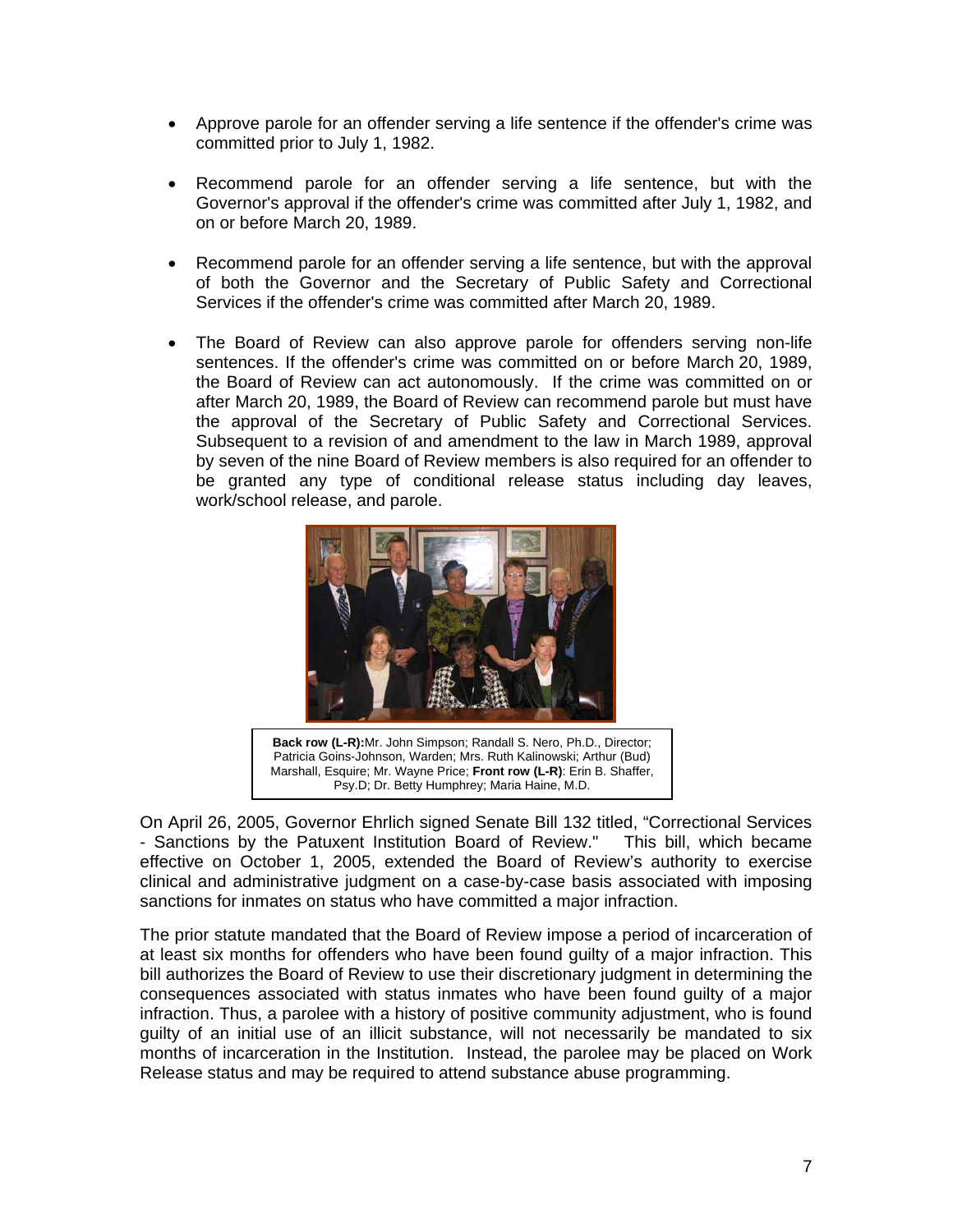# **Chapter II FY 2008 Highlights**

## **2.1 Patuxent Treatment Programs**

- The Patuxent Eligible Persons Program maintained an annual Average Daily Population (ADP) of 210 offenders, including women, during FY 2008. The Patuxent Youth Program maintained an annual ADP of 159 offenders, including women.
- Throughout FY 2008, the Pre-treatment Team, which provides services on the two tiers where offenders awaiting evaluation for the Patuxent programs are housed, continued through its third year of service delivery. Activities included weekly Community Meetings on the tiers, three ongoing cycles of Thinking for Change, a cognitive behavioral treatment module designed to alter criminogenic thinking patterns, and Eclectic Reflections, an open ended group that employs an array of media and approaches to promote prosocial attitudes and constructive use of free time. Additionally, the team continued to conduct initial mental health assessments and provided crisis intervention and follow-up as needed on the tiers. A total of 275 offenders were served.
- FY 2008 was also the third full year of service for the Substance Abuse Services (SAS) team that oversees drug assessment, treatment and random urinalysis for all Patuxent Programs and the Mental Health Unit Transition Tier.

The SAS team monitored the 240 offenders who lived on the Pre-treatment tiers at some time during the fiscal year. Of these, 156 offenders were screened regarding their substance use histories, with 113 of them self-reporting significant drug problems, 29 reporting moderate drug problems, and 14 denying drug abuse. Eighty of these offenders were placed in Readiness module groups.

The SAS team also provided two drug treatment modules to the Patuxent Eligible Persons and Youth Programs. These were the Patuxent Drug Recovery Module 12 (PDRM 12), a year-long module for offenders with more severe drug use histories who are nearing consideration for release, and the PDRM 6 (six months long) for offenders with less severe drug use histories. Eight of these modules were operated during FY 2008.

Two Mental Health Unit Transition tier drug treatment groups were conducted during the year. These groups helped prepare mentally ill offenders for transition into community drug treatment. The module included a significant relapse prevention component while acknowledging the need for the offender to take his legal and prescribed medications.

During the year 1,841 drug test results were processed. Twenty-five of them were positive for prohibited substances, while low Creatinine was detected in 137 instances.

• During FY 2008, the six-week Substance Abuse Treatment Program (SATP) for men, the four-month Regimented Offender Treatment Center (ROTC) for men, and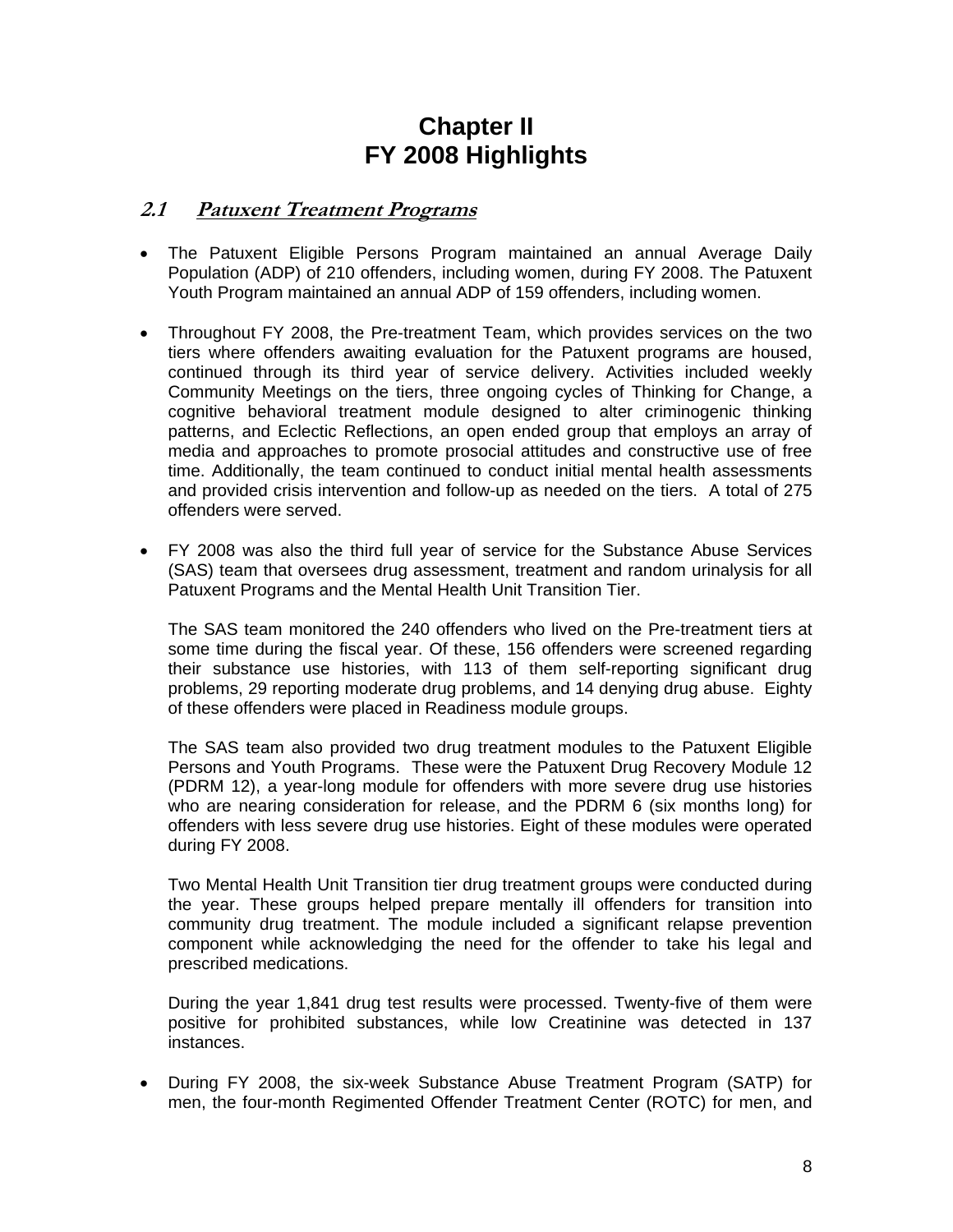the six-month Residential Substance Abuse Treatment (RSAT) program for women continued providing services to offenders at Patuxent and MCI-W under the auspices of Gaudenzia, Inc. The following statistics at Patuxent were reported for the programs this year: the SATP for men admitted ninety-seven offenders. One hundred thirteen offenders completed and four were discharged over a sixteenmonth period. Two hundred and thirty offenders were admitted to the ROTC program for men. One hundred and ninety one completed and twenty three were discharged. A total of sixty-one offenders were admitted to the RSAT program for women. Twenty-four offenders completed, and ten were discharged.

- As of the end of FY 2008, the Risk Assessment Team that provides the Maryland Parole Commission and the Governor's Office of Legal Counsel with thorough stateof-the-art risk assessment as they consider offenders with life sentences for parole, sentence commutation, or clemency completed its third full year of service. The six senior licensed clinical psychologists, all of whom have had specific training in the assessment of violence and recidivism risk, assessed thirty-one offenders during the course of the year who were transferred to Patuxent Institution from other correctional facilities to be evaluated.
- FY 2008 was the fifth consecutive year the annual *Family Reunification Day* was observed. Instituted in FY 2003 and expanded to two days (one for men and one for women) in FY 2004, this activity is designed to maintain family contact and build relationships by bringing family members together at an Institutionally sponsored event. Such activities have the added value of providing an incentive for improved behavioral control and increasing inmate morale, both of which have an important treatment enhancing effect.

## **2.2 Other Patuxent Activities/Efforts**



• Maryland Correctional Enterprises to relocated their sign shop from the Maryland House of Corrections to the Patuxent campus in FY 2008. The program will enable participants to learn basic graphic arts and sign–making.

 The sign shop produces signage, decals, and special artwork for a wide variety of State Agencies, organizations, and businesses. These include Law Enforcement, Fire Departments, the State Highway Administration, MCE Sign Shop and non-profit organizations.

The basic graphic arts and sign-making program employs twelve DOC offender Leadmen/Trainer's Assistants, and is available to Patuxent Eligible Persons and Youth Program offenders who have achieved  $3<sup>rd</sup>$  or  $4<sup>th</sup>$  Level status, and who are recommended for participation by Patuxent's Associate Director for Behavioral Science, or designee through the Progress Review Process. Participants receive vocational training in a hands-on business setting with real world application.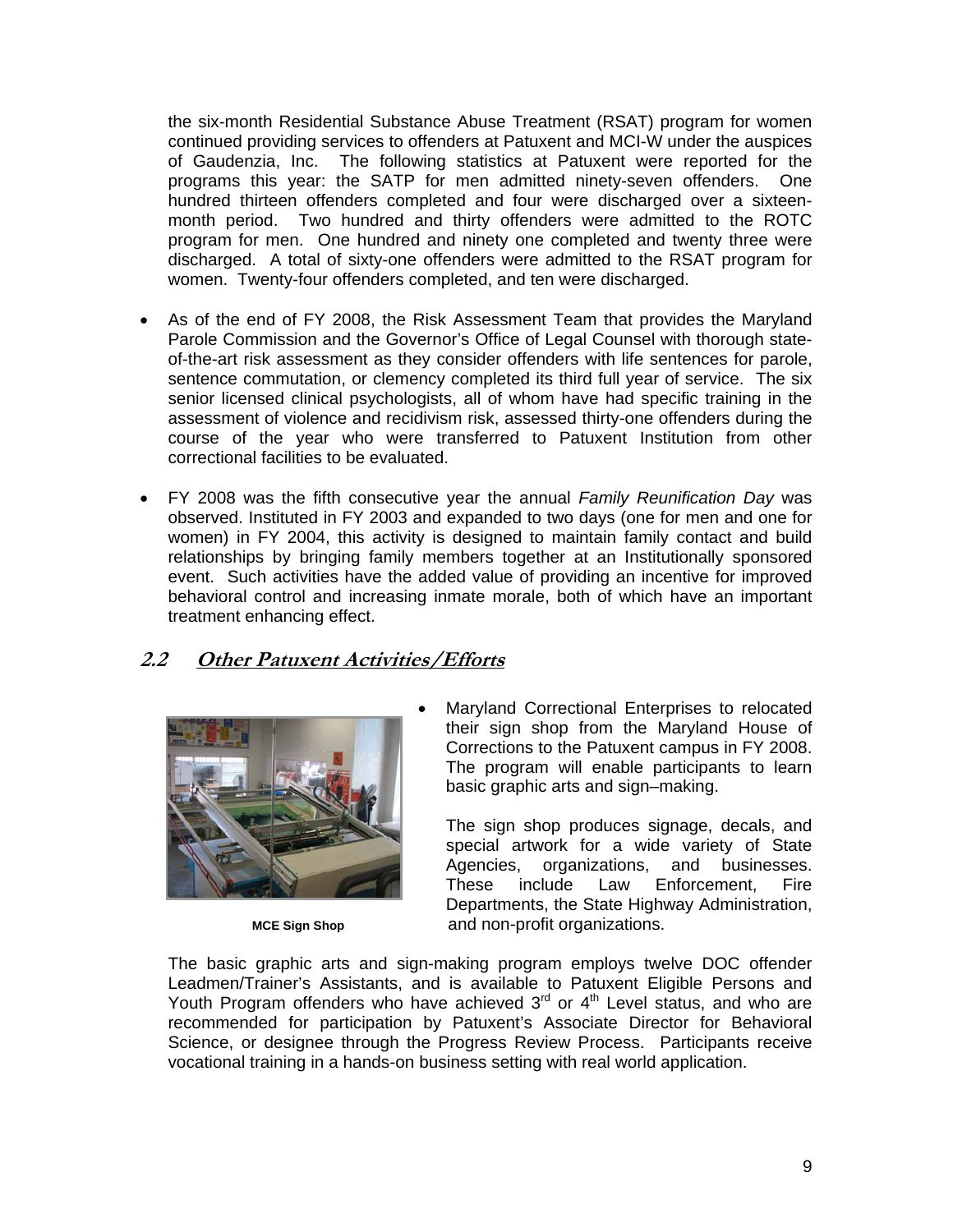

The Master Gardening module of the Horticultural Therapy Program, which is co-sponsored by the University of Maryland Cooperative Extension Services, had another successful year with eight female offenders completing the program. The Master Gardening module currently accepts qualified offenders from all Patuxent programs. The Module has four primary goals, which are to: promote sobriety, reduce the use of violent behavior as an option; to teach and increase an offender's awareness of their abilities to implement discipline and selfcontrol through therapy; and to teach a vocational skill.

The original "Green Gardening" or "Gardening To Be Drug Free" class was incorporated into the Master Gardening module in 2003 to maximize staff effectiveness and to consolidate resources, as well as to provide a more efficient and practical therapeutic/vocational experience for each participant. The Module is a 10 month program that provides vocational skills training in horticulture, in addition to therapeutic services. Volunteer Master Gardeners from different counties in the community come to the Institution to lecture on topics such as soil, composting, vegetables, fruits, herbs, wildlife gardening, and landscape design.

For the last two years, offenders who successfully earned their Master Gardening certification and currently hold employment positions in the Horticulture Shop have designed and built raised bed gardens. These beds displayed an inmate's creativity in attempting to meet the needs of handicapped persons, and reduced gardening space due to the construction of a new Institutional kitchen and perimeter fencing.



In early May 2008, the Horticulture Program held another successful Plant Sale. This annual two-day sale sold a variety of annual and perennial plants to staff at the Institution, and netted over \$800 that will provide financial support for the program.

A final horticulture highlight, Patuxent's horticulture program took responsibility to grow 500 saplings that will be planted on a variety of public lands or parks as a means to increase the number of trees in the state. Future plans for the horticulture program includes fostering an additional 5,000 saplings that will also be planted to enhance the landscape and environment.

• In FY 2008, a sizeable contribution was made to the Special Olympics Torch Run. Participating in the Walk Division of the Special Olympics Torch Run/Walk were Ann Strangman, Beth Burgess and Melody Green.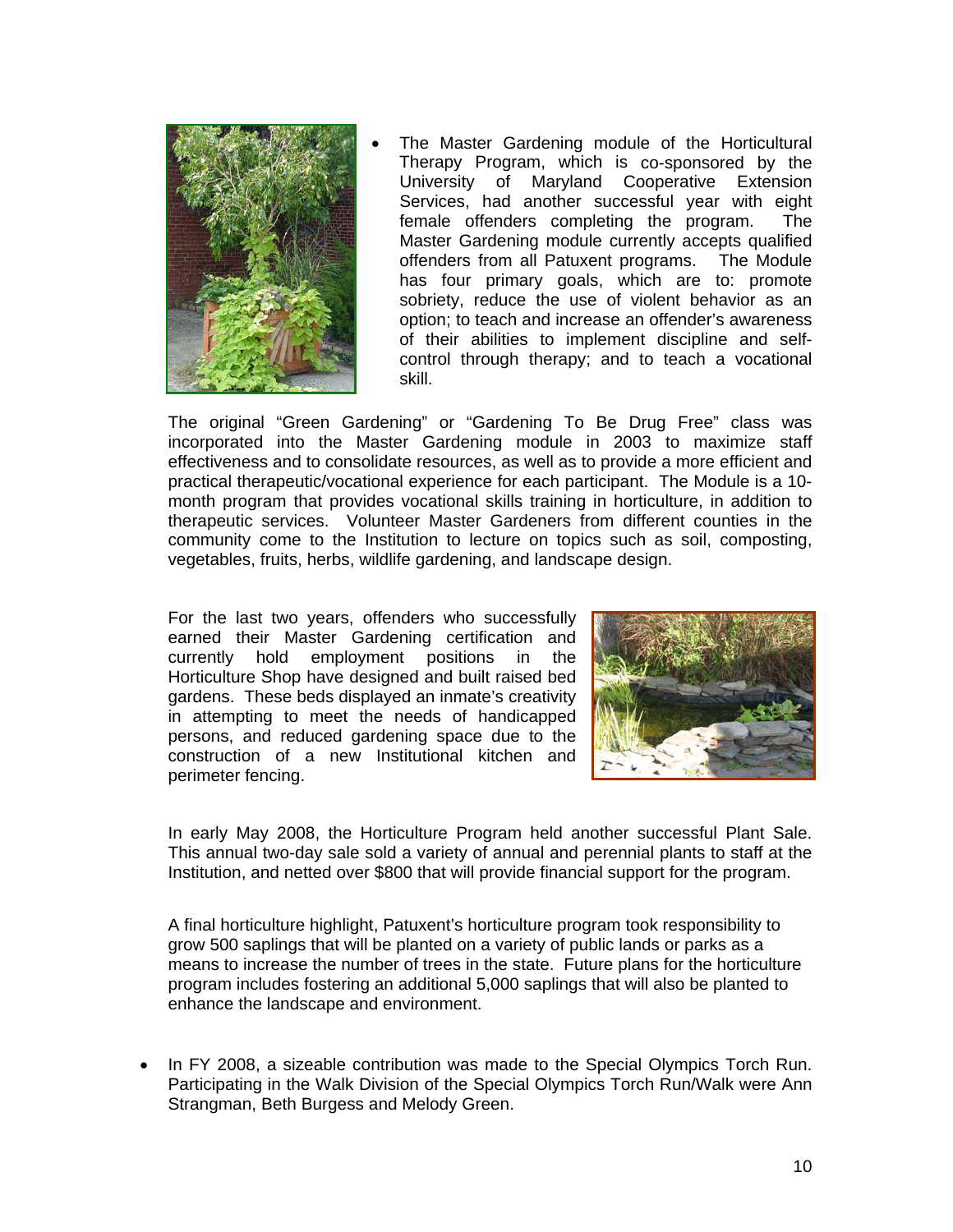• Established in the Spring of 2000, the James M. Quinn Award is presented annually to the correctional officer who, in the estimation of the Director, best exemplifies the traits admired in Captain Quinn – professionalism, overcoming adversity, setting an example for younger officers, and dedication to the job.

Congratulations to Captain Deborah DeShields for being chosen as the ninth recipient of the James Quinn Award. Captain DeShield's exceptional display of professionalism, dedication, and knowledge certainly warrant this award.



Captain DeShields



• During FY 2008, Patuxent Institution's Honor Guard served at a number of functions including four Change in Leadership Ceremonies and the Employee Appreciation Luncheon. The current membership of the Honor Guard includes Lt. Fredrick Larry, Lt. Baron Thrower, Sgt. Norman Briscoe.

## **2.3 Education Programs**

- During FY 2008, the education programs at Patuxent Institution continued to show a steady rate of improvement. The program met three School Improvement Goals and was recognized by the Maryland State Department of Education for highest student level completion as measured by LWIS testing.
- The monthly average full-time enrollment for the academic program was 78 students. Five students were awarded Basic Adult Literacy Certificates. Thirty-three students were awarded Intermediate Adult Literacy and 35 qualified for Advanced Literacy Certificate.
- Fourteen students received their high school diplomas. Three students were entered into the "3000 Thousand Club" by achieving total GED scores over 3000.
- The occupational training labs in Computer Repair and Telecommunication Cabling have been filled to full capacity. Fifty-six students completed training in these programs. Twelve students passed rigorous examinations to earn their professional certification.
- Participation in the advanced education program reached an enrollment of 60 students during FY 2008. Fifteen students in the Advanced Education programs earned Associate of Arts Degrees for the successful completion of the Anne Arundel Community College program. Thirteen students also received Letters of Recognition in Applied Sociology.
- A graduation ceremony was held for inmates who attained educational goals, such as a GED or completion of vocational shops. Certificates were awarded and family members attended the ceremony.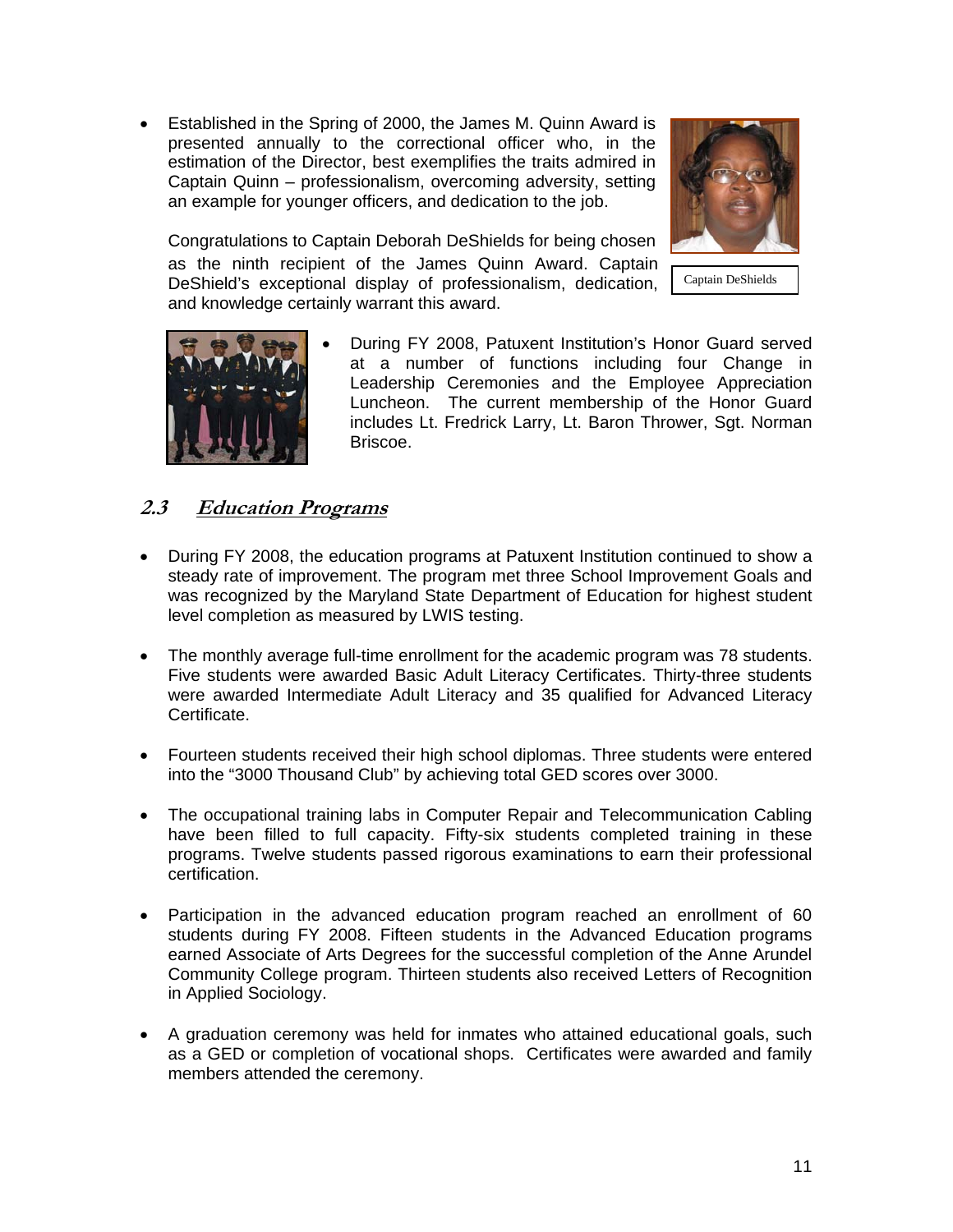## **2.4 Recreation, Religious & Volunteer Services**

- Administered through the Warden's Office, Patuxent Institution's religious and volunteer programs had over 400 community volunteers in active service during FY 2008. Over 200 of these concerned individuals functioned as regular volunteers.
- It is estimated that as many as 90% of the offenders housed at Patuxent Institution participated in some volunteer activity during FY 2008. To help foster a sense of social responsibility, Patuxent's volunteer activities and programs are designed to give offenders the opportunity to "give back" to the community in some way.
- The Volunteer Activities Coordinator at Patuxent Institution functions as the liaison between the administration and the offender population's Inmate Advisory Councils (IAC's). Comprised of representatives of the Youth, Eligible Persons, and DOC populations, the councils meet monthly with the Director, the Associate Director/Behavioral Sciences, the Warden, and the Volunteer Activities Coordinator to discuss issues of concern to the offender population such as housing, changes in privileges, and treatment programming. Designed to foster open communications between the administration and the offender population, these regular meetings promote a harmonious environment in the facility by working proactively to alleviate any potential concerns that might arise.
- Patuxent's Volunteer Activities Coordinator is also the Institution's coordinator for the annual tee shirt and baseball cap fund-raiser. All proceeds of which go to the Maryland Special Olympics Organization. Each spring, employees may participate in activities including the Torch Run/Walk and the Tug of War, which culminate in the Special Olympic Games in College Park, Maryland. Contributing participants wear their Special Olympics tee shirt the day of the event. Thanks to the consistently high participation of the staff, Patuxent Institution remained one of the top contributors for FY 2008.
- Throughout FY 2008, Volunteer Services continued its coordination of the active intra-Institution self-help network. In addition to the traditional self-help groups such as Narcotics Anonymous (NA) and Alcoholics Anonymous (AA), intensive ninemonth step-study programs were also offered.
- Volunteer Services continued to coordinate with the Alternatives to Violence Program during FY 2008, so that basic, advanced and training for trainers workshops were offered to the offender population at intervals throughout the year. Experienced and trained volunteers, who commit three days to each workshop, facilitate this highly successful mediation program.
- The past year represented the second year for the very popular Yoga Group. Volunteers from the Yoga Center of Columbia conduct weekly classes for members of the female population.
- Volunteer Services has designed a religious program to meet the needs of Patuxent Institution's diverse offender population. During FY 2008, committed volunteers continued to serve nine faith communities within the Institution. The religious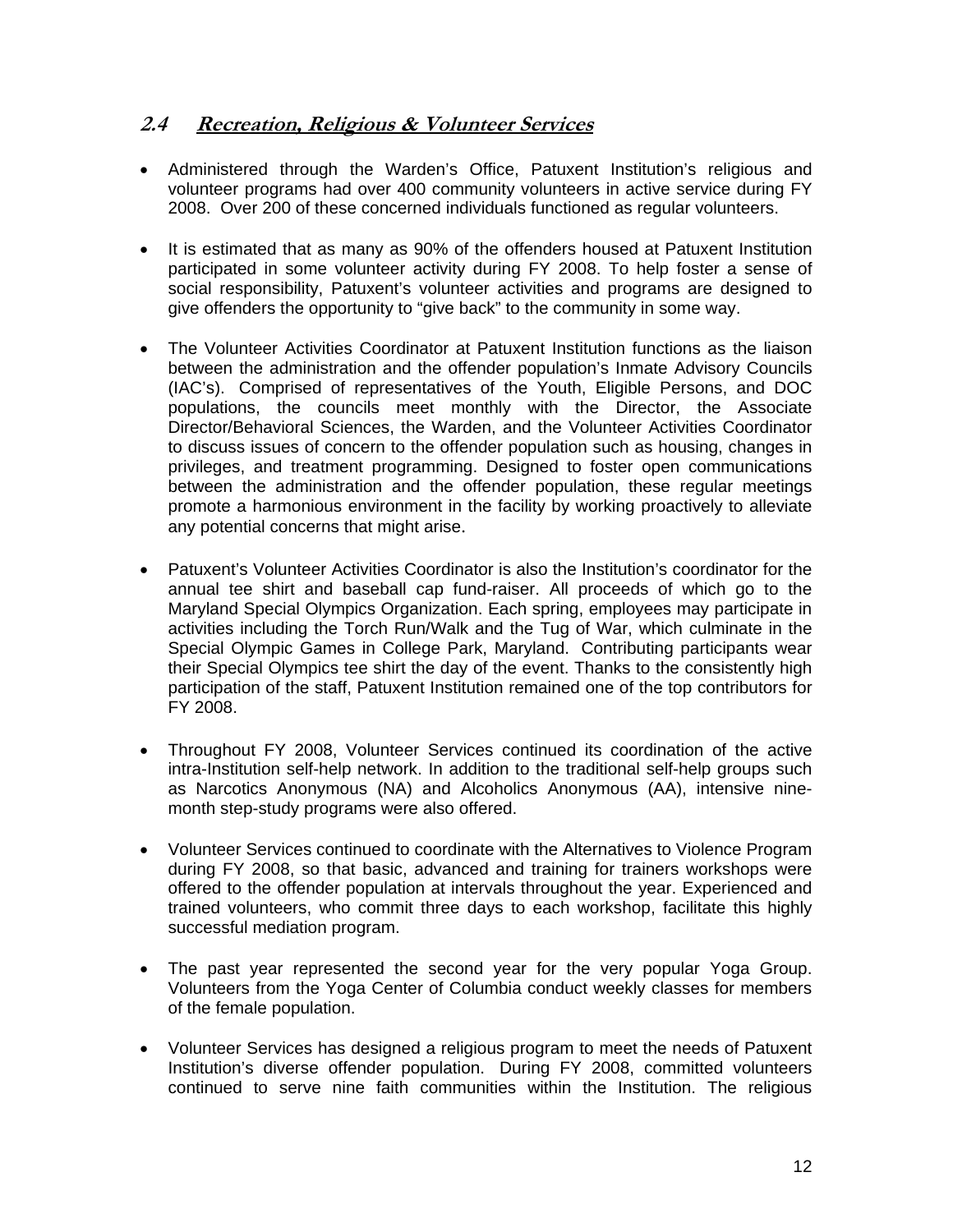program offered group and individual study, workshops, and instructional videos, in addition to regular ecumenical services.

• Patuxent Institution's Reasoned Straight (males) and Women Reasoning About Problems (WRAP) programs are the oldest and most popular programs of their type in the Maryland Prison System. Patuxent offenders who participate are specially trained to provide tours for at-risk youth in order to discourage the young people from pursuing criminal paths.



Ms. Inge Stocklin and Ms. Sandy McDonald, volunteers from the Local Quilting Association, provided instruction and guidance for the eighth consecutive year to offenders from the Patuxent Institution for Women (PIW). The PIW offenders made an assortment of crocheted items and quilts, several of which Ms. Stocklin and Ms. McDonald entered into the Howard County Fair. Also, the Howard

County Library kindly displayed over 40 of the quilted items during the month of October. All quilted items produced by PIW offenders are donated to local charities. Past recipients have included Sarah's House, St. Anne's Children Home, Villa Marie, and local hospitals.

• This year Patuxent Institution also hosted a performance of Shakespeare's "Macbeth" performed by members of an Ellicott City Performance Troupe. The play was both a critical and financial success with proceeds going to the Thurgood Marshall Scholarship Fund.

## **2.5 Correctional Mental Health Center-Jessup & Related Units**

• In FY 2008, MHM Services continued its provision of in-patient and residential treatment services to acutely mentally ill inmates of the Division of Corrections through the Correctional Mental Health Center at Jessup. Services included acute and sub acute mental health services (one acute tier and two sub-acute tiers), chronic care and stabilization services (four chronic care and stabilization tiers) and psychiatric rehabilitation and transitional services (one step-down unit, two units aimed at consolidating treatment gains and readying individuals for return to maintaining institutions).

Services on the acute unit consist of assessment and diagnosis, short-term stabilization and planning for ongoing treatment or discharge coordination. On the sub acute unit, individuals receive daily contact with psychology staff and the focus is on crisis intervention, developing symptom management skills, and developing relationships that will increase treatment compliance. Many individuals on the sub acute unit refuse to take medications voluntarily, and staff work closely with custody to insure that despite their mental health symptoms they are maintained in safe and hygienic conditions. Services on the chronic care and stabilization units consist of daily contact with psychology staff as well as regular community meetings, group therapy and an increased focus on symptom management skill development and behavioral self-management. Individuals on the tiers designed for readying for return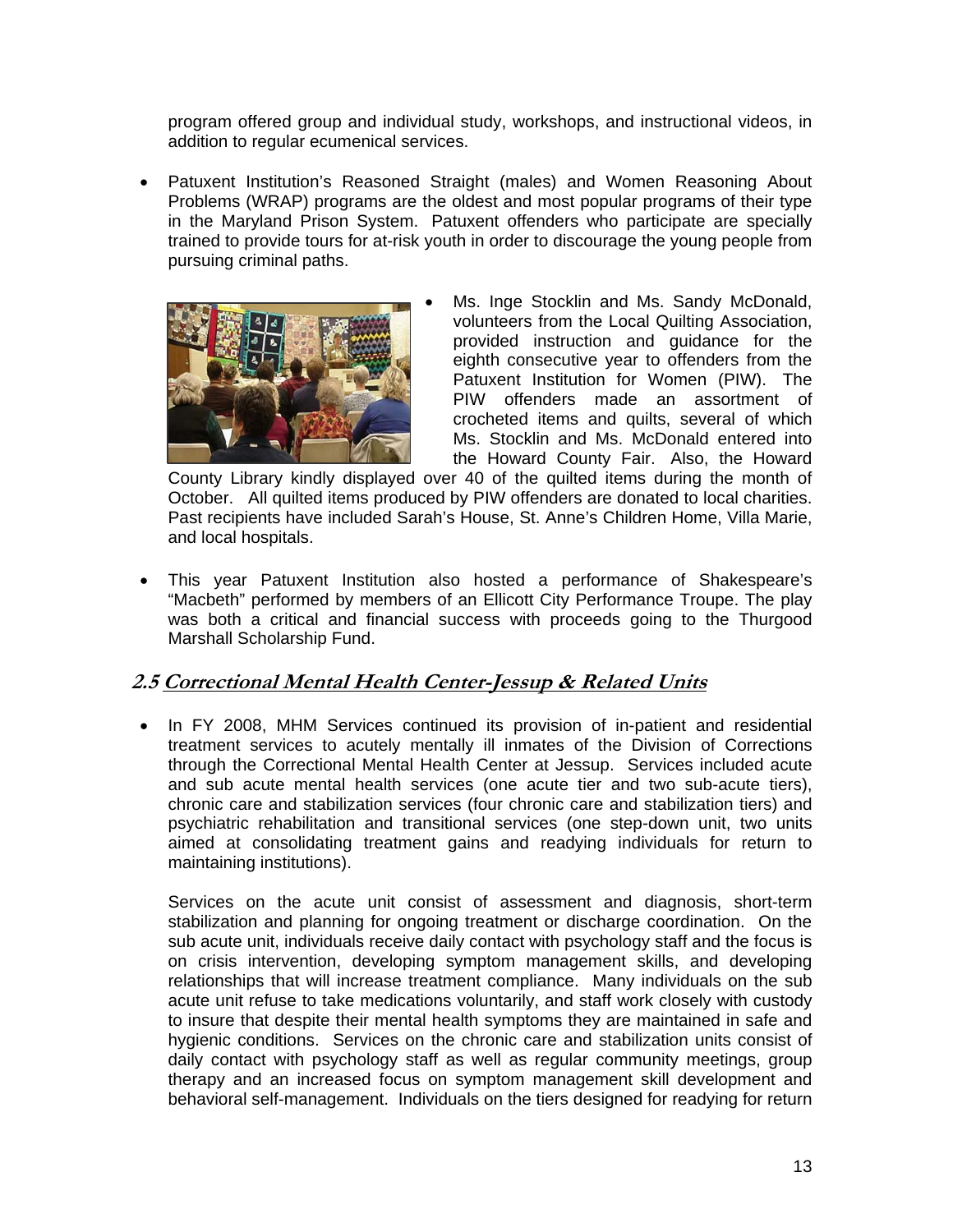to their sending institutions participate in activities throughout the Patuxent campus including school, religious services, recreation and meals. They are supported by their mental health staff through ongoing groups teaching necessary skills and processing their experiences in the larger institutional setting.

During this year (July through June), CMH-J had 267 admissions. This reflected a large increase over last year's admissions of 199. In part, this was due to a focus on accepting all referrals allowing for a period of observation and diagnostic clarification. However, it is also reflective of the large number of mentally ill inmates coming into the system and having difficulty remaining stable in maintaining institutions as well as a large number of inmates who utilize self-injurious behavior to achieve a new housing location (perceiving themselves to be in danger at their present institution and feeling that self-harm is their only choice). As noted in the previous year's report, there continues to be high utilization of the mental health unit due to higher acuity and more complex behavioral problems presented by the current inmate population.

Custody and treatment staff collaborated on two "fun day/cookout" events that were provided for inmates who had achieved levels III, IV and V on the mental health and step-down units. The activities are designed to be a privilege for inmates who are actively working on their treatment, behaving in an appropriate manner and progressing through the level system. The activities are highly prized by the inmates and well attended by custody and treatment staff.

• During FY 2008, the staff of the Mental Health Transition Unit (MHTU), a specialized unit that assists inmates who are diagnosed with a mental illness by preparing them for their upcoming release, had 30 new admissions and 33 releases. Staff maintained an average caseload of 19 inmates and provided transitional services to Correctional Mental Health Unit-Jessup, as well as to MHTU inmates.

During FY 2008, MHTU staff maintained the Social Skills programming. Addiction Awareness and Relapse Prevention programming also continued with the assistance of the Patuxent Substance Abuse Service Program staff. The MHTU staff also continued to provide cognitive-behavioral therapeutic programming using the "Thinking for a Change" curriculum from the National Institute of Corrections.

The MHTU staff developed a new community relationship with the Department of Veterans Affairs "Reentry Program". This program assigns eligible inmates with a reentry specialist who provides information, resources and assessments prior to and after release. Total Health Care, Inc., also expanded their services to our population specifically through the Early Intervention Services Department. They provide comprehensive services for people dually diagnosed with HIV and mental illness. Port Recovery Transitional Housing in Baltimore was also added as a resource for our program.

The MHTU remains in partnership with the Baltimore Mental Health Systems, Inc. in order to provide targeted case management services to Baltimore area offenders upon release. MHU staff also contacts Maryland County Core Service Agencies in order to set up a coordinated system of care for offenders returning to locations outside of the Baltimore area.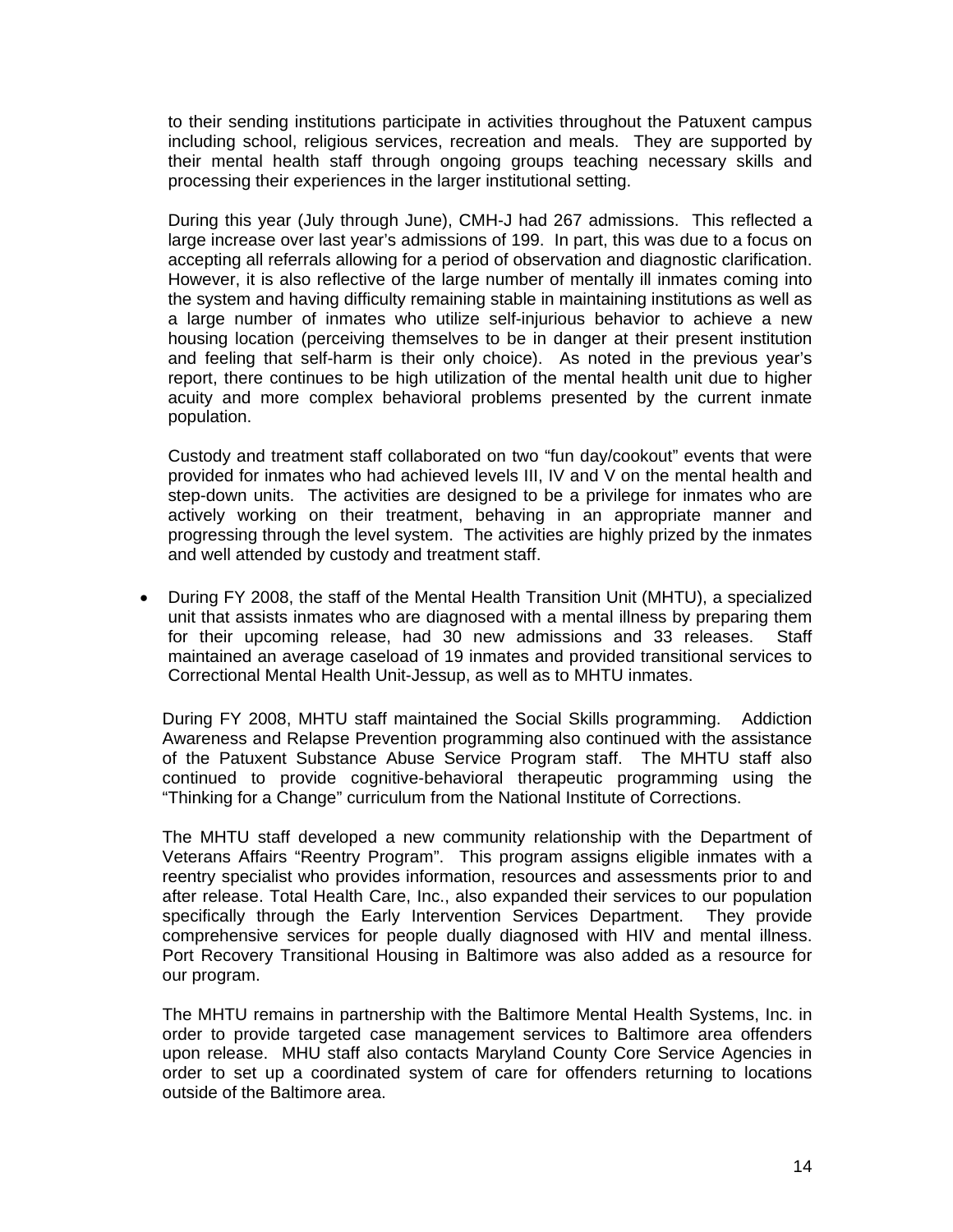The MHTU staff maintains a working relationship with the "Special Needs" unit of the Maryland Division of Parole and Probation. This unit provides specialized supervision for offenders with mental illnesses and/or sex offenses.

## *2.6* **DOC Case Management**

- During FY 2008, the Patuxent Institution received 110 inmates into the Patuxent Eligible Persons and Youthful Offender Programs.
- During FY 2008, CMHC-J received 267 offenders. There were 218 discharges or transfers from CMHC-J.
- Two hundred and thirty offenders were admitted to the Regimented Offender Treatment Center-Men program during FY 2008. One hundred and ninety-one offenders completed the program. The remaining 39 were transferred out as noncompleters.
- In FY 2008, a total of 61 female offenders were received into and the Residential Substance Abuse Treatment-Women program. Twenty-four offenders completed the program and 10 were discharged.
- A total of 97 offenders were received into the Substance Abuse Treatment Program for men (SATP-M) during FY 2008. One hundred and thirteen offenders completed the program and were returned to the community over a sixteen-month period. Four offenders were discharged from the program as non-completers.
- During FY 2008, 61 female offenders were admitted to the Substance Abuse Treatment Program for Women (SATP-F). Forty-four offenders completed the program and were returned to the community.
- In FY 2008, 31 offenders with Life Sentences were received and evaluated by psychologists with expertise in assessment of recidivism risk. The referrals were at the request of the Parole Commission, or the Governor's Office of Legal Counsel.

## **2.7 Capital Construction**

Three significant capital construction projects were continued in FY 2008. These included:

- The installation of a smoke evacuation/sprinkler system in the DD Building to enhance safety for both staff and inmates. In the event of a fire, this system will evacuate smoke from affected individual housing units, and activate a sprinkler system to extinguish the fire.
- Tier renovations, including the installation of new restroom facilities for offenders' individual housing units and new lavatories and drinking fountains for Tier Day Rooms.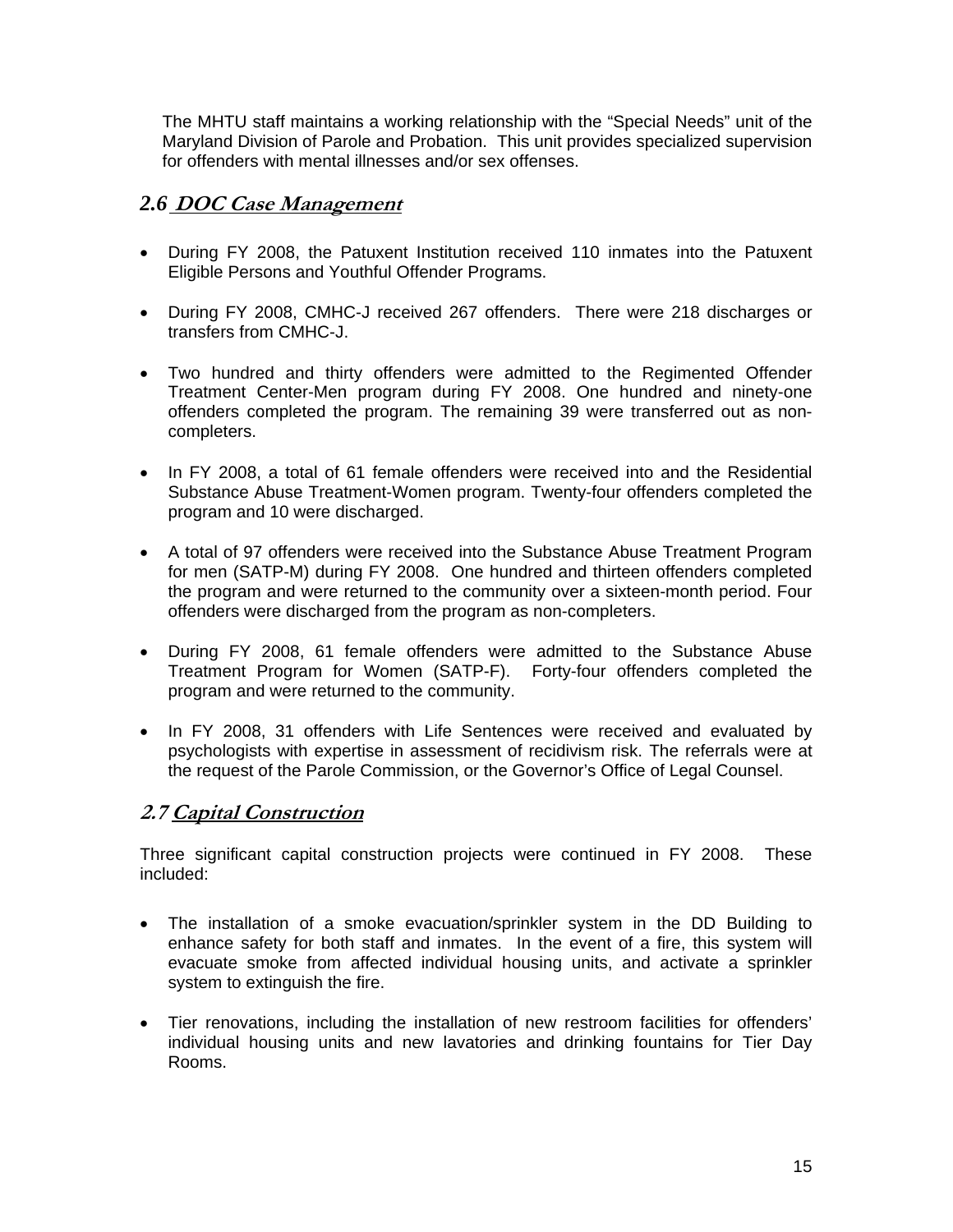• A reconfiguration of the electrical service to the Institution that will result in improved power delivery and will enhance a number of Institutional operations including the new Gate House and the new Employee Dining Room.

Additionally, the installation of 30 security cameras in previously security-vulnerable areas of the institution was completed. This has significantly enhanced the observation of inmate movement throughout the facility.

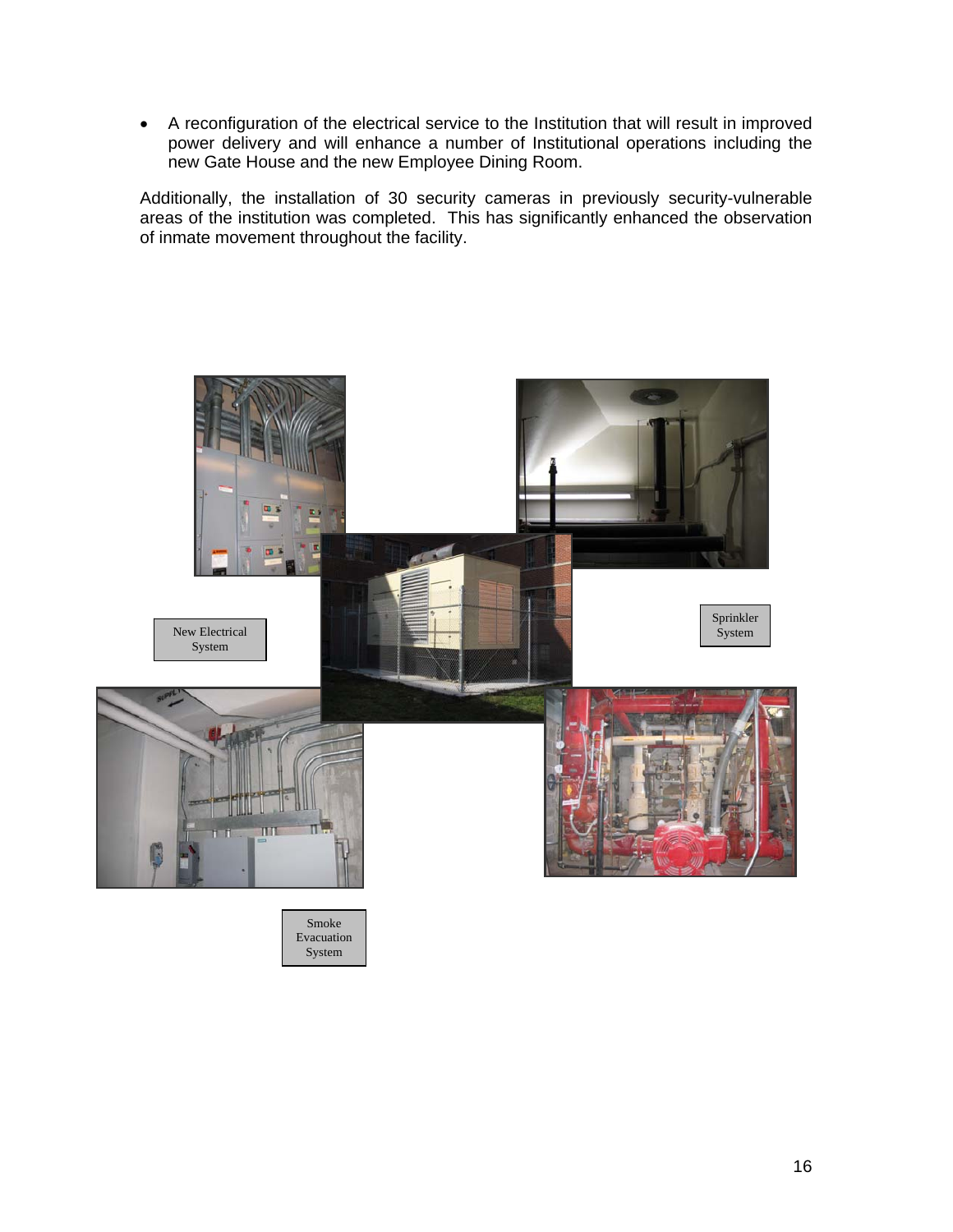# **CHAPTER III OPERATING COSTS AND STAFFING**

## **3.1 Operating Costs**

The operating costs for Patuxent Institution for FY 2008 totaled \$46,404,319. Table 3a displays an itemization of the component costs of this total expenditure. This figure represents an increase of \$1,878,643, or approximately 4% over fiscal year 2007. The per capita cost figure of \$55,507 (based on 836 offenders) represents approximately a 5% decrease as compared to FY 2007.

| <b>OPERATING COST--FY 2008</b>                 |                                |                                |                         |                              |  |  |
|------------------------------------------------|--------------------------------|--------------------------------|-------------------------|------------------------------|--|--|
|                                                | <b>GENERAL</b><br><b>FUNDS</b> | <b>SPECIAL</b><br><b>FUNDS</b> | FEDERAL<br><b>FUNDS</b> | <b>TOTAL</b><br><b>FUNDS</b> |  |  |
| <b>ACTUAL EXPENDITURES:</b>                    |                                |                                |                         |                              |  |  |
| <b>General Administration</b>                  | \$4,853,608                    |                                |                         | \$4,853,608                  |  |  |
| <b>Custodial Care</b>                          | \$25,457,089                   | \$545,222                      |                         | \$26,002,311                 |  |  |
| <b>Dietary Services</b>                        | \$1,898,139                    |                                |                         | \$1,898,139                  |  |  |
| Plant Operations/Maintenance                   | \$3,651,673                    |                                |                         | \$3,651,673                  |  |  |
| Diagnostic/Classification/Treatment Services   | \$8,287,871                    |                                |                         | \$8,287,871                  |  |  |
| <b>Recreation/Religious Services</b>           |                                | \$49,718                       |                         | \$49,718                     |  |  |
| <b>Outpatient Services (Re-Entry Facility)</b> | \$372,717                      | \$55,264                       |                         | \$427,981                    |  |  |
| <b>Substance Abuse Treatment</b>               | 1,233,018                      |                                |                         | \$1,233,018                  |  |  |
| TOTAL OPERATING COST:                          | \$45,754,115                   | \$650,204                      |                         | \$46,404,319                 |  |  |
| PER CAPITA COST:                               |                                |                                |                         | \$55,507                     |  |  |

#### **Table 3a**

Education expenditures and expenditures related to the Residential Substance Abuse Treatment, Regimented Offender Treatment Center, Substance Abuse Transition Program, and Mental Health Transition Unit programs are not included in the abovereported figures. Educational services are funded through the Maryland State Department of Education (MSDE). RSAT is now a general funds program with minor (under 10%) federal participation. The substance abuse services for ROTC and SATP are financed through General Funds.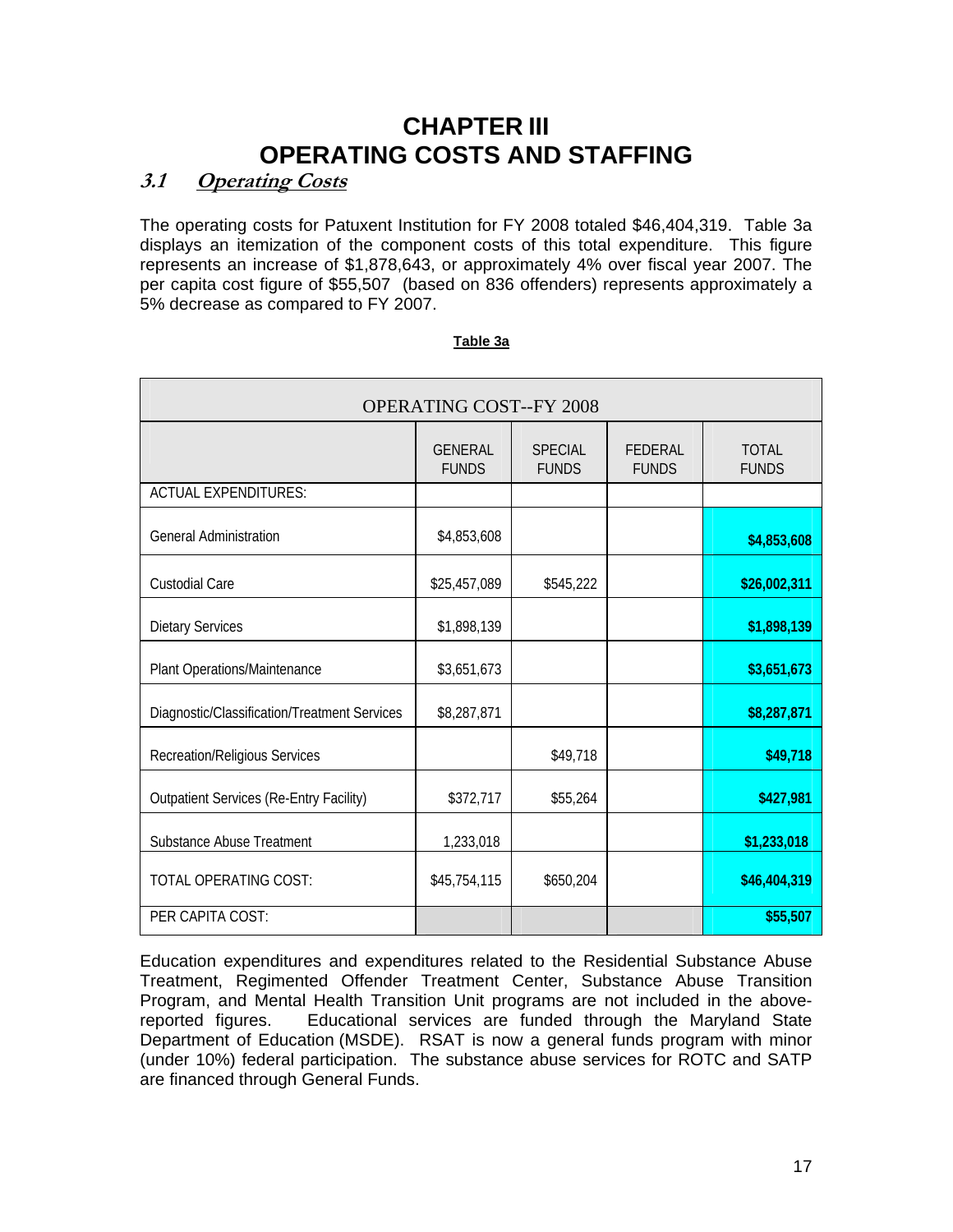## **3.2 Staffing**

Patuxent Institution's organizational structure is displayed in the *Patuxent Institution Organizational Chart: FY 2008*. There were 522.5 authorized positions in FY 2008. Seventy-seven percent or 404 of these positions were allocated to custody. Staff allocations to Patuxent's other departments and services showed little fluctuation when compared to previous years.



The true diversity and complexity of Patuxent Institution is even greater than that portrayed by this organizational chart. In addition to the Eligible Persons and Youthful Offenders Programs for men and women, the CMHC-J, the Mental Health Unit, the Transitional Mental Health Unit, and the Step-Down Mental Health Units are all housed within its compound. Also, the ROTC, RSAT, and SATP programs continue to be housed at Patuxent (except for the RSAT program for men, which is housed at the Central Laundry Facility in Sykesville, Maryland), although, a private vendor now provides services for these programs.

As shown in Table 3b, the vacancy rate for custody officers during FY 2008 started out significantly lower than the FY 2006 rate, but ended approximately the same.



**Table 3b**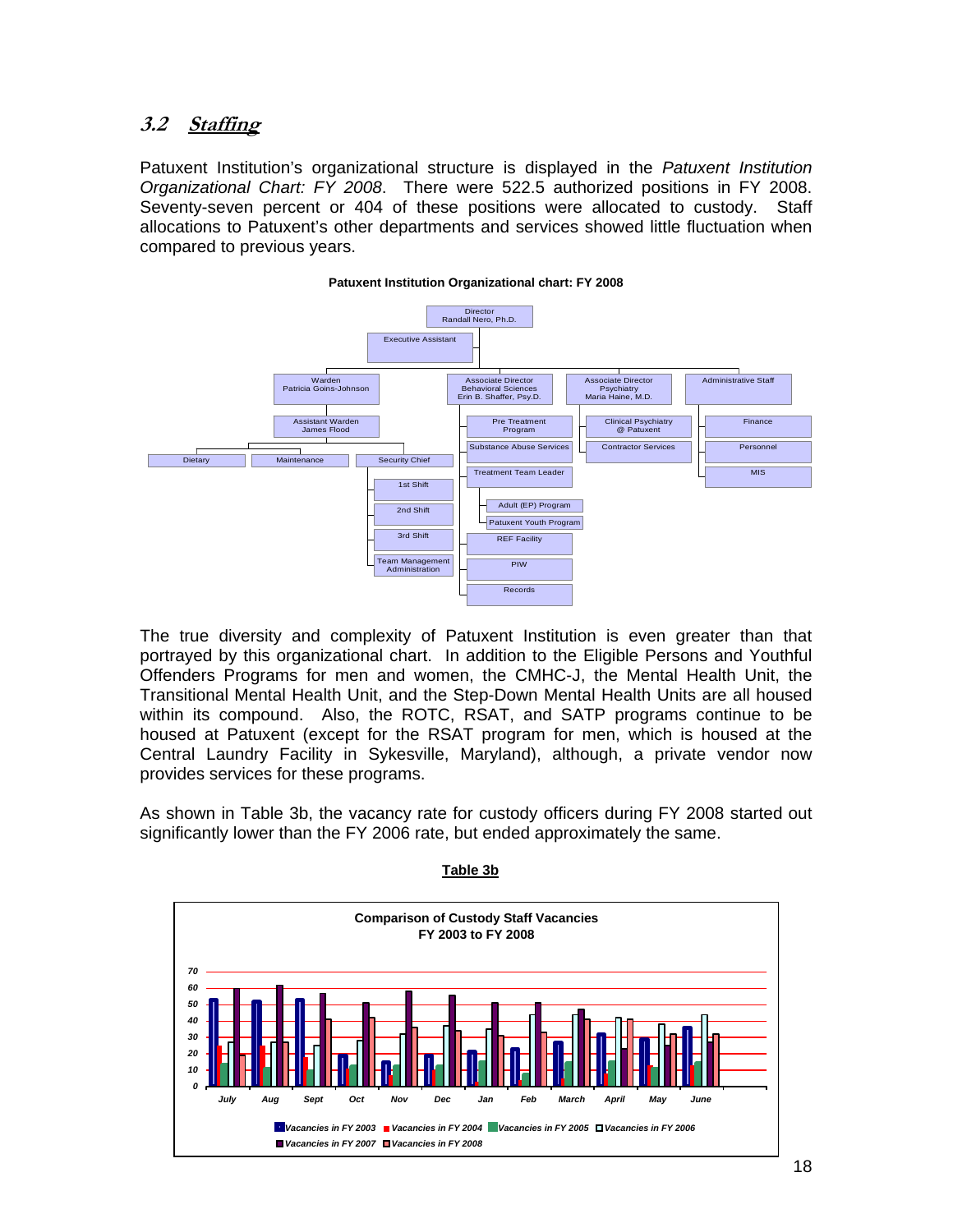## **3.3 Staff Training & Development**

A minimum of 18 hours of approved in-service training per year is provided for all Patuxent Institution staff that has custody and control of offenders, as mandated by the Maryland Correctional Training Commission. During FY 2007, the Patuxent Institution Training Department delivered over 17,000 hours of such training including courses such as:

- Restraint and Escort Duty
- Adult CPR
- Use of Force/Cell Extraction Policy
- Blood Borne Pathogens
- Gangs in the Institutions
- Suicide Prevention/Intervention
- Firearms Training: .38 caliber revolver, .00 buck shotgun, mini-14 rifle
- Hazardous Materials in the Institution
- Emergency Procedures
- Officer Survival Techniques

The clinical staff at Patuxent Institution also received training on various treatmentrelated topics. These included:

- Motivational Interviewing
- Psychopathy: Theory and Assessment
- Working with Female Offenders
- Substance Abuse Services Training
- Therapy with Youthful Offenders

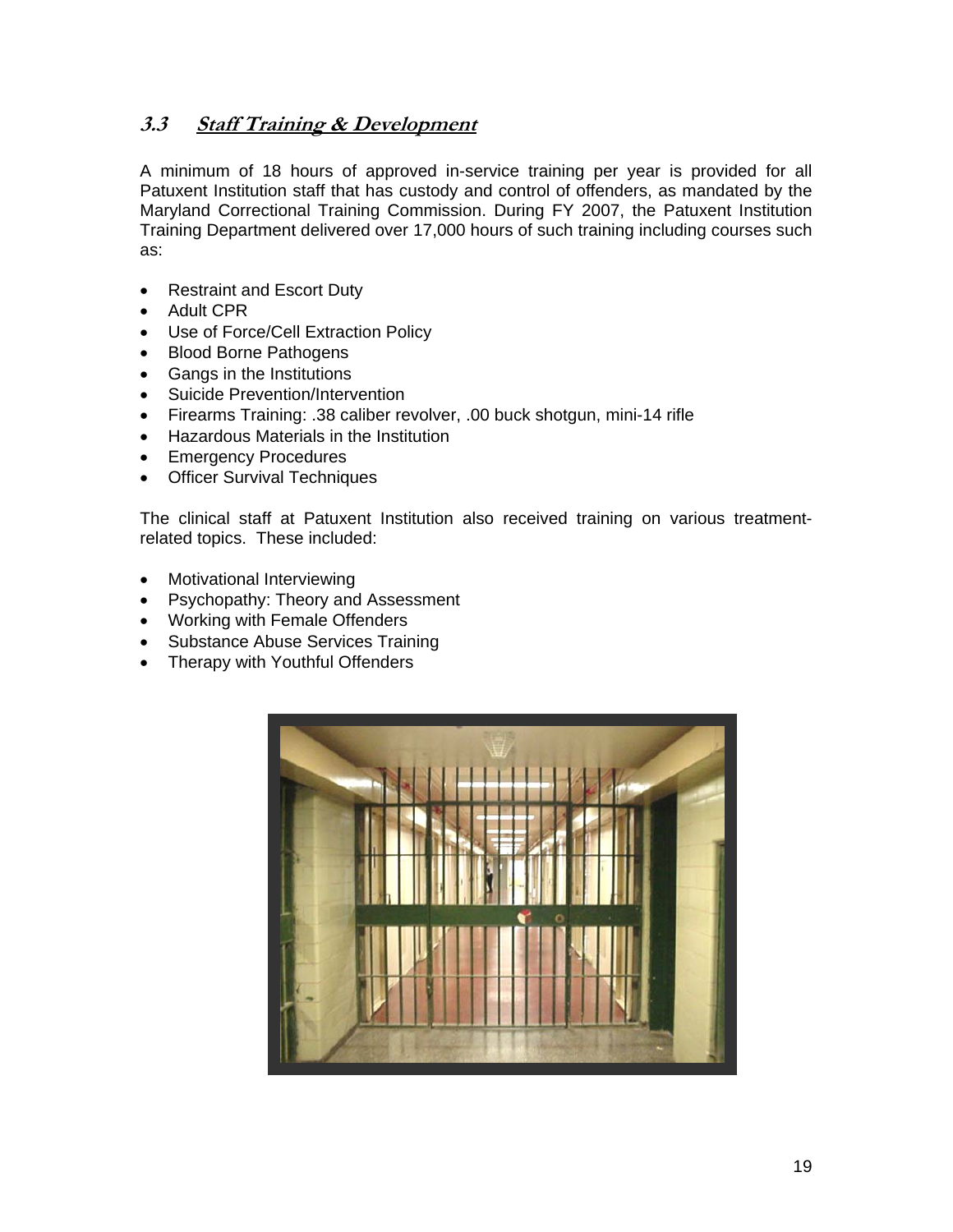# **CHAPTER IV**

# **OFFENDERS EVALUATED FOR TREATMENT IN FY 2008**

## **4.1 Patuxent Institution Eligibility Criteria**

The criteria for admission to Patuxent Institution's Eligible Persons Program are stipulated in Section 4-301 of the Correctional Services Article, Annotated Code of Maryland. It states that, to qualify for admission, an offender must:

- Have been convicted of a crime and have at least three years remaining on his/her sentence;
- Have an emotional unbalance, intellectual impairment, or be likely to respond favorably to the programs and services provided at Patuxent Institution; and
- Be more amenable to remediation through Patuxent Institution's programs and services than to other incarceration.

Also, offenders may not be found eligible if they are:

- Serving two or more life sentences;
- Serving one or more life sentences in which a jury found one or more aggravating circumstances existed; or
- Convicted of first-degree murder, first-degree rape, or first-degree sexual offense, unless at the time of sentencing the judge recommends a referral to Patuxent for evaluation.

Title 4 also stipulates the core eligibility requirements for the Patuxent Institution Youth Program. These are similar to those for the EP Program; however, in addition, offenders may be considered eligible for the Patuxent Youth Program only if they:

- Are under the age of 21 years at the time of sentencing;
- Have been referred by the court at the time of sentencing;
- Have received a sentence of at least three years; and,
- Are amenable to treatment in the program.

In order to determine eligibility for admission to Patuxent programs, offenders must undergo an extensive six-month evaluation process that involves a thorough review of the offender's social, physical, and mental status. These evaluations are conducted by teams comprised of a psychiatrist, a psychologist, and a social worker. The team's findings form the basis for a recommendation as to whether or not the offender is eligible for the referred treatment program (Eligible Person or Patuxent Youth Program). Offenders found eligible for the Program remain at Patuxent Institution for treatment, while those found ineligible are returned to the custody of the Division of Correction.

## **4.2 Demographics**

Ninety-six offenders were evaluated for the Youth and Eligible Persons programs at Patuxent Institution during FY 2008. Seventy-five offenders were found eligible for the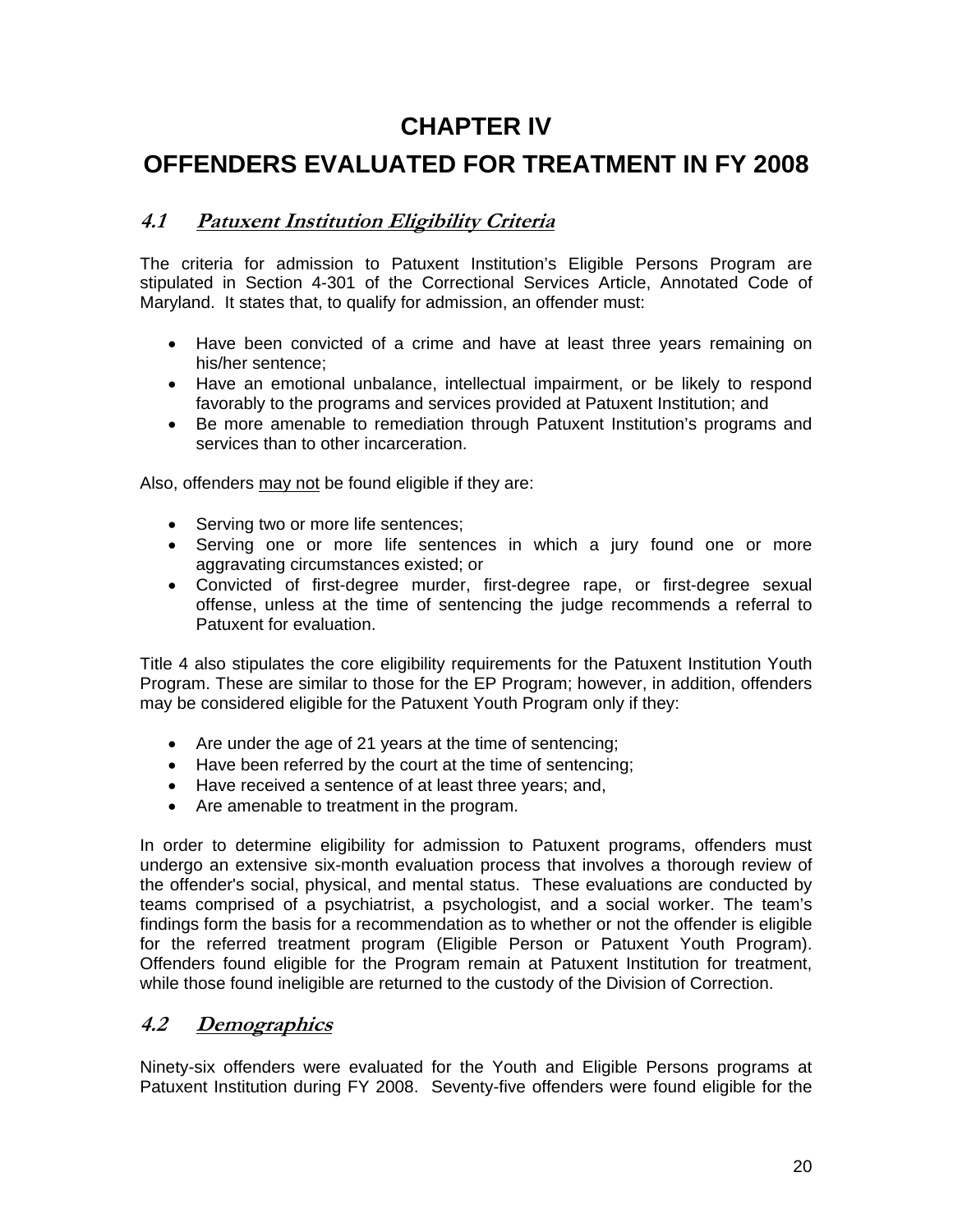programs and 21 were found not to be eligible. Insight into the characteristics of the inmates evaluated for the EP and Youth Programs is provided in Tables 4a and 4b.

#### **Table 4a**



#### *Race and Admission Age Group of Offenders Evaluated in FY 2008*

- Seventy-three, or 76%, of the offenders evaluated for the Youth and EP Programs were African-American.
- Twenty-five, or 81%, of those found eligible for the Patuxent Youth Program were African-American.
- Twenty-three or 24%, of the offenders evaluated for the Youth and EP Programs were Caucasian.
- Six, or 19%, of those found eligible for the Patuxent Youth Program and none of those found not eligible were Caucasian.
- Five offenders slated for the Eligible Persons program were not evaluated due to requesting to be removed from the evaluation process. Another three such offenders were released before staffing. Eight offenders were found to be noneligible youth prior to evaluation.

|  | $78\%$ Eligible (N=75)     |
|--|----------------------------|
|  | $\Omega$ EP males – 27     |
|  | $\Omega$ Youth males – 31  |
|  | $\circ$ EP females – 17    |
|  | $\circ$ Youth females – 0  |
|  |                            |
|  | $22\%$ Not Eligible (N=21) |
|  | $EP$ males $-11$           |
|  | $\circ$ Youth males -5     |
|  | $\circ$ EP females – 5     |
|  | $\circ$ Youth females – 0  |
|  |                            |

#### **Table 4b**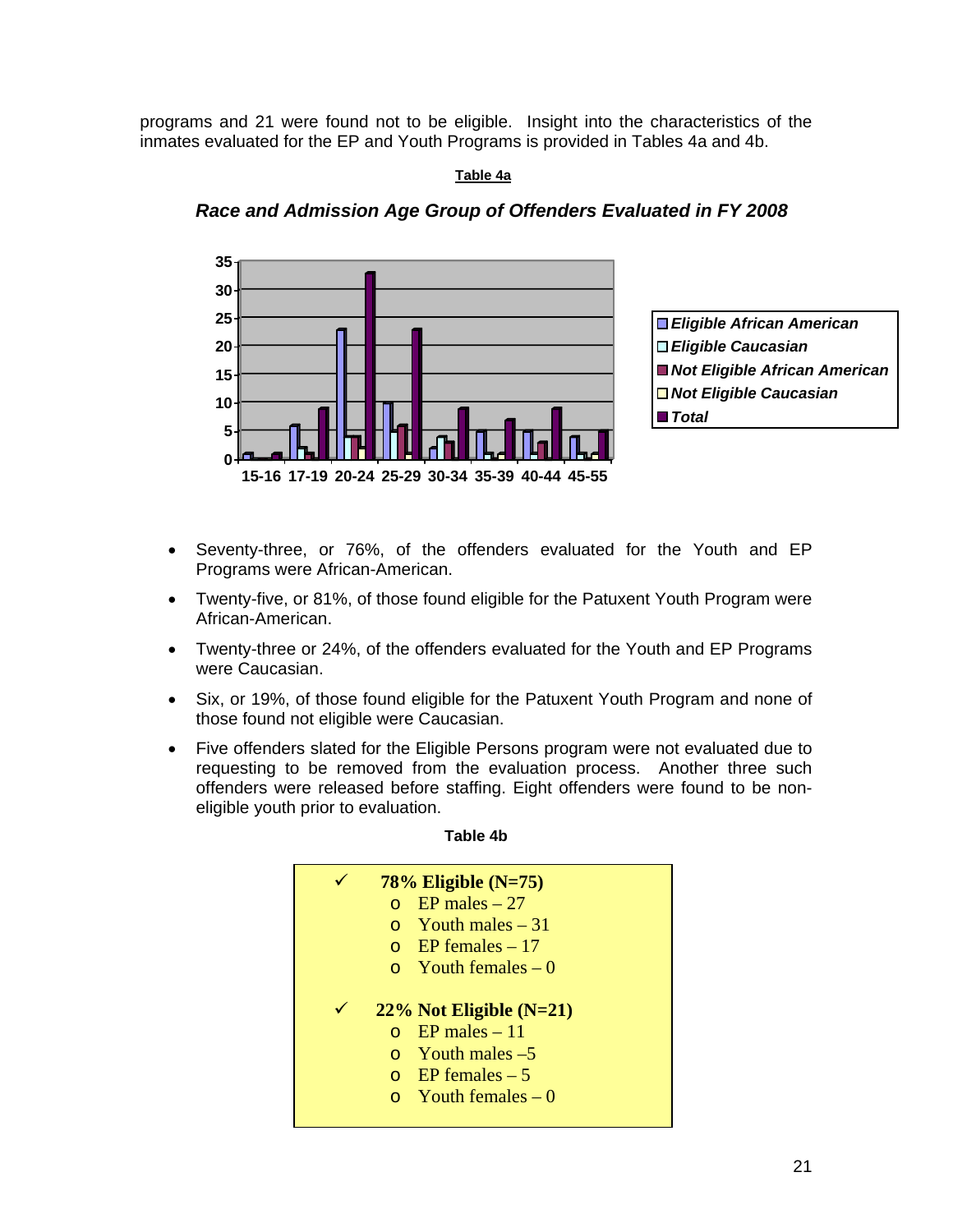## **4.3 Offense Characteristics**

An overview of the offense characteristics of offenders evaluated for Patuxent Institution's programs during FY 2008 is presented in Tables 4c through 4i. Examined in these tables are the following key variables related to offense characteristics:

- The most serious offense committed by offenders evaluated for Patuxent Institution (table 4c);
- The length of sentence imposed by the court system (table 4d);
- The length of sentence for female offenders (table 4e) and male offenders (table 4f);
- Life sentences of evaluated offenders (table 4g); and,
- A tally of the county or city in which the conviction occurred (table 4h).

 **Table 4c**

| Offense Groups of Evaluated Offenders FY 2008 |                     |                           |                                           |                        |  |
|-----------------------------------------------|---------------------|---------------------------|-------------------------------------------|------------------------|--|
| <b>GROUP</b>                                  | <b>OFFENSE</b>      | <b>ELIGIBLE</b><br>$N=75$ | <b>NOT</b><br><b>ELIGIBLE</b><br>$N = 21$ | <b>TOTAL</b><br>$N=96$ |  |
|                                               | Homicide            | 18                        | 5                                         | 23                     |  |
| <b>ELIGIBLE</b>                               | Possession          | $\mathbf 0$               | 1                                         | $\mathbf{1}$           |  |
| <b>PERSONS</b>                                | Robbery             | $\overline{7}$            | $\overline{2}$                            | 9                      |  |
|                                               | Sexual Assault      | $\overline{2}$            | $\overline{2}$                            | $\overline{4}$         |  |
|                                               | Attempted<br>Murder | $\mathbf{1}$              | 1                                         | 3                      |  |
|                                               | Other Property      | 1                         | $\mathsf{O}\xspace$                       | 1                      |  |
|                                               | Assault             | $\overline{7}$            | 3                                         | 10                     |  |
|                                               | Burglary            | $\mathbf{1}$              | $\mathbf{1}$                              | $\mathbf{1}$           |  |
|                                               | Larceny             | 1                         | $\boldsymbol{0}$                          | $\mathbf{1}$           |  |
|                                               | Distribution        | $\overline{4}$            | $\mathbf 0$                               | $\overline{4}$         |  |
|                                               | Drugs - other       | $\overline{2}$            | $\mathbf{1}$                              | 3                      |  |
|                                               | Total               | 44                        | 16                                        | 60                     |  |
|                                               | Homicide            | 11                        | $\overline{4}$                            | 15                     |  |
|                                               | Robbery             | 12                        | $\mathbf 0$                               | 12                     |  |
| YOUTH                                         | Sexual Assault      | $\mathbf 0$               | 1                                         | $\mathbf{1}$           |  |
|                                               | Kidnapping          | $\mathbf 0$               | $\mathbf 0$                               | $\overline{0}$         |  |
|                                               | Assault             | 6                         | $\overline{0}$                            | 6                      |  |
|                                               | Burglary            | 1                         | $\mathbf 0$                               | $\mathbf{1}$           |  |
|                                               | Attempted<br>Murder | $\mathbf 0$               | $\overline{0}$                            | $\overline{0}$         |  |
|                                               | Larceny             | $\mathbf 0$               | $\overline{0}$                            | $\overline{0}$         |  |
|                                               | Possession          | $\mathbf 0$               | $\mathbf 0$                               | $\mathbf 0$            |  |
|                                               | Distribution        | $\mathbf{1}$              | $\mathbf 0$                               | $\mathbf{1}$           |  |
|                                               | Drugs - other       | $\mathbf 0$               | $\mathbf 0$                               | $\mathsf{O}\xspace$    |  |
|                                               | Total               | 31                        | 5                                         | 36                     |  |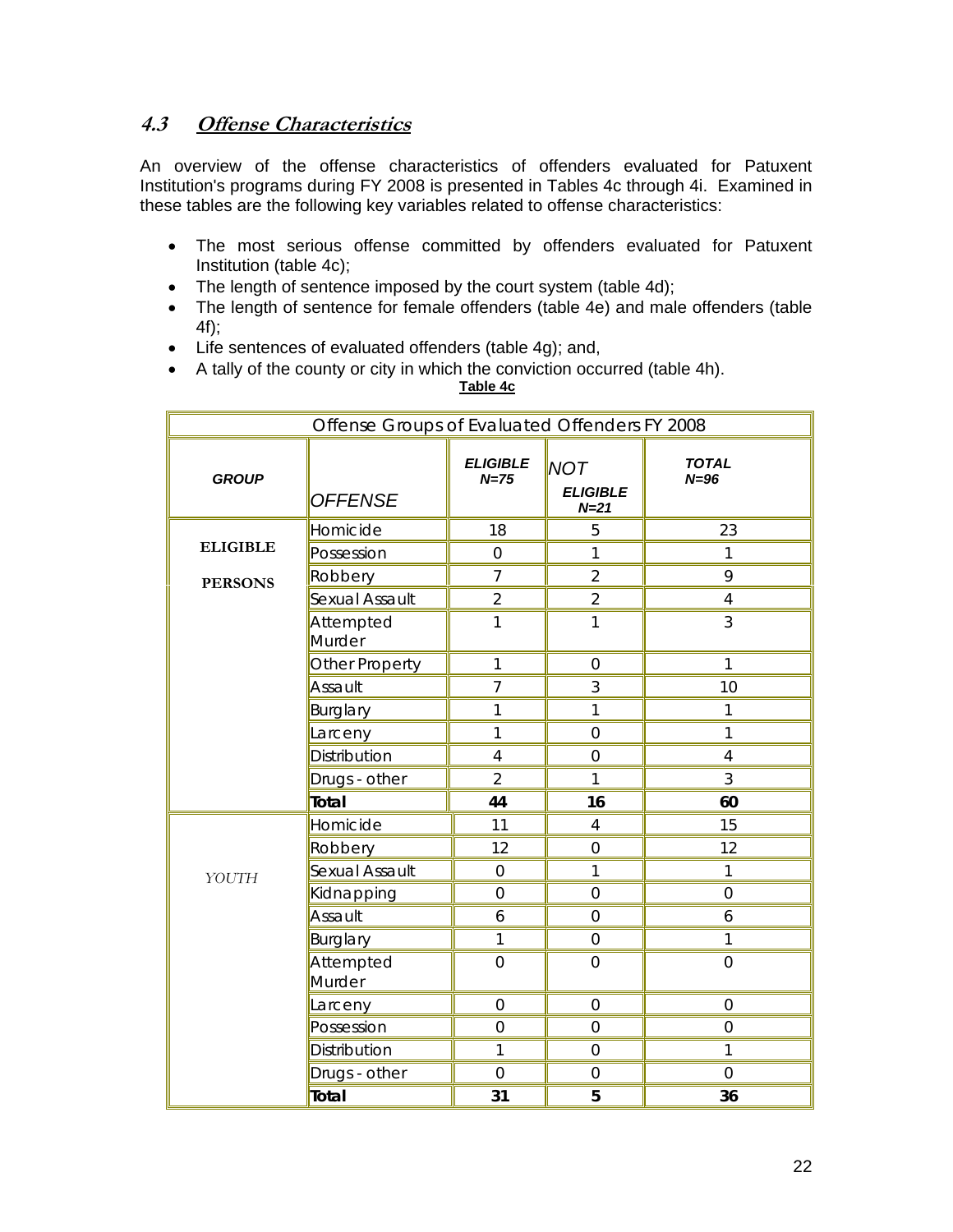The sentence lengths of offenders evaluated at Patuxent during FY 2008 are reported in Table 4d. Consistently, offenders with a sentence length of 15 years, or less, represent approximately half of those evaluated by, and accepted into Patuxent programs.

|                 | Sentence Length of Evaluated Offenders FY 2008 |                         |                          |                         |  |  |  |
|-----------------|------------------------------------------------|-------------------------|--------------------------|-------------------------|--|--|--|
|                 | <b>SENTENCE LENGTH GROUP</b>                   | <b>ELIGIBLE</b>         | <b>NOT ELIGIBLE</b>      | <b>TOTAL</b>            |  |  |  |
| <b>Eligible</b> | 5-10 years                                     | $\overline{2}$          | 1                        | 3                       |  |  |  |
| <b>Persons</b>  | $11-15$ years                                  | 13                      | $\overline{2}$           | 15                      |  |  |  |
|                 | 16-20 years                                    | 9                       | 5                        | 14                      |  |  |  |
|                 | 21-25 years                                    | $\overline{7}$          | $\mathbf{3}$             | 10                      |  |  |  |
|                 | 26-30 years                                    | $\overline{7}$          | 1                        | 8                       |  |  |  |
|                 | 31-35 years                                    | $\overline{1}$          | $\overline{2}$           | 3                       |  |  |  |
|                 | 36-40 years                                    | $\overline{\mathbf{4}}$ | $\overline{\mathbf{1}}$  | 5                       |  |  |  |
|                 | 41-45 years                                    | 1                       | 1                        | $\overline{2}$          |  |  |  |
| <b>Total</b>    |                                                | 44                      | 16                       | 60                      |  |  |  |
|                 |                                                |                         |                          |                         |  |  |  |
| Youth           | < 5 years                                      | $\overline{2}$          | $\mathbf 0$              | $\overline{2}$          |  |  |  |
|                 | 5-10 years                                     | $\overline{\mathbf{4}}$ | $\mathbf 0$              | 4                       |  |  |  |
|                 | $11-15$ years                                  | 8                       | $\mathbf 0$              | 8                       |  |  |  |
|                 | 16-20 years                                    | 3                       | $\mathbf 0$              | 3                       |  |  |  |
|                 | 21-25 years                                    | 3                       | $\mathbf 0$              | 3                       |  |  |  |
|                 | $26-30$ years                                  | $\overline{\mathbf{4}}$ | 1                        | 5                       |  |  |  |
|                 | 31-35 years                                    | $\overline{2}$          | $\mathbf 0$              | $\overline{2}$          |  |  |  |
|                 | 36-40 years                                    | $\overline{2}$          | $\overline{0}$           | $\overline{2}$          |  |  |  |
|                 | 41-45 years                                    | $\overline{2}$          | $\mathbf 0$              | $\overline{2}$          |  |  |  |
|                 | 46-50 years                                    | $\mathbf 0$             | $\overline{\mathcal{A}}$ | $\overline{\mathbf{4}}$ |  |  |  |
|                 | $51 +$ years                                   | 1                       | $\boldsymbol{0}$         | $\overline{1}$          |  |  |  |
| <b>Total</b>    |                                                | 31                      | 5                        | 36                      |  |  |  |

**Table 4d Sentence Length of Evaluated Offenders FY 2008** 

Table 4e and Table 4f, respectively, depict the sentence lengths for females and males evaluated during FY 2008.

| Table 4e           |                                                        |    |   |    |  |  |  |  |  |
|--------------------|--------------------------------------------------------|----|---|----|--|--|--|--|--|
|                    | <b>Evaluated Females FY 2008</b>                       |    |   |    |  |  |  |  |  |
|                    | <b>NOT ELIGIBLE</b><br><b>ELIGIBLE</b><br><b>TOTAL</b> |    |   |    |  |  |  |  |  |
| <b>Eligible</b>    | 5-10 years                                             | 2  |   |    |  |  |  |  |  |
| <b>Persons</b>     | 11-15 years                                            |    |   | 5  |  |  |  |  |  |
|                    | 16-20 years                                            | 3  |   | 3  |  |  |  |  |  |
|                    | $21-25$ years                                          | 2  |   | 3  |  |  |  |  |  |
|                    | 26-30 years                                            |    |   |    |  |  |  |  |  |
|                    | 31-35 years                                            |    | 2 | 2  |  |  |  |  |  |
|                    | 36-40 years                                            |    |   |    |  |  |  |  |  |
|                    | 41-45 years                                            |    |   |    |  |  |  |  |  |
| <b>Total</b>       |                                                        | 17 | 5 | 22 |  |  |  |  |  |
| <b>Youth Total</b> | $5-50+$ years                                          |    |   |    |  |  |  |  |  |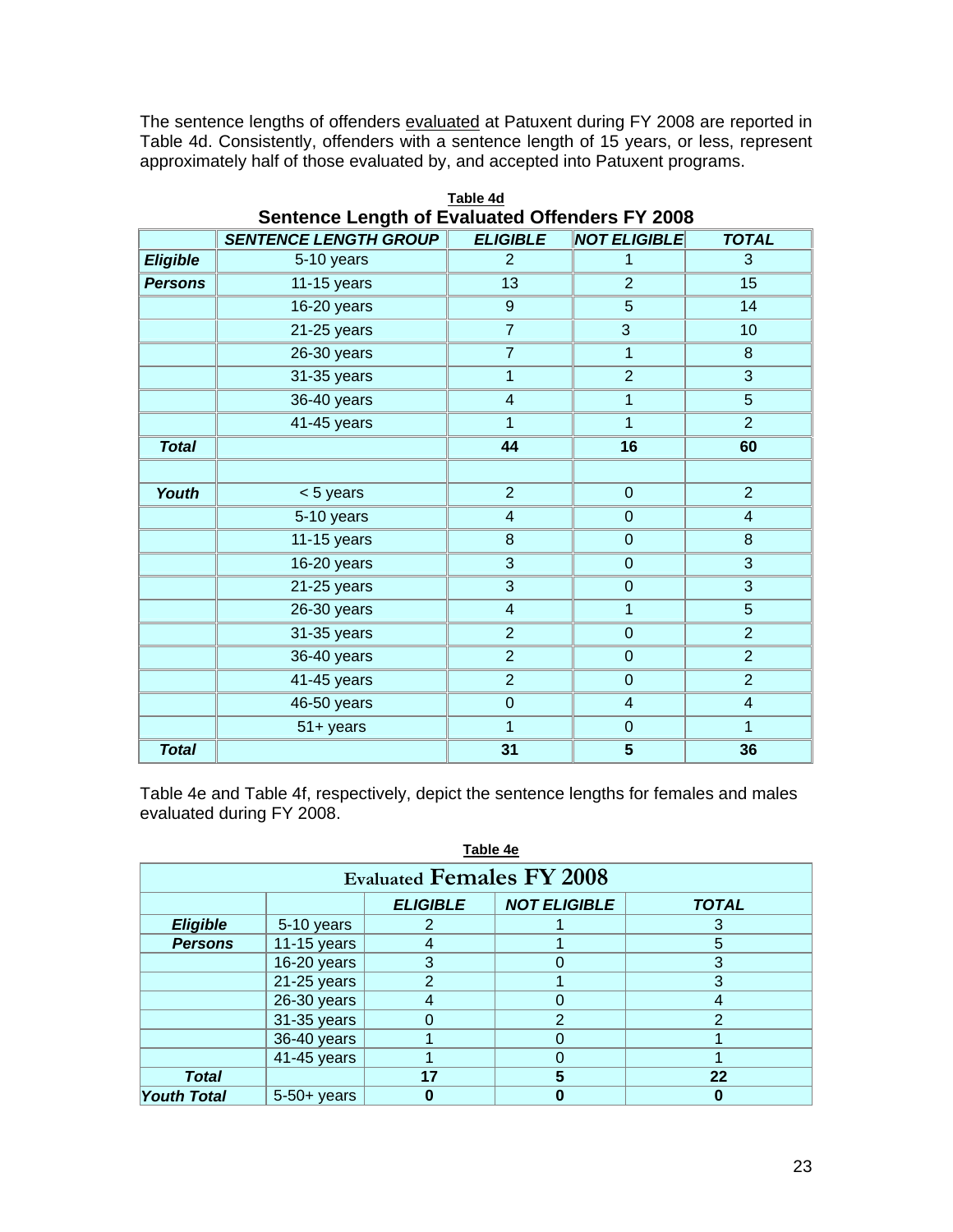#### **Table 4f**

| <b>Evaluated Males FY 2008</b> |               |                          |                     |                |  |  |
|--------------------------------|---------------|--------------------------|---------------------|----------------|--|--|
|                                |               | <b>ELIGIBLE</b>          | <b>NOT ELIGIBLE</b> | <b>TOTAL</b>   |  |  |
| <b>Eligible</b>                | 5-10 years    | $\overline{2}$           |                     | 3              |  |  |
| <b>Persons</b>                 | $11-15$ years | 13                       | $\overline{2}$      | 15             |  |  |
|                                | 16-20 years   | 9                        | $\overline{5}$      | 14             |  |  |
|                                | $21-25$ years | $\overline{7}$           | $\overline{3}$      | 10             |  |  |
|                                | 26-30 years   | 7                        | 1                   | 8              |  |  |
|                                | 31-35 years   | 1                        | $\overline{2}$      | $\overline{3}$ |  |  |
|                                | 36-40 years   | $\overline{\mathcal{A}}$ | 1                   | $\overline{5}$ |  |  |
|                                | 31-45 years   | 1                        | 1                   | $\overline{2}$ |  |  |
| <b>Total</b>                   |               | 44                       | 16                  | 60             |  |  |
|                                |               |                          |                     |                |  |  |
| Youth                          | < 5 years     | $\overline{2}$           | $\mathbf 0$         | $\overline{2}$ |  |  |
|                                | 5-10 years    | 4                        | $\mathbf 0$         | 4              |  |  |
|                                | $11-15$ years | 8                        | $\mathbf 0$         | 8              |  |  |
|                                | 16-20 years   | $\overline{3}$           | $\overline{0}$      | $\overline{3}$ |  |  |
|                                | $21-25$ years | $\overline{3}$           | $\overline{0}$      | $\overline{3}$ |  |  |
|                                | 26-30 years   | $\overline{\mathcal{A}}$ | 1                   | $\overline{5}$ |  |  |
|                                | 31-35 years   | $\overline{2}$           | $\overline{0}$      | $\overline{2}$ |  |  |
|                                | 36-40 years   | $\overline{2}$           | $\mathbf 0$         | $\overline{2}$ |  |  |
|                                | $41-45$ years | $\overline{2}$           | $\overline{0}$      | $\overline{2}$ |  |  |
|                                | 46-50 years   | $\mathbf 0$              | $\overline{4}$      | $\overline{4}$ |  |  |
|                                | $51 +$ years  | 1                        | $\mathbf 0$         | $\overline{2}$ |  |  |
| <b>Total</b>                   |               | 31                       | 5                   | 36             |  |  |

As had occurred between FY 2006 and FY 2007, the number of evaluated Eligible Persons and Youth serving sentences of 15 years or less decreased Between FY 2007 and FY 2008. As well, the number of offenders serving Life sentences increased.

The number of offenders with life or split life sentences evaluated in FY 2008 for Patuxent's programs is shown in Table 4g.

| <b>Life Sentences for Evaluated Offenders</b><br><b>FY 2008</b> |                           |   |                                   |              |  |  |  |
|-----------------------------------------------------------------|---------------------------|---|-----------------------------------|--------------|--|--|--|
|                                                                 |                           |   | Life Sentence Split Life Sentence | <b>Total</b> |  |  |  |
| EP                                                              | <b>Eligible</b>           | 0 | 5                                 | 5            |  |  |  |
|                                                                 | <b>Not Eligible</b>       | 0 |                                   | 2            |  |  |  |
| <b>Total</b>                                                    |                           |   |                                   |              |  |  |  |
| Youth                                                           | <b>Eligible</b><br>0<br>O |   |                                   |              |  |  |  |
|                                                                 | <b>Not Eligible</b>       | 0 |                                   |              |  |  |  |
|                                                                 | <b>Total</b>              | 0 |                                   |              |  |  |  |

 **Table 4g**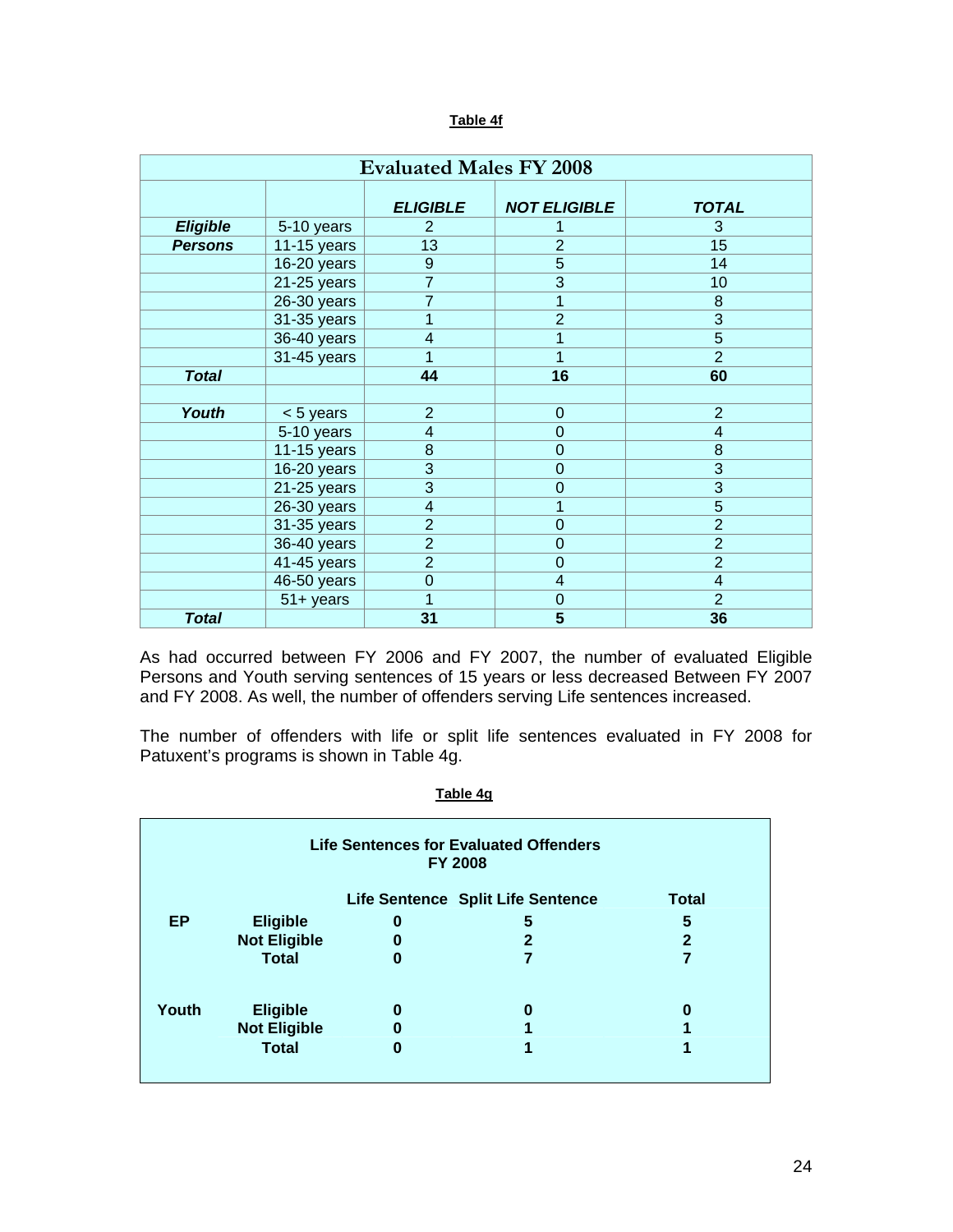As indicated in Table 4h, Baltimore City continued to be the most frequent source of referral during FY 2008, followed by Baltimore County and Prince George's County. This has been a trend for many years.

| <b>COUNTY OF CONVICTION OF EVALUATED OFFENDERS</b><br><b>FY 2008</b> |                 |                     |                |                   |  |  |  |
|----------------------------------------------------------------------|-----------------|---------------------|----------------|-------------------|--|--|--|
| <b>COUNTY OF CONVICTION</b>                                          | <b>ELIGIBLE</b> | <b>NOT ELIGIBLE</b> | <b>TOTAL</b>   | <b>PERCENTAGE</b> |  |  |  |
| <b>ANNE ARUNDEL</b>                                                  | 3               |                     | 4              | 4.10              |  |  |  |
| <b>BALTIMORE CITY</b>                                                | 37              | 6                   | 43             | 45.00             |  |  |  |
| <b>BALTIMORE</b>                                                     | 12              | 5                   | 17             | 18.00             |  |  |  |
| <b>CALVERT</b>                                                       | $\overline{0}$  |                     | 1              | 1.10              |  |  |  |
| <b>CAROLINE</b>                                                      | 1               | $\overline{0}$      | 1              | 1.10              |  |  |  |
| <b>CARROLL</b>                                                       |                 | 0                   | 1              | 1.10              |  |  |  |
| <b>CHARLES</b>                                                       |                 |                     | $\overline{2}$ | 2.00              |  |  |  |
| <b>FREDRICK</b>                                                      | $\overline{0}$  |                     |                | 1.10              |  |  |  |
| <b>HARFORD</b>                                                       | $\overline{2}$  | 0                   | $\overline{2}$ | 2.00              |  |  |  |
| <b>HOWARD</b>                                                        |                 | 0                   |                | 1.10              |  |  |  |
| <b>KENT</b>                                                          | 1               | $\mathbf 0$         | 1              | 1.10              |  |  |  |
| <b>MONTGOMERY</b>                                                    | 1               |                     | $\overline{2}$ | 2.00              |  |  |  |
| <b>PRINCE GEORGE'S</b>                                               | 10              | $\overline{2}$      | 12             | 12.00             |  |  |  |
| <b>SOMERSET</b>                                                      | 1               | $\overline{0}$      |                | 1.10              |  |  |  |
| <b>TALBOT</b>                                                        | $\overline{0}$  |                     |                | 1.10              |  |  |  |
| <b>WASHINGTON</b>                                                    | 1               | $\overline{2}$      | 3              | 3.00              |  |  |  |
| <b>WICOMICO</b>                                                      | $\overline{2}$  |                     | 3              | 3.00              |  |  |  |
| <b>TOTAL</b>                                                         | 74              | 22                  | 96             | 100.0             |  |  |  |

#### **Table 4h**

Table 4i indicates that In FY 2008 referrals from Baltimore City and Prince George's County increased as compared to FY 2007 referrals. By contrast, Baltimore County and Montgomery County's referral rates decreased as compared with FY 2007 levels.

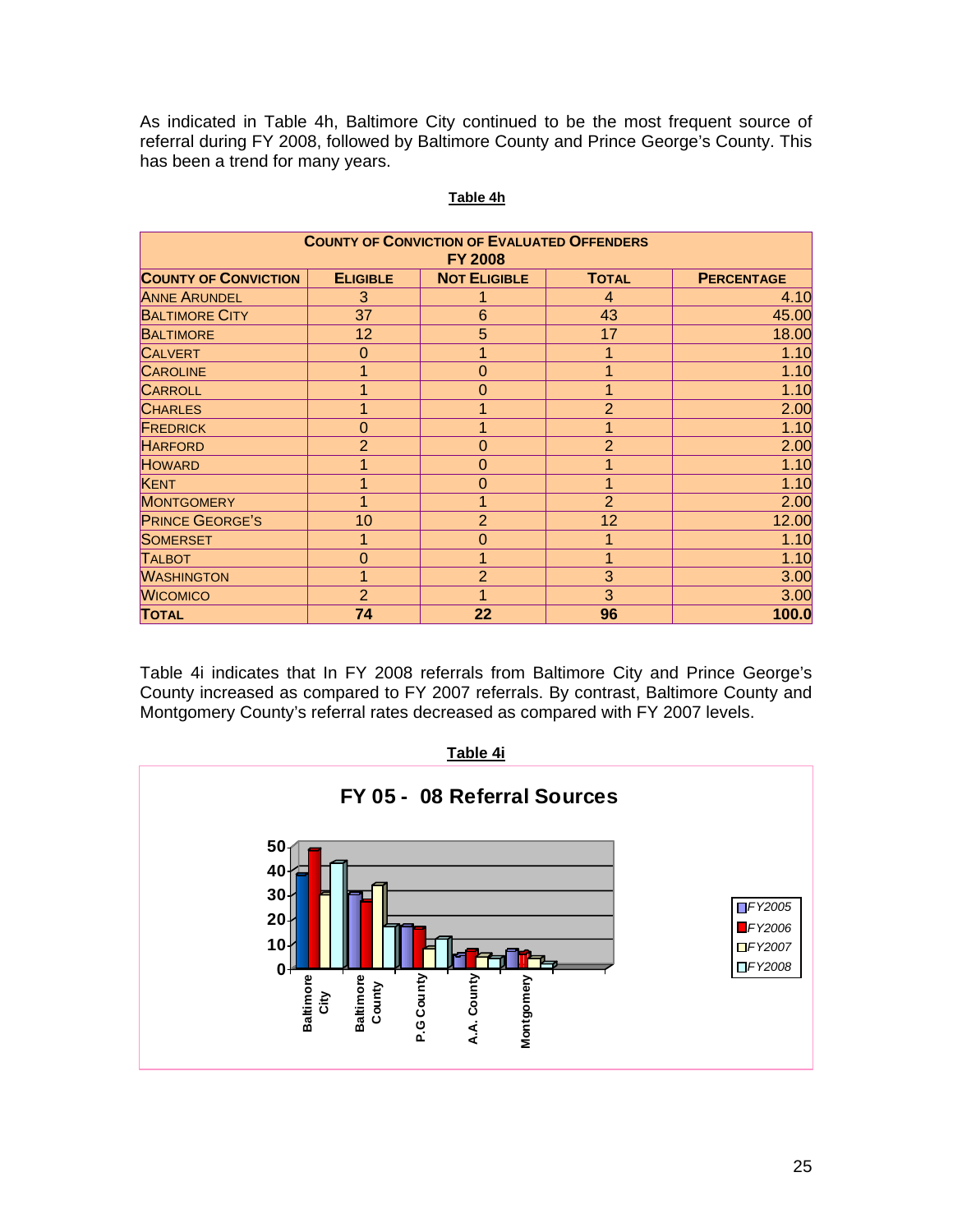# **CHAPTER V PATUXENT POPULATION & DEMOGRAPHICS**

## **5.1 Demographics of Total Population**

Tables 5a-5f contain an analysis of the demographics of the total Patuxent program population for FY 2008. The total population of the Patuxent program refers to all of the 501 offenders who were housed at Patuxent Institution in the diagnostic or treatment phases of the Eligible Persons (EP) and Patuxent Youth programs during FY 2008; however, 95 offenders left these programs due to a mandatory release, expiration of their sentence, court released, signing out of the program, or as a result of being found non-eligible.





In summary:

- $\triangleright$  The gender distribution of the Patuxent programs has remained virtually unchanged for at least the last six years.
- $\triangleright$  Four hundred and twenty-three, or 84%, of the 501 offenders affiliated with the Patuxent programs were males.
- $\triangleright$  Two hundred and nine, or 99%, of the 211 offenders in the Youth Program were male.
- $\triangleright$  The 386 African American offenders represented 77% of the total offenders in the Patuxent programs, and the 123 Caucasians represented 23%.
- $\triangleright$  One hundred and eighty-four, or 87%, of the participants in the Youth Program were African American and 29, or 13%, were Caucasian.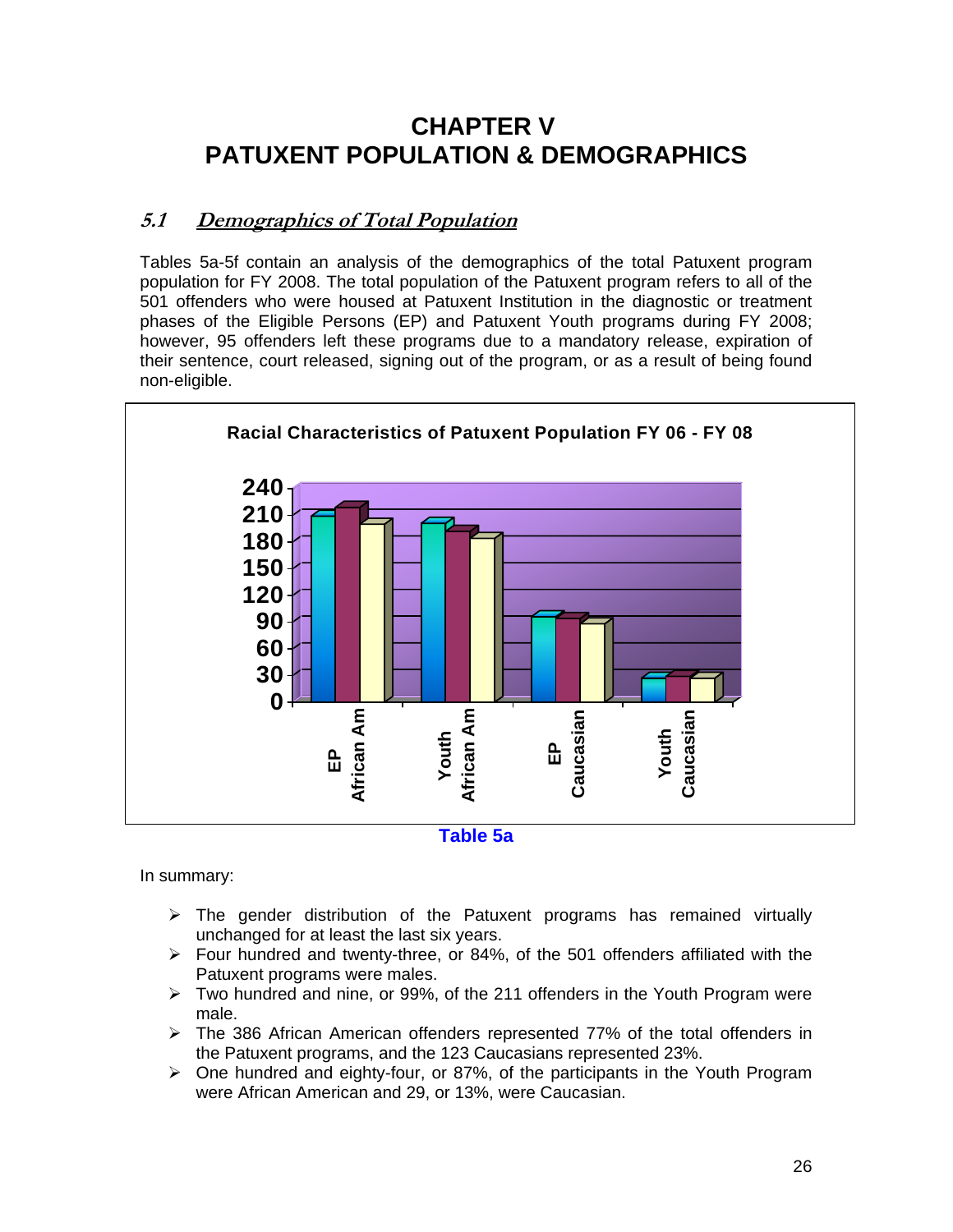



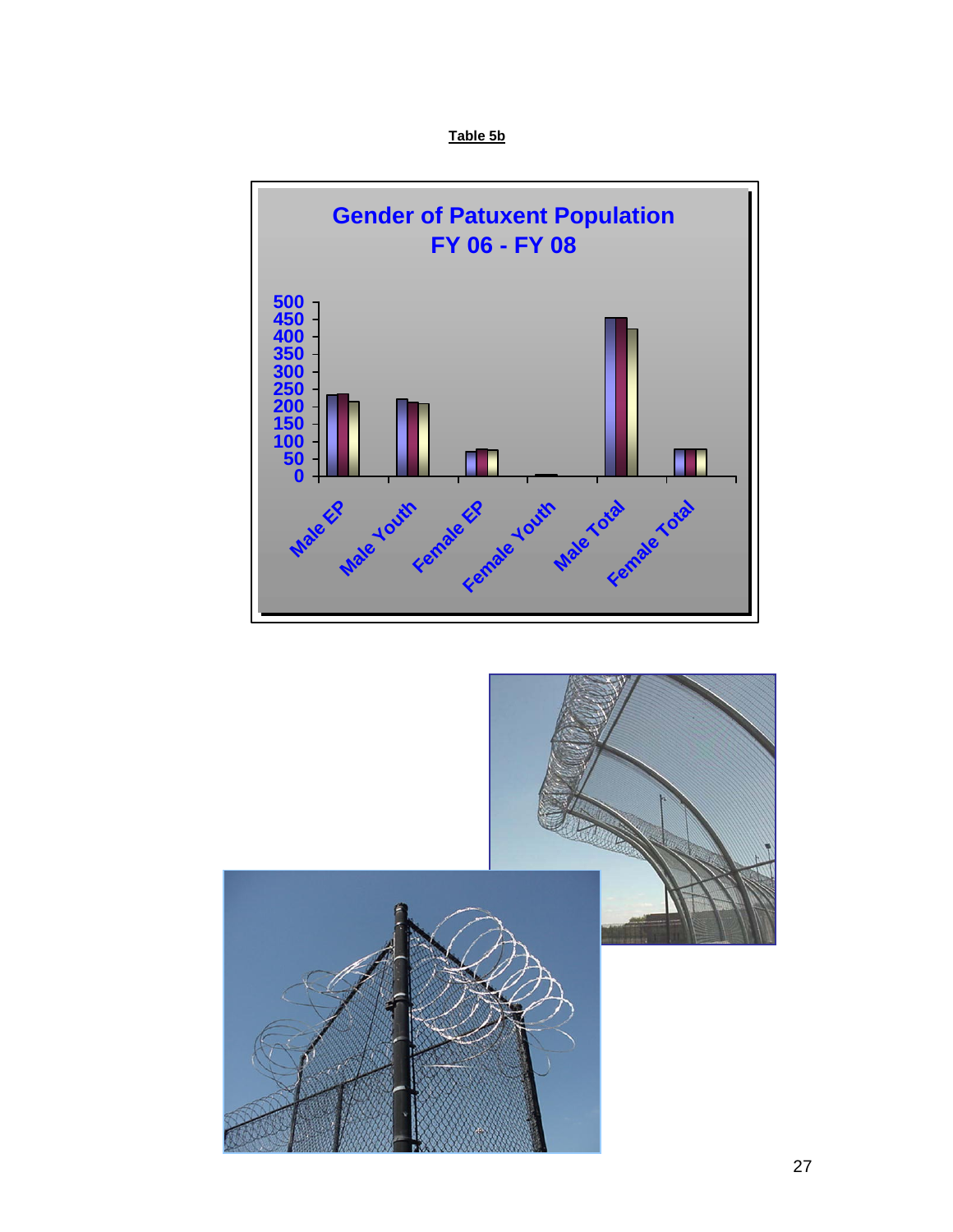## **5.2 Offense Characteristics of the Eligible Persons & Youth Populations End of FY 2008**

Table 5c presents the offense characteristics of the current Eligible Persons (EP) and Youth populations. The data indicates that, consistent with prior years, a majority of offenders served by the Patuxent Institution programs are incarcerated for serious offenses. As in previous years, the offense categories accounting for the largest numbers of Patuxent's offenders continue to be homicide, robbery, assault, and sexual assault.

| Table 5c                                               |                         |                 |                 |  |  |  |  |  |  |
|--------------------------------------------------------|-------------------------|-----------------|-----------------|--|--|--|--|--|--|
| <b>Offense Group of Patuxent Institution Offenders</b> |                         |                 |                 |  |  |  |  |  |  |
| End of FY 2008 (N=406)                                 |                         |                 |                 |  |  |  |  |  |  |
|                                                        | <b>Diagnostic</b>       |                 |                 |  |  |  |  |  |  |
|                                                        | $N = 39$                |                 |                 |  |  |  |  |  |  |
| <b>Offense Group</b>                                   | <b>Eligible Persons</b> | Youth           | <b>Total</b>    |  |  |  |  |  |  |
| <b>Homicide</b>                                        | $6\phantom{1}6$         | $6\phantom{1}$  | 12              |  |  |  |  |  |  |
| <b>Possession</b>                                      | $\overline{0}$          | $\overline{0}$  | $\overline{0}$  |  |  |  |  |  |  |
| <b>Robbery</b>                                         | 5                       | $6\phantom{1}6$ | 11              |  |  |  |  |  |  |
| <b>Sexual Assault</b>                                  | $\overline{1}$          | $\overline{1}$  | $\overline{2}$  |  |  |  |  |  |  |
| <b>Assault</b>                                         | $\overline{0}$          | 3               | $\overline{3}$  |  |  |  |  |  |  |
| Kidnapping                                             | $\overline{0}$          | $\overline{0}$  | $\overline{0}$  |  |  |  |  |  |  |
| <b>Burglary</b>                                        | $\overline{1}$          | $\overline{0}$  | $\overline{1}$  |  |  |  |  |  |  |
| <b>Auto Theft</b>                                      | $\overline{0}$          | $\overline{0}$  | $\overline{0}$  |  |  |  |  |  |  |
| Larceny                                                | 3                       | $\overline{0}$  | 3               |  |  |  |  |  |  |
| <b>Child Abuse</b>                                     | $\overline{1}$          | $\overline{0}$  | $\overline{1}$  |  |  |  |  |  |  |
| <b>Distribution</b>                                    | $\overline{6}$          | $\overline{0}$  | $\overline{6}$  |  |  |  |  |  |  |
| <b>Drugs, Other</b>                                    | $\overline{0}$          | $\overline{0}$  | $\overline{0}$  |  |  |  |  |  |  |
| <b>Other Property</b>                                  | $\overline{0}$          | $\overline{0}$  | $\overline{0}$  |  |  |  |  |  |  |
| <b>Auto Theft</b>                                      | $\overline{0}$          | $\overline{0}$  | $\Omega$        |  |  |  |  |  |  |
| <b>Totals</b>                                          | 23                      | 16              | 39              |  |  |  |  |  |  |
| <b>Eligible</b>                                        |                         |                 |                 |  |  |  |  |  |  |
|                                                        | $N = 367$               |                 |                 |  |  |  |  |  |  |
| <b>Offense Group</b>                                   | <b>Eligible Persons</b> |                 | <b>Total</b>    |  |  |  |  |  |  |
|                                                        |                         | Youth           |                 |  |  |  |  |  |  |
| <b>Homicide</b>                                        | 122                     | 89              | 211             |  |  |  |  |  |  |
| <b>Possession</b>                                      | $\overline{4}$          | $\overline{0}$  | $\overline{4}$  |  |  |  |  |  |  |
| <b>Robbery</b>                                         | 23                      | 22              | 45              |  |  |  |  |  |  |
| <b>Sexual Assault</b>                                  | 24                      | $\overline{1}$  | 25              |  |  |  |  |  |  |
| <b>Assault</b>                                         | 20                      | 27              | 47              |  |  |  |  |  |  |
| Kidnapping                                             | 3                       | $\overline{0}$  | $\overline{3}$  |  |  |  |  |  |  |
| <b>Burglary</b>                                        | $\overline{7}$          | 3               | 10              |  |  |  |  |  |  |
| <b>Auto Theft</b>                                      | $\overline{1}$          | $\overline{1}$  | $\overline{2}$  |  |  |  |  |  |  |
| Larceny                                                | $\overline{2}$          | $\overline{0}$  | $\overline{2}$  |  |  |  |  |  |  |
| <b>Child Abuse</b>                                     | $\overline{0}$          | $\overline{0}$  | $\overline{0}$  |  |  |  |  |  |  |
| <b>Distribution</b>                                    | $\overline{7}$          | 3               | 10              |  |  |  |  |  |  |
| Drugs, Other                                           | $\overline{5}$          | $\overline{1}$  | $6\phantom{1}6$ |  |  |  |  |  |  |
| <b>Other Property</b>                                  | $\overline{1}$          | $\overline{0}$  | 1               |  |  |  |  |  |  |
| <b>Other Violent</b>                                   | $\overline{0}$          | $\overline{1}$  | 1               |  |  |  |  |  |  |
| <b>Totals</b>                                          | 219                     | <b>148</b>      | 367             |  |  |  |  |  |  |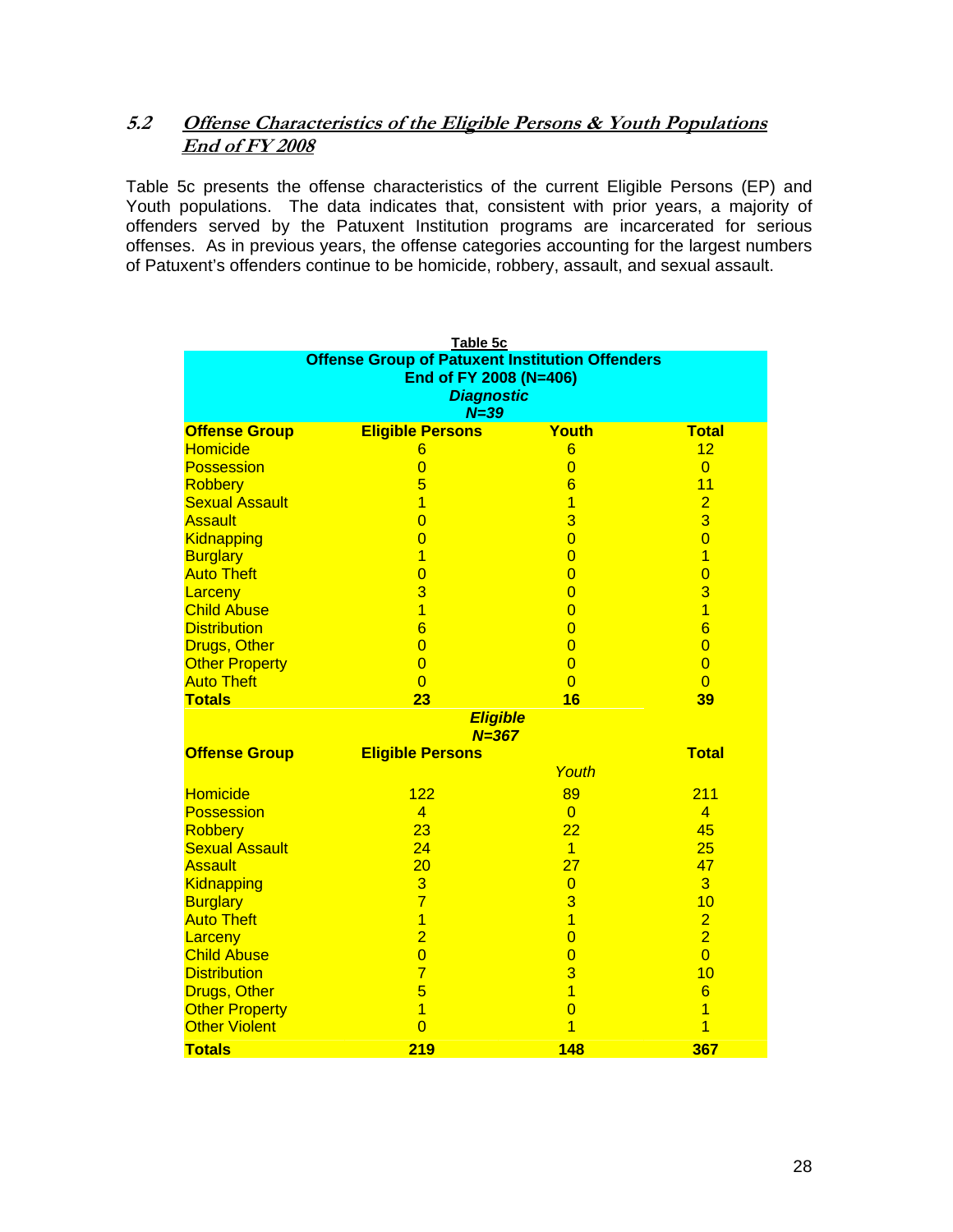## **5.3 County of Conviction**

As compared to FY 2007 figures, the FY 2008 inmate distribution based on county of conviction for Patuxent Institution has remained stable.

- ¾ The vast majority of offenders (39%) entering treatment at Patuxent Institution (29% EP and 53% Youth) were convicted in Baltimore City.
- ¾ Prince George's County (19%) and Baltimore County (17%) were the counties with the second and third highest convictions, respectively.
- $\triangleright$  A total of 75% of the crimes committed by inmates housed within the Patuxent Institution occurred in Baltimore City, Prince George's County, and Baltimore County.

| Table 5d                    |                                                |                    |                           |                   |  |  |
|-----------------------------|------------------------------------------------|--------------------|---------------------------|-------------------|--|--|
| <b>County of Conviction</b> | <b>Eligible</b><br><b>Persons</b><br>$N = 242$ | Youth<br>$N = 164$ | <b>Total</b><br>$N = 406$ | <b>Percentage</b> |  |  |
| <b>ALLEGANY</b>             | $\overline{0}$                                 | $\overline{0}$     | $\Omega$                  | $\overline{0}$    |  |  |
| <b>ANNE ARUNDEL</b>         | 16                                             | 3                  | 19                        | 4.6               |  |  |
| <b>BALTIMORE CITY</b>       | 70                                             | 87                 | 157                       | 39                |  |  |
| <b>BALTIMORE COUNTY</b>     | 46                                             | 24                 | 70                        | 17                |  |  |
| <b>CALVERT</b>              | $\overline{2}$                                 | $\mathbf{1}$       | 3                         | $\overline{.7}$   |  |  |
| <b>CAROLINE</b>             | $\overline{3}$                                 | $\mathbf{1}$       | $\overline{4}$            | .9                |  |  |
| <b>CARROLL</b>              | $\mathbf 1$                                    | $\boldsymbol{0}$   | $\mathbf{1}$              | $\cdot$           |  |  |
| <b>CECIL</b>                | $\overline{0}$                                 | $\mathbf{1}$       | $\mathbf{1}$              | $\cdot$           |  |  |
| <b>CHARLES</b>              | 12                                             | $\overline{4}$     | 16                        | 3.9               |  |  |
| <b>DORCHESTER</b>           | $\mathbf{1}$                                   | $\overline{0}$     | $\mathbf{1}$              | $\cdot$           |  |  |
| <b>FREDERICK</b>            | $\overline{0}$                                 | $\overline{2}$     | $\overline{2}$            | .4                |  |  |
| <b>GARRETT</b>              | $\overline{0}$                                 | $\boldsymbol{0}$   | $\boldsymbol{0}$          | $\overline{0}$    |  |  |
| <b>HARFORD</b>              | $\overline{7}$                                 | $\overline{0}$     | $\overline{7}$            | 1.7               |  |  |
| <b>HOWARD</b>               | $\overline{4}$                                 | $\overline{0}$     | $\overline{4}$            | .9                |  |  |
| <b>KENT</b>                 | $\overline{2}$                                 | $\overline{0}$     | $\overline{2}$            | .4                |  |  |
| <b>MONTGOMERY</b>           | 10                                             | 6                  | 16                        | 3.9               |  |  |
| PRINCE GEORGE'S             | 47                                             | 31                 | 78                        | 19                |  |  |
| <b>QUEEN ANNE'S</b>         | $\overline{0}$                                 | $\boldsymbol{0}$   | $\overline{0}$            | $\boldsymbol{0}$  |  |  |
| <b>SOMERSET</b>             | $\mathbf 1$                                    | $\boldsymbol{0}$   | $\mathbf{1}$              | $\cdot$ .2        |  |  |
| <b>ST. MARY'S</b>           | $\overline{7}$                                 | $\overline{0}$     | $\overline{7}$            | 1.7               |  |  |
| <b>TALBOT</b>               | $\overline{0}$                                 | $\overline{0}$     | $\overline{0}$            | $\overline{0}$    |  |  |
| <b>WASHINGTON</b>           | 10                                             | $\mathbf 1$        | 11                        | 2.7               |  |  |
| <b>WICOMICO</b>             | $\overline{2}$                                 | 3                  | 5                         | 1.2               |  |  |
| <b>WORCESTER</b>            | $\mathbf{1}$                                   | $\overline{0}$     | $\mathbf{1}$              | $\cdot$ .2        |  |  |
| <b>Total</b>                | 242                                            | 164                | 406                       | 100.0             |  |  |

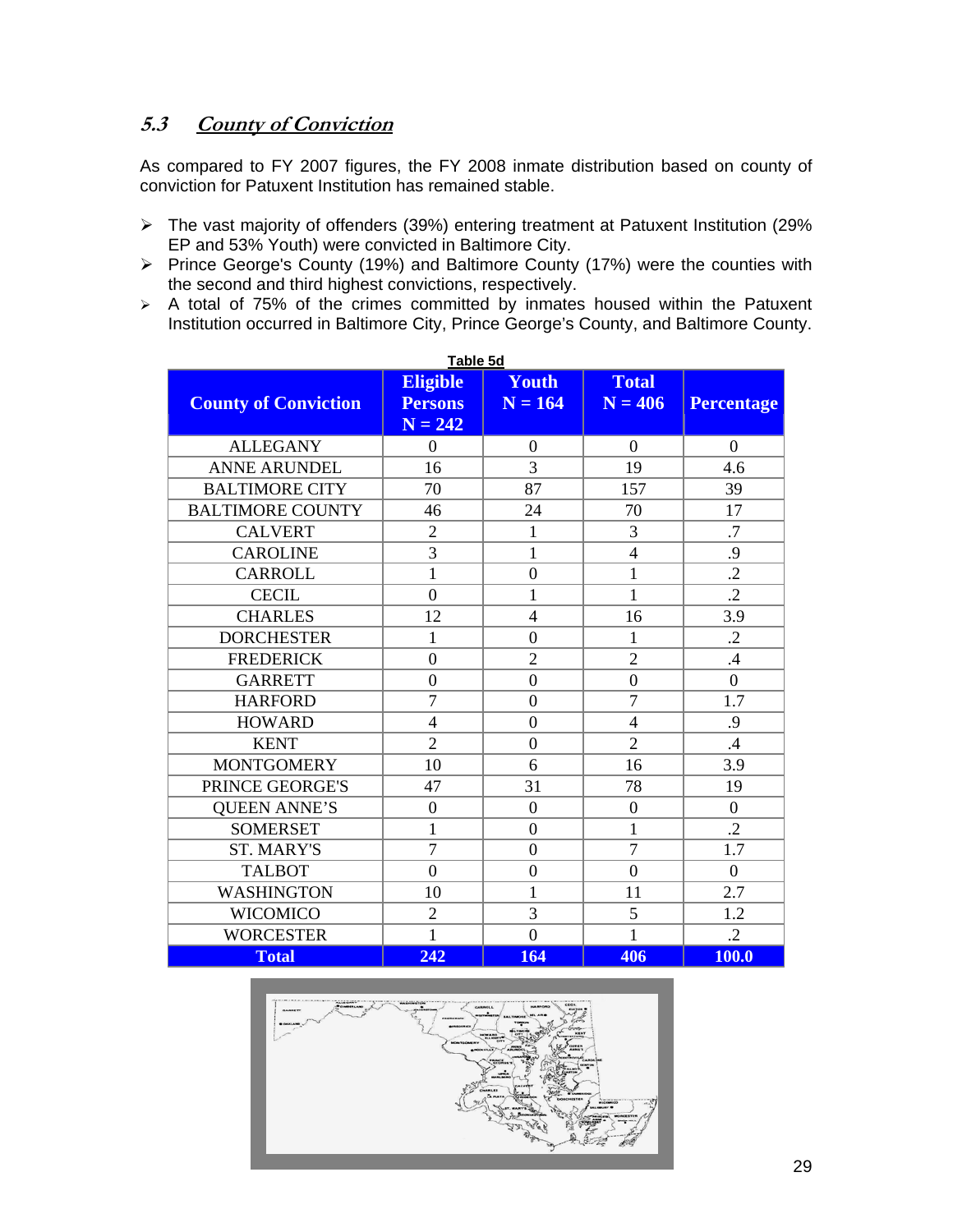## **5.4****Length of Sentence**

Table 5e summarizes the data on the sentence length, in years, of the FY 2008 Patuxent treatment population. The figures reflect that 28% of the combined census of the Eligible Persons and Youth programs with eligible status are serving sentences of 15 years or less. This is consistent with FY 2007 census figures. The diagnostic offenders serving sentences of 15 years or less represent 32% of the diagnostic population, a decrease of 29% from FY 2007. This reflects a trend toward longer sentences in offenders eligible to be on the waiting list or evaluation at Patuxent. Fifty percent of the diagnostic population are still serving sentence of 20 years or less.

| Table 5e                                                                      |               |                                  |                    |                    |  |  |  |
|-------------------------------------------------------------------------------|---------------|----------------------------------|--------------------|--------------------|--|--|--|
| <b>Sentence Length In Years</b><br><b>Patuxent Program Population FY 2008</b> |               |                                  |                    |                    |  |  |  |
|                                                                               |               | Eligible<br>Persons<br>$N = 242$ | Youth<br>$N = 164$ | Total<br>$N = 406$ |  |  |  |
|                                                                               | 5-10 years    | 5                                | 6                  | 11                 |  |  |  |
|                                                                               | $11-15$ years | $\overline{5}$                   | 5                  | 10                 |  |  |  |
| Diagnostic                                                                    | $16-20$ years | 6                                | $\overline{2}$     | $8\,$              |  |  |  |
|                                                                               | $21-25$ years | 5                                | $\overline{0}$     | $\overline{5}$     |  |  |  |
|                                                                               | $26-30$ years | $\overline{2}$                   | $\overline{2}$     | $\overline{4}$     |  |  |  |
|                                                                               | 31-35 years   | $\overline{0}$                   | $\overline{0}$     | $\overline{0}$     |  |  |  |
|                                                                               | 36-40 years   | $\overline{0}$                   | $\overline{0}$     | $\overline{0}$     |  |  |  |
|                                                                               | 41-45 years   | $\overline{0}$                   | $\mathbf{1}$       | $\mathbf{1}$       |  |  |  |
|                                                                               | 46-50 years   | $\overline{0}$                   | $\mathbf{0}$       | $\overline{0}$     |  |  |  |
|                                                                               | $50+$         | $\mathbf{0}$                     | $\Omega$           | $\theta$           |  |  |  |
| <b>Total</b>                                                                  |               | 23                               | 16                 | 39                 |  |  |  |
|                                                                               |               |                                  |                    |                    |  |  |  |
|                                                                               | $5-10$ years  | 10                               | $\overline{3}$     | 13                 |  |  |  |
|                                                                               | $11-15$ years | 42                               | 37                 | 79                 |  |  |  |
| Eligible                                                                      | 16-20 years   | 38                               | 32                 | 70                 |  |  |  |
|                                                                               | $21-25$ years | 33                               | 20                 | 53                 |  |  |  |
|                                                                               | $26-30$ years | 38                               |                    | 60                 |  |  |  |
|                                                                               | 31-35 years   | 10                               | 11                 | 21                 |  |  |  |
|                                                                               | 36-40 years   | 10                               | $\mathbf{9}$       | 19                 |  |  |  |
|                                                                               | 41-45 years   | 8                                | 5                  | 13                 |  |  |  |
|                                                                               | 46-50 years   | 10                               | $\overline{3}$     | 13                 |  |  |  |
|                                                                               | $51 + years$  | 1                                | $\overline{5}$     | 6                  |  |  |  |
|                                                                               | Life          | 19                               | 1                  | 20                 |  |  |  |
| <b>Total</b>                                                                  |               | 219                              | 148                | 367                |  |  |  |

There was no change in the number of inmates serving life sentences participating in the Patuxent programs during FY 2008 when compared to FY 2007. In FY 2007, the Institution housed 52 offenders serving a life sentence (12%) compared to a population of 52 (13%) offenders this year. Of these 52 individuals, 32 are serving split life sentences (table 5f).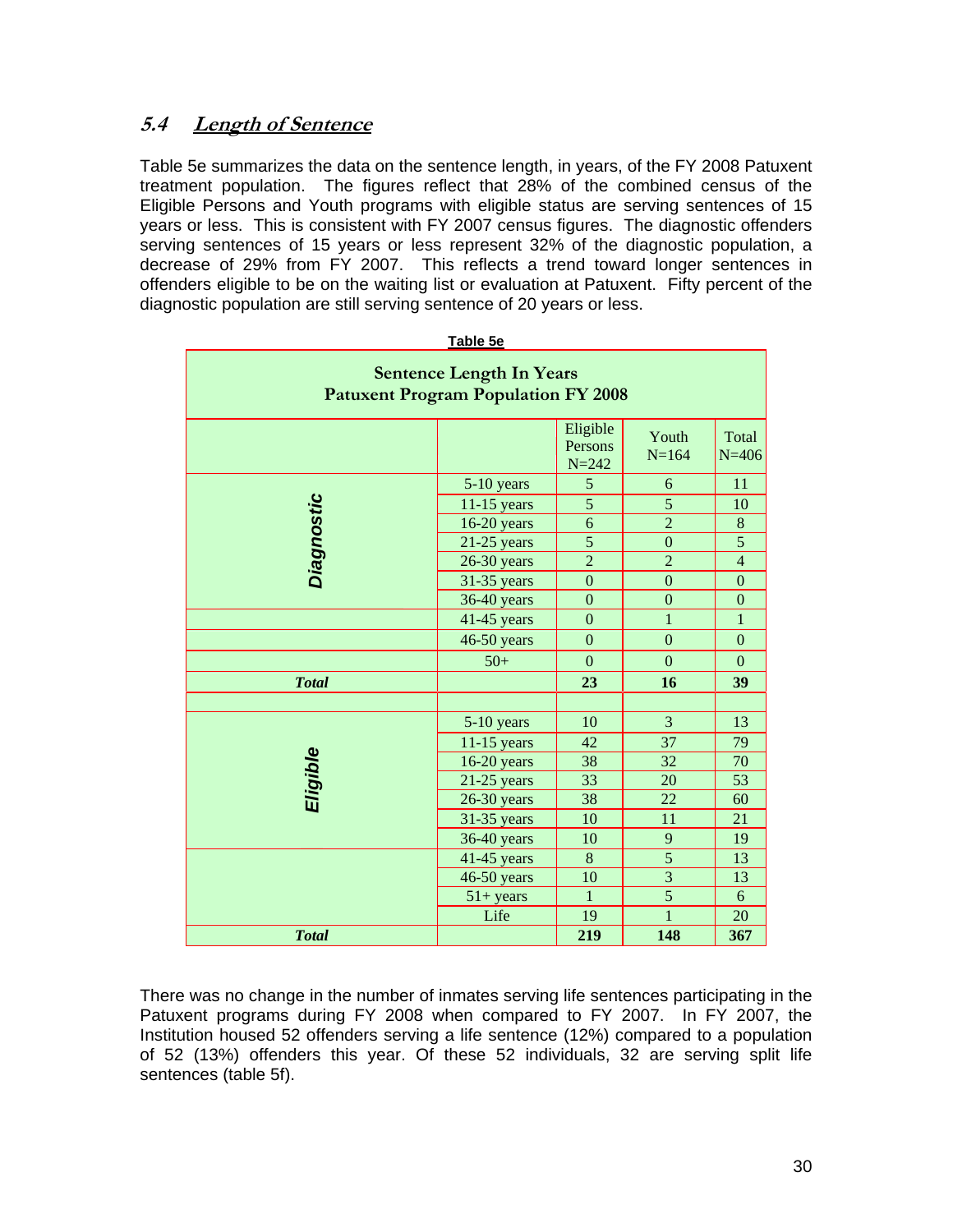| <b>Life Sentence Type of Offenders</b> |                   |           |                |              |  |  |  |
|----------------------------------------|-------------------|-----------|----------------|--------------|--|--|--|
|                                        |                   | Eligible  | Youth          | <b>Total</b> |  |  |  |
|                                        |                   | Persons   | $N = 164$      | $N = 406$    |  |  |  |
| Males                                  |                   | $N = 242$ |                |              |  |  |  |
|                                        | Non-Life          | 148       | 148            | 296          |  |  |  |
|                                        | <b>Split Life</b> | 14        | 13             | 27           |  |  |  |
|                                        | Life              | 19        | 1              |              |  |  |  |
| <b>Total Males</b>                     |                   | 181       | 162            | 343          |  |  |  |
|                                        |                   |           |                |              |  |  |  |
| Females                                | Non-Life          | 1<br>57   |                | 58           |  |  |  |
|                                        | <b>Split Life</b> | 4         | 1              | 5            |  |  |  |
|                                        | Life              | $\Omega$  | $\Omega$       | $\Omega$     |  |  |  |
| <b>Total Females</b>                   |                   | 61        | $\overline{2}$ | 63           |  |  |  |

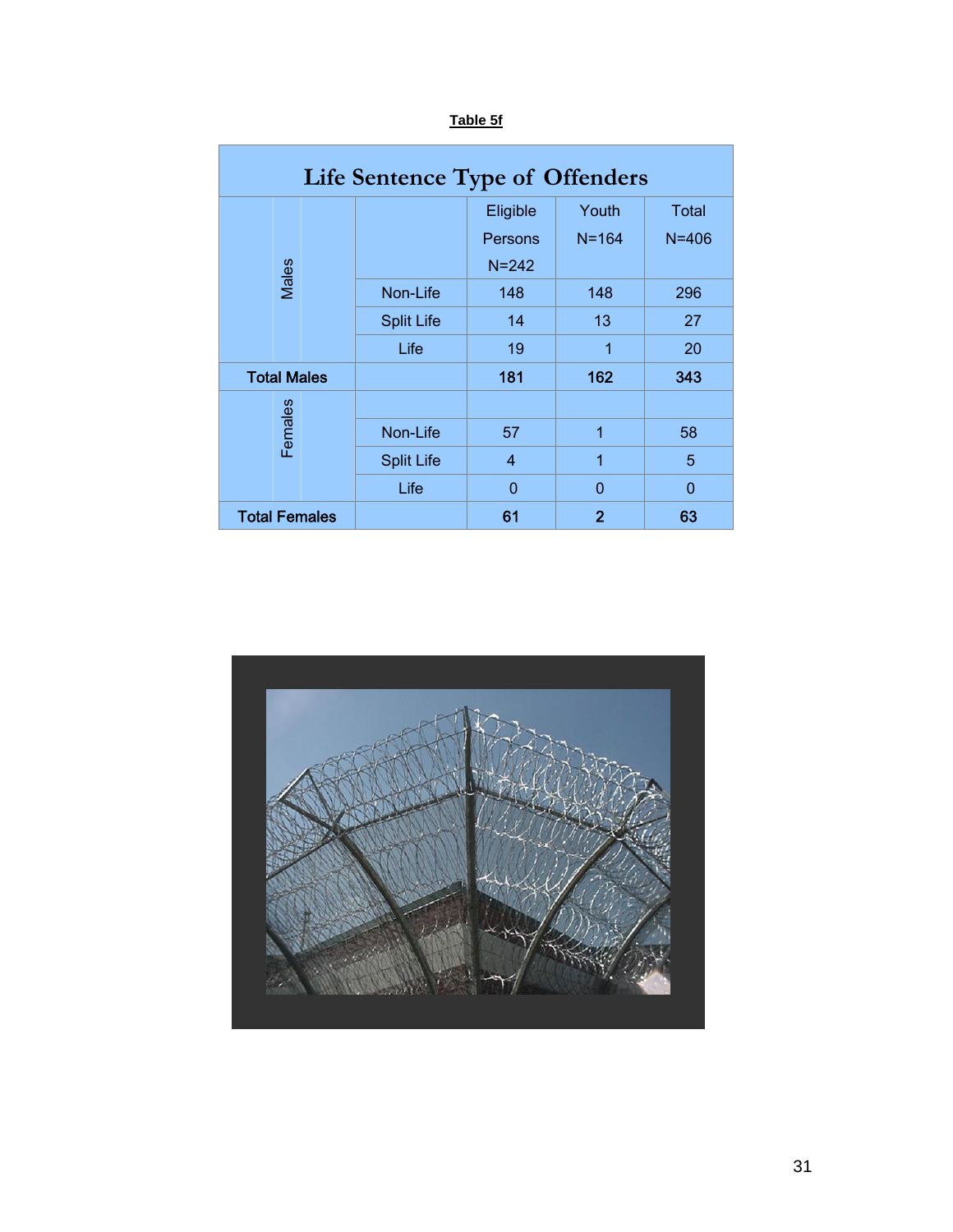# **CHAPTER VI PATUXENT INSTITUTION BOARD OF REVIEW SUMMARY**

## **6.1 The Workings of the Board of Review**

The Institutional Board of Review was established in 1977 when the Eligible Persons (EP) program was initiated. A unique component of Patuxent Institution, the Board of Review reviews the status of inmates receiving treatment in the Patuxent program on at least an annual basis, and is vested with the authority to:

- Grant, deny, or revoke the conditional release status of offenders in the EP and Patuxent Youth Programs. The types of conditional release status include accompanied day-leaves, work/school release, or parole to the community;
- Find an offender ineligible for a treatment program; and,
- Recommend that the sentencing court release an offender from the remainder of a sentence.

At an offender's annual review, the Board bases his/her progress in the program on the offender's records, adjustment history, input from members of the Treatment Team and direct discussion with the offender. Actions taken by the Board of Review are determined by a voting process. The approval of seven out of nine members of the Board of Review is required to pass a vote granting conditional release status to an offender.

It is important to note that, prior to the Board of Review considering an offender for any kind of conditional release status, the institution attempts to locate the offender's victim(s) and give notification that a status change may occur. Thirty days are allowed for a written response from the victim(s), which the Board of Review members factor into their decision-making regarding the offender's prospective status change. The victim(s) may also request to appear in person before the Board of Review to make a statement prior to the Board of Review meeting with the offender to consider his/her status change request.

## **6.2 Board of Review Activity Summary**

In FY 2008, the Board of Review heard 391 cases, or approximately 33 cases per month. Annual reviews of inmate progress in the EP and Patuxent Youth Programs accounted for the majority of these cases (93%). Tables 6a and 6b, below summarize these hearings and their outcomes.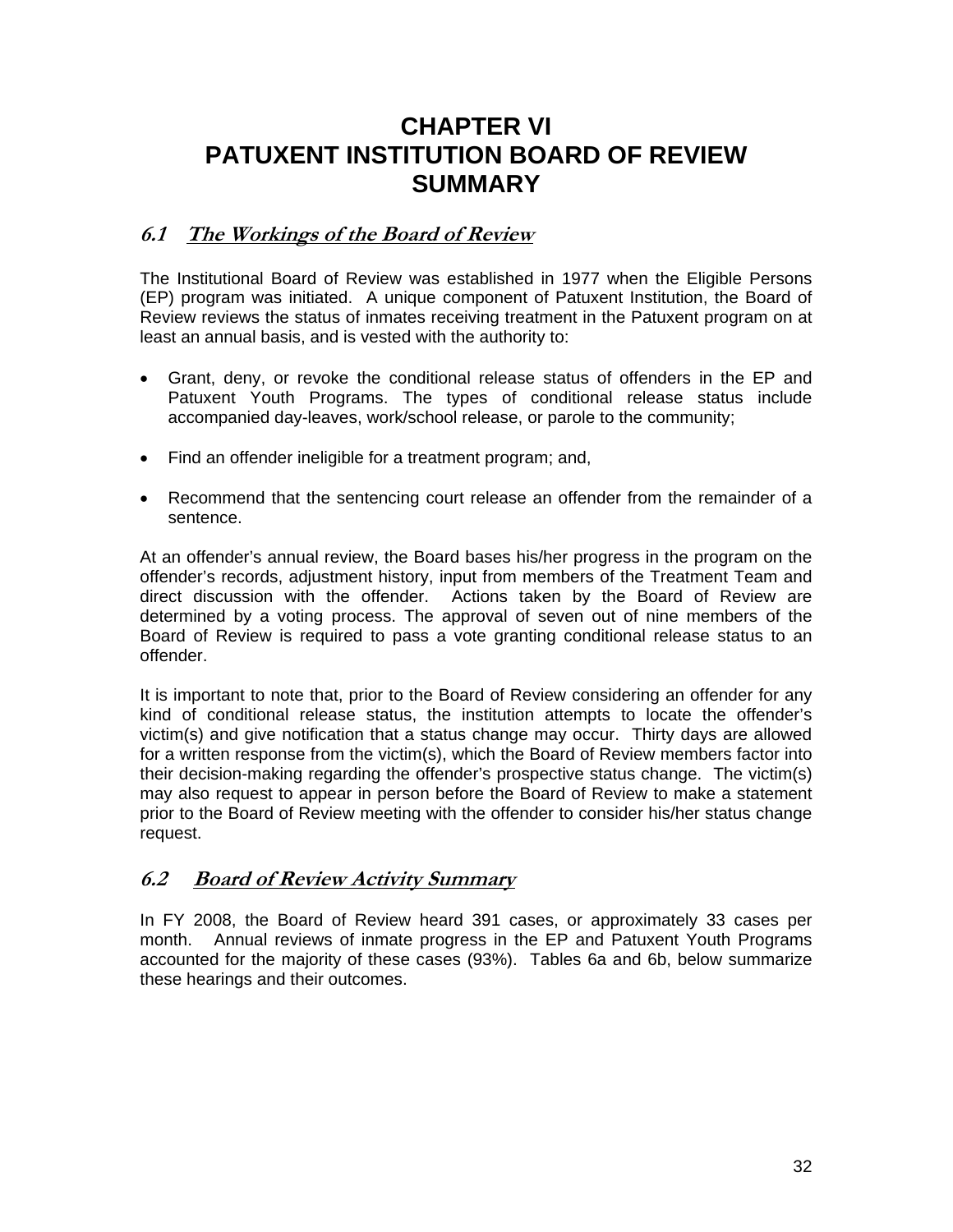| Table 6a BOARD OF REVIEW ANNUAL REVIEWS<br><b>DURING FY 2008</b> |                                  |  |  |  |  |
|------------------------------------------------------------------|----------------------------------|--|--|--|--|
|                                                                  |                                  |  |  |  |  |
|                                                                  |                                  |  |  |  |  |
| No Change                                                        | 363                              |  |  |  |  |
| <b>Reviewed Eligibility (0)</b>                                  |                                  |  |  |  |  |
| Non Eligible Person                                              | $\overline{0}$                   |  |  |  |  |
| No Change                                                        | $\overline{0}$                   |  |  |  |  |
| Changed Supervision                                              | $\overline{0}$                   |  |  |  |  |
| <b>Requested Accompanied Day Leaves (1)</b>                      |                                  |  |  |  |  |
| Granted                                                          | 1                                |  |  |  |  |
| Denied                                                           | $\overline{0}$                   |  |  |  |  |
| <b>Requested Work Release (0)</b>                                |                                  |  |  |  |  |
| Granted                                                          |                                  |  |  |  |  |
| Denied                                                           | $\overline{0}$<br>$\overline{0}$ |  |  |  |  |
| Table 6b BOARD OF REVIEW SPECIAL REVIEWS                         |                                  |  |  |  |  |
| <b>DURING FY 2008</b>                                            |                                  |  |  |  |  |
| <b>SPECIAL REVIEWS</b>                                           | $N=27$                           |  |  |  |  |
| <b>Reviewed Eligibility (6)</b>                                  |                                  |  |  |  |  |
| No Change                                                        | 1                                |  |  |  |  |
| Non Eligible Person and Revoked Work Release                     | $\overline{0}$                   |  |  |  |  |
| <b>Revoked Work Release</b>                                      | $\overline{2}$                   |  |  |  |  |
| Probation                                                        | $\overline{1}$                   |  |  |  |  |
| Non Eligible Person                                              | $\mathbf{1}$                     |  |  |  |  |
| Non Eligible Person and Revoked Accompanied Day<br>Leaves        | $\mathbf{1}$                     |  |  |  |  |
| <b>Revoked Community Parole</b>                                  | $\overline{0}$                   |  |  |  |  |
| <b>Deferred Decision</b>                                         | $\overline{0}$                   |  |  |  |  |
| <b>Requested Accompanied Day Leaves (10)</b>                     |                                  |  |  |  |  |
| Granted                                                          | 10                               |  |  |  |  |
| Denied                                                           | $\Omega$                         |  |  |  |  |
| <b>Requested Work Release (11)</b>                               |                                  |  |  |  |  |
| Granted                                                          | 11                               |  |  |  |  |
| Denied                                                           | $\overline{0}$                   |  |  |  |  |
|                                                                  |                                  |  |  |  |  |
| <b>Requested Community Parole (0)</b>                            |                                  |  |  |  |  |
|                                                                  |                                  |  |  |  |  |
| Granted                                                          | $\theta$                         |  |  |  |  |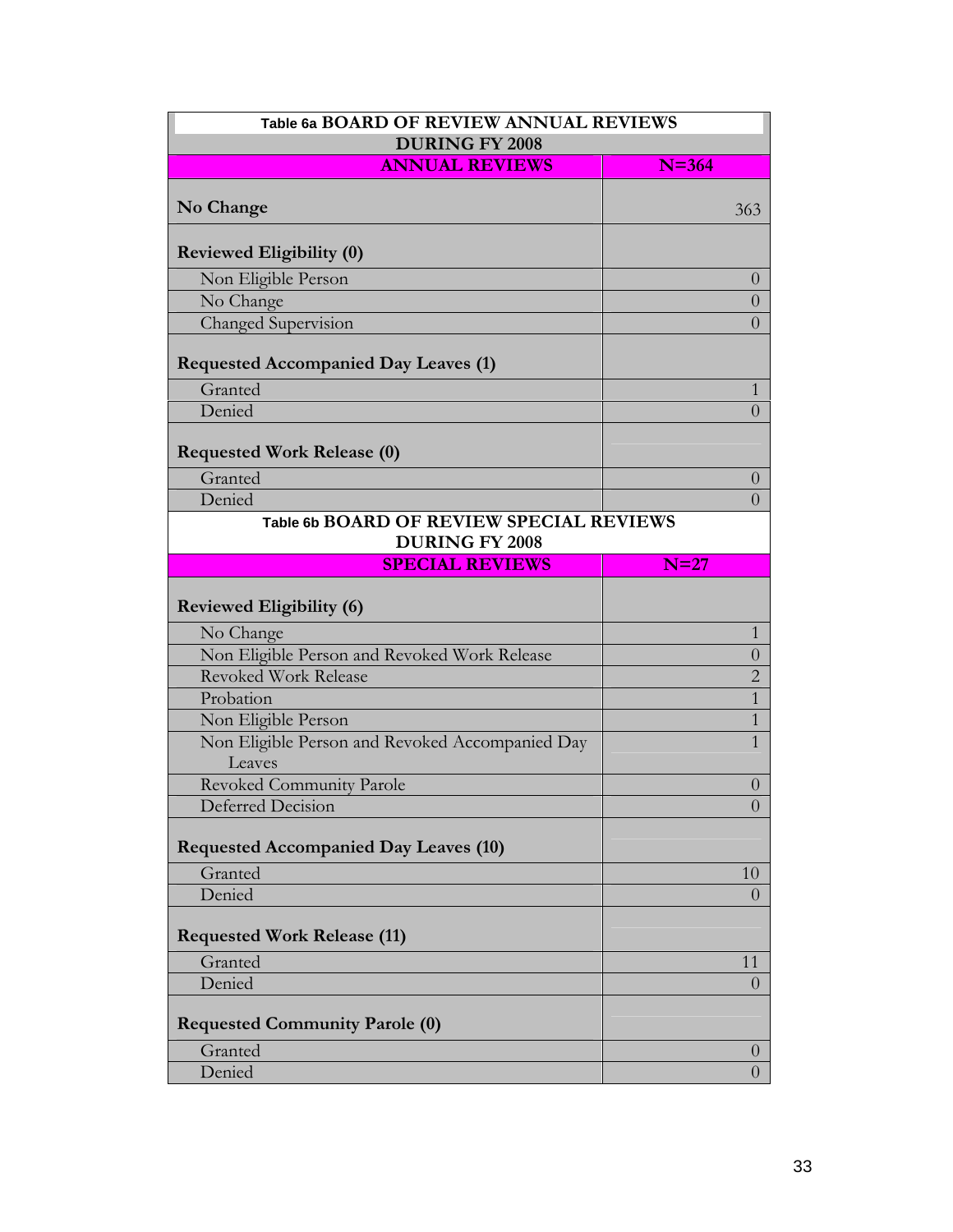## **6.3 Grants of Status**

The Board of Review may grant the following types of conditional release status:

- •Accompanied Day Leaves;
- •Work/School Release; or,
- •Parole to the community.

The Board of Review closely monitors the activities of offenders to whom it grants any conditional release status.

In FY 2008, the Board of Review made 657 administrative decisions regarding offenders. Requests regarding offenders' employment, finances, education and travel were included in these decisions. Eighty-eight percent (579) of the decisions were in response to requests by male offenders, and 12% (78) were in response to requests by female offenders.

Thirty-eight status cases were reviewed by the Institutional Board of Review during FY 2008. These are summarized in Table 6c. These 38 cases consisted of 21 requests of conditional release status involving 20 offenders.

#### **Table 6c**

| <b>Summary of Status Reviews</b>         |    |  |  |  |  |
|------------------------------------------|----|--|--|--|--|
| <b>Status Requests</b>                   | 21 |  |  |  |  |
| <b>Parole Revocation Hearings</b>        | 0  |  |  |  |  |
| <b>Work Release Special Hearings</b>     | 11 |  |  |  |  |
| <b>Reviews of Eligible Person Status</b> | 6  |  |  |  |  |
| <b>Requests for Complete Release</b>     | ი  |  |  |  |  |

Table 6d, *FY 2008 Grants of Status*, below, presents the number and type of status granted. Additionally, the Board of Review held 11 work release special hearings, and reviewed the status of 6 Eligible Persons and Youth. **Table 6d**

| <b>FY 2008 Grants of Status</b> |                                 |  |  |  |  |  |
|---------------------------------|---------------------------------|--|--|--|--|--|
| <b>Type of Status Granted</b>   | <b>Number of Granted Status</b> |  |  |  |  |  |
| • Accompanied Day Leaves        | 10                              |  |  |  |  |  |
| Work Release                    | 11                              |  |  |  |  |  |
| <b>Parole To Community</b>      |                                 |  |  |  |  |  |
| <b>otal</b>                     | 21                              |  |  |  |  |  |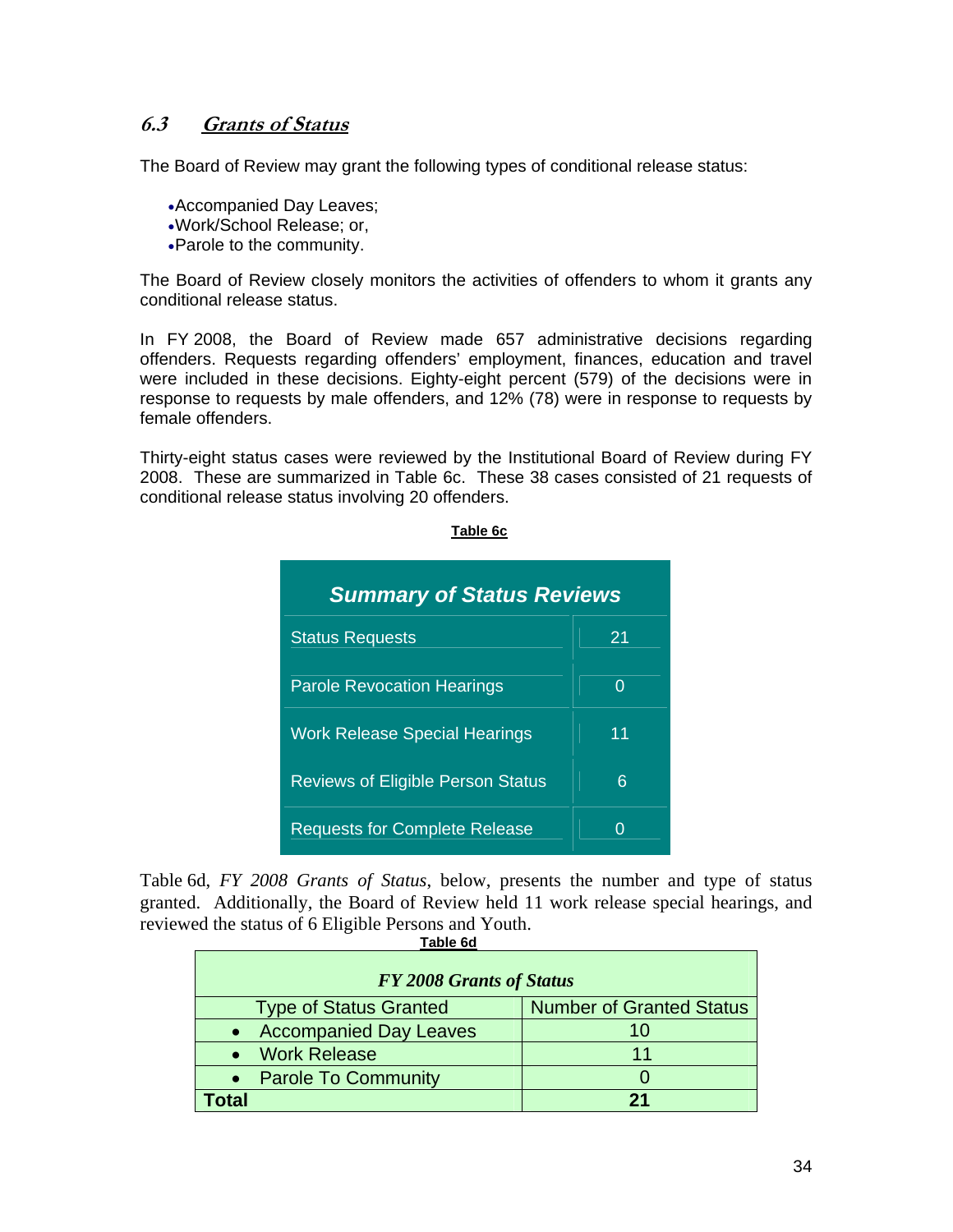Patuxent Institution maintains direct supervision of its offenders who are granted status; however, under special circumstances, the Board of Review may recommend that a parolee be transferred to another state under an Interstate Corrections Compact (ICC) transfer. No offenders requested an ICC transfer In FY 2008.

After an offender has been on community parole successfully for at least three years, he/she may request the Board of Review to recommend to the sentencing court that the offender be released from the remainder of his or her sentence. The Board of Review did not recommend any offenders to the court for complete release in FY 2008.

## **6.4 Revocations of Status**

The inmates in Patuxent Institution's conditional release programs are very closely supervised by the Board of Review, and it has the authority to revoke any type of conditional status. During FY 2008, the Board of Review voted to revoke the conditional release status of one offender on Work Release Status.

In cases where an offender is believed to have violated the Terms or Conditions of a Parole Contract, a preliminary parole revocation hearing is held at the Institution before a Hearing Officer. If the Hearing Officer finds probable cause that the offender did violate a term or condition of the parole contract, the offender is held at the Institution pending a formal parole revocation hearing before the Board of Review.

During FY 2008, no preliminary parole revocation hearings were held.

## **6.5 Community Re-Entry Facility**

The Community Re-Entry Facility (REF) Treatment Team provides supervision and treatment services to male work/school release offenders who reside in the facility. This team also provides services to parolees who live independently in the community and who report to the REF for supervision. Female Work/School release offenders continue to reside in and receive services from Patuxent Institution, and female parolees come to the Institution for supervision.



The REF staff provides a wide range of services are to

the residents and parolees they supervise. These services include individualized therapy, weekly status supervision meetings, group therapy, and assistance in finding employment. Offenders are also strictly monitored for use of illicit drugs or alcohol.

 As an offender progresses through the various stages of the pre-release and parole program, he or she is expected to demonstrate an increased level of personal responsibility with decreasing reliance on external support and supervision. When the team recommends an offender for Community Parole, the REF is confident that the offender has mastered social skills adequate for crime-free, productive community living.

## **CHAPTER VII**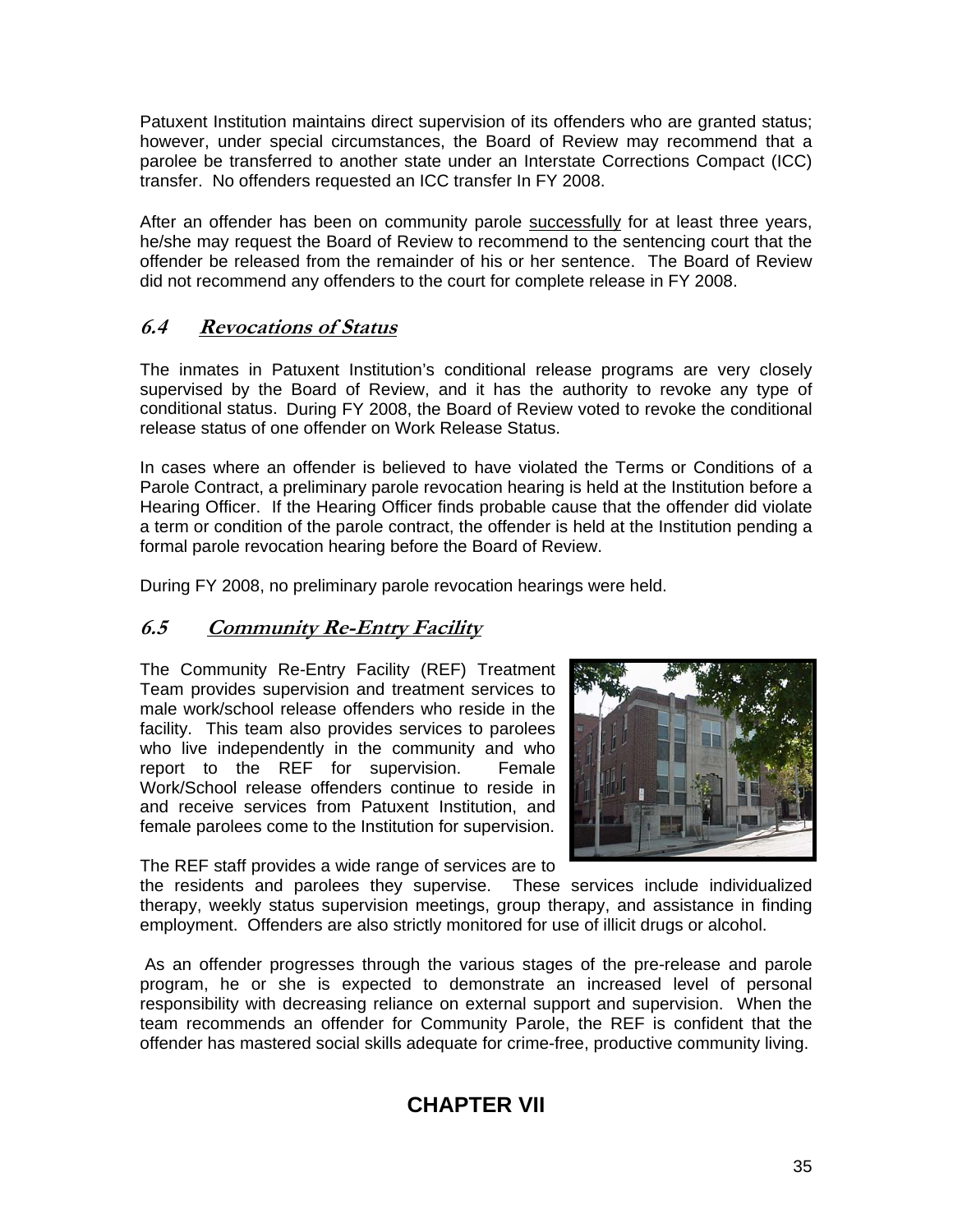# **DISCHARGES FROM PATUXENT INSTITUTION'S AUTHORITY**

Ninety-five offenders were completely discharged from Patuxent Institution during the course of FY 2008. The discharge reasons and gender of offenders discharged in FY 2008 are listed in Table 7a.

| Table 7a                                       |                       |                  |                   |  |  |  |  |
|------------------------------------------------|-----------------------|------------------|-------------------|--|--|--|--|
| <b>Reason for Leaving Patuxent Institution</b> |                       |                  |                   |  |  |  |  |
|                                                | <b>Male</b><br>$N=80$ | Female<br>$N=15$ | Total<br>$N = 95$ |  |  |  |  |
| <b>Board of Review</b>                         | 3                     |                  | 4                 |  |  |  |  |
| <b>Court Release</b>                           |                       | $\left( \right)$ |                   |  |  |  |  |
| <b>Maximum Expiration</b>                      |                       |                  |                   |  |  |  |  |
| <b>Of Sentence</b>                             | $\mathcal{P}$         | $\mathcal{L}$    | $\mathcal{P}$     |  |  |  |  |
| <b>Mandatory Release</b>                       | 17                    |                  | 17                |  |  |  |  |
| <b>Office of the Director</b>                  | 33                    | $\mathcal{L}$    | 33                |  |  |  |  |
| <b>Released by Administration</b>              |                       | 2                | 3                 |  |  |  |  |
| <b>Before Staffing</b>                         |                       | O                |                   |  |  |  |  |
| <b>Deceased</b>                                |                       | $\mathfrak{g}$   | $\cap$            |  |  |  |  |
| <b>Staff Evaluation</b>                        |                       | 3                | 14                |  |  |  |  |
| <b>Voluntarily Opted Out Before</b>            |                       |                  |                   |  |  |  |  |
| <b>Staffing</b>                                | $\overline{2}$        |                  | 3                 |  |  |  |  |
| <b>Voluntarily Opted Out</b>                   | 9                     | 8                | 17                |  |  |  |  |
| <b>Total Discharged</b>                        | 80                    | 15               | 95                |  |  |  |  |

- Thirty-three Youthful offenders, whose discharge was approved by the Director of the Institution, comprised approximately 35% of the offenders who left Patuxent during FY 2008.
- Seventeen offenders voluntarily signed out of the EP Program. This was approximately 18% of the total offenders who left Patuxent Institution.
- Fifteen, or 16%, of the offenders who left Patuxent Institution were found ineligible during the diagnostic evaluation. This number includes 8 youthful offenders who were recommended to the Director for release from the program.

The Board of Review may also rescind an offender's eligibility to participate in the treatment program. Violating Institutional rules, inadequate progress in the program, or being found to be unlikely to respond favorably to treatment at the Institution are among the reasons that an offender may be found ineligible. Four offenders, or approximately 4% of the discharges, resulted from a finding of ineligibility by the Board of Review in FY 2008.

## **CHAPTER VIII**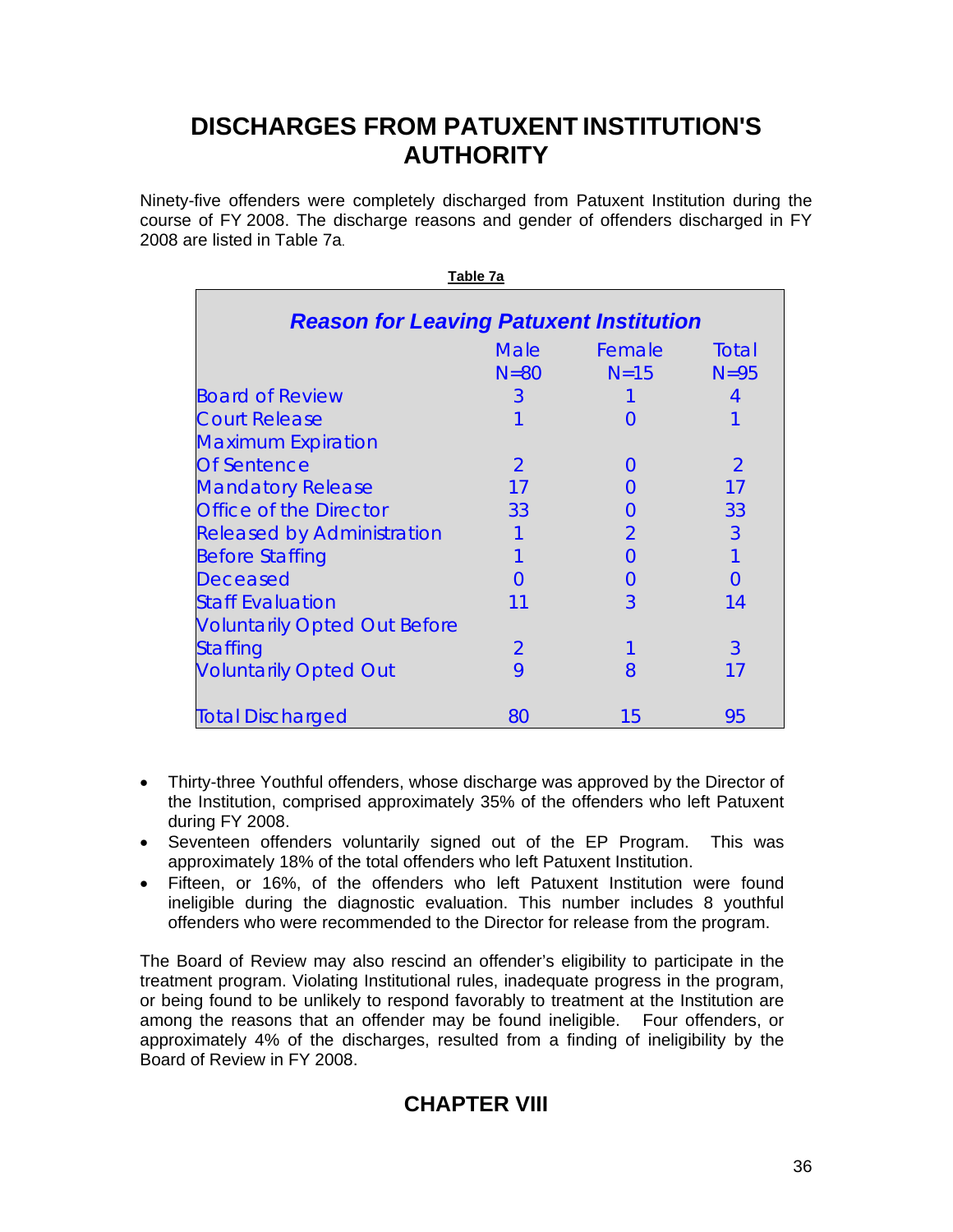# **PAROLE OUTCOMES**

During FY 2008, there was an Average Daily Population of 22 offenders (18 males and four females) on Community Parole under the authority of Patuxent Institution. The data that follows examines offenders paroled by the Institution for the **first** time from FY 1995 through FY 2008, in order to provide a representative picture of individuals on Community Parole. The parameters applied to assess parole outcome include re-arrest, reconviction and/or re-incarceration. Additionally, Patuxent Institution evaluates parole revocations; i.e., the number of parolees revoked by the Board of Review for violation of a technical aspect of their parole contract, or for a major violation such as a new offense.

| <b>VIOLENT OFFENSES</b>          | #                        | $\%$                  |
|----------------------------------|--------------------------|-----------------------|
| Homicide                         | 12                       | 57.1                  |
| Sexual Assault <sup>1</sup>      | $\overline{0}$           | $\overline{0}$        |
| Kidnapping                       | $\overline{0}$           | $\overline{0}$        |
| Robbery                          | 3                        | 14.3                  |
| Assault <sup>2</sup>             | $\overline{3}$           | 14.3                  |
| Other Violent <sup>3</sup>       | $\overline{3}$           | 14.3                  |
| <b>TOTAL</b>                     | 21                       | 75.0                  |
|                                  |                          |                       |
| <b>PROPERTY OFFENSES</b>         | #                        | $\frac{0}{6}$         |
| <b>Burglary</b>                  | $\overline{4}$           | 14.3                  |
| Larceny                          | $\overline{0}$           | $\theta$              |
| Other Property <sup>4</sup>      | $\overline{0}$           | $\overline{0}$        |
| <b>TOTAL</b>                     | $\overline{\mathcal{A}}$ | 14.3                  |
|                                  |                          |                       |
|                                  |                          |                       |
| <b>DRUG OFFENSES</b>             | #                        | $\%$                  |
| Possession <sup>5</sup>          | $\overline{c}$           | .66                   |
| <b>Distribution</b>              | $\overline{1}$           | .33                   |
| <b>TOTAL</b>                     | 3                        | 10.7                  |
|                                  |                          |                       |
|                                  |                          |                       |
| <b>PUBLIC-ORDER</b>              |                          |                       |
| <b>OFFENSES</b>                  | #                        | $\%$                  |
| Probation Violation <sup>6</sup> | $\overline{0}$           | $\theta$              |
| <b>TOTAL</b>                     | $\boldsymbol{\theta}$    | $\boldsymbol{\theta}$ |
|                                  |                          |                       |
| <b>TOTAL OFFENSES</b>            | 28                       | <b>100</b>            |

## **Offense Characteristics of Parolees**

Between FY 1995 and FY 2008, a total of 28 offenders were granted Community Parole status. All of these offenders had participated in the Eligible Persons Program. A breakdown of the offense characteristics of these 28 individuals is provided in Table 8a (left), *Most Serious Original Offense of FY 1995 to FY 2008 Parolees*.

MOST SERIOUS ORIGINAL OFFENSE OF FY 1995 to FY 2008 PAROLEES **Table 8a**

**8.2 Parole Revocations**

 $\overline{a}$ 

 $1$  Sexual Assault includes rape (1st and 2nd degree) and attempted rape; sexual offense (1st, 2nd, and 3rd degree); and incest and child abuse.<br><sup>2</sup> Assoult includes hotte

Assault includes battery and assault with intent to murder, rape, or maim.

<sup>&</sup>lt;sup>3</sup> Other Violent includes conspiracy to murder; malicious wounding; attempted robbery with a deadly weapon; and handgun violations/carrying a deadly weapon.

<sup>4</sup> Other Property includes conspiracy to murder, attempted murder, and accessory to murder; malicious wounding; attempted robbery with a deadly weapon; and handgun violations/carrying a deadly weapon.

<sup>&</sup>lt;sup>5</sup> Possession includes possession with intent to distribute.

<sup>&</sup>lt;sup>6</sup> Public Order Offenses include probation violations.